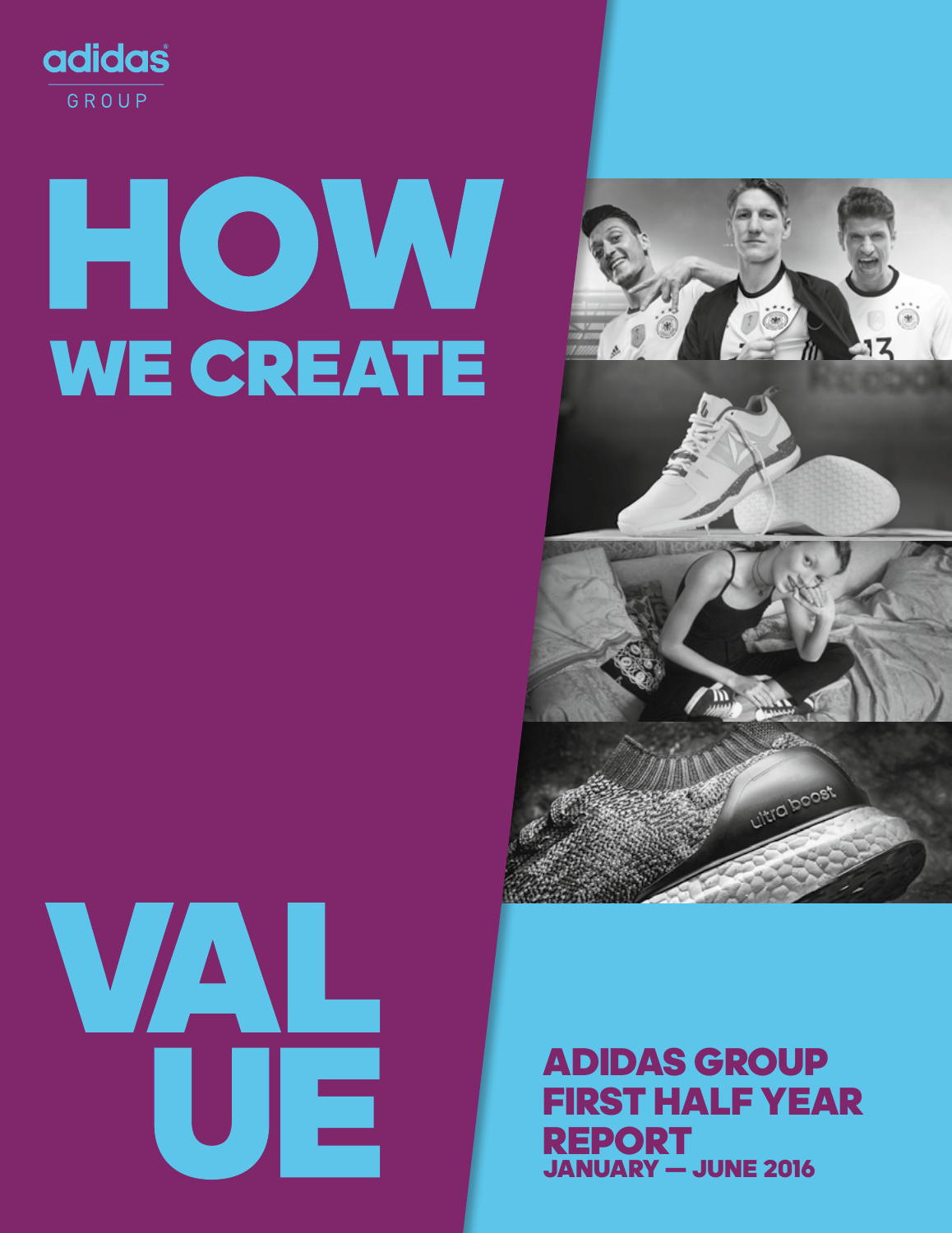TABLE OF CONTENTS

### ADIDAS GROUP **FIRST HALF YEAR**<br>**ORT** 2016 **REPORT 2016**

#### **[TO OUR SHAREHOLDERS](#page-2-0)**

| First Half Year Results at a Glance | 3  |
|-------------------------------------|----|
| Financial Highlights                | 4  |
| Operational and Sporting Highlights | 5. |
| Letter from the CEO                 | 6  |
| Our Share                           | 8  |
|                                     |    |

#### [INTERIM GROUP MANAGEMENT REPORT](#page-8-0) 2

| <b>Group Business Performance</b>                             | 9  |
|---------------------------------------------------------------|----|
| • Economic and Sector Development                             | 9  |
| • Income Statement                                            | 10 |
| • Statement of Financial Position and Statement of Cash Flows | 13 |
| • Business Performance by Segment                             | 15 |
| <b>Subsequent Events and Outlook</b>                          | 20 |
| • Subsequent Events                                           | 20 |
| Outlook                                                       | 20 |
|                                                               |    |

#### [INTERIM CONSOLIDATED FINANCIAL STATEMENTS \(IFRS\)](#page-21-0) 3

| <b>Responsibility Statement</b>                                                    | 22 |
|------------------------------------------------------------------------------------|----|
| <b>Consolidated Statement of Financial Position</b>                                | 23 |
| <b>Consolidated Income Statement</b>                                               | 25 |
| <b>Consolidated Statement of Comprehensive Income</b>                              | 26 |
| <b>Consolidated Statement of Changes in Equity</b>                                 | 27 |
| <b>Consolidated Statement of Cash Flows</b>                                        | 28 |
| Selected Explanatory Notes to the Interim Consolidated Financial Statements (IFRS) |    |
| as at June 30, 2016                                                                | 29 |

#### 4 **[ADDITIONAL INFORMATION](#page-37-0)**

| Executive and Supervisory Boards | 38 |
|----------------------------------|----|
| $\bullet$ Executive Board        | 38 |
| • Supervisory Board              | 38 |
| Financial Calendar               | 39 |
| Publishing Details & Contact     | 40 |
|                                  |    |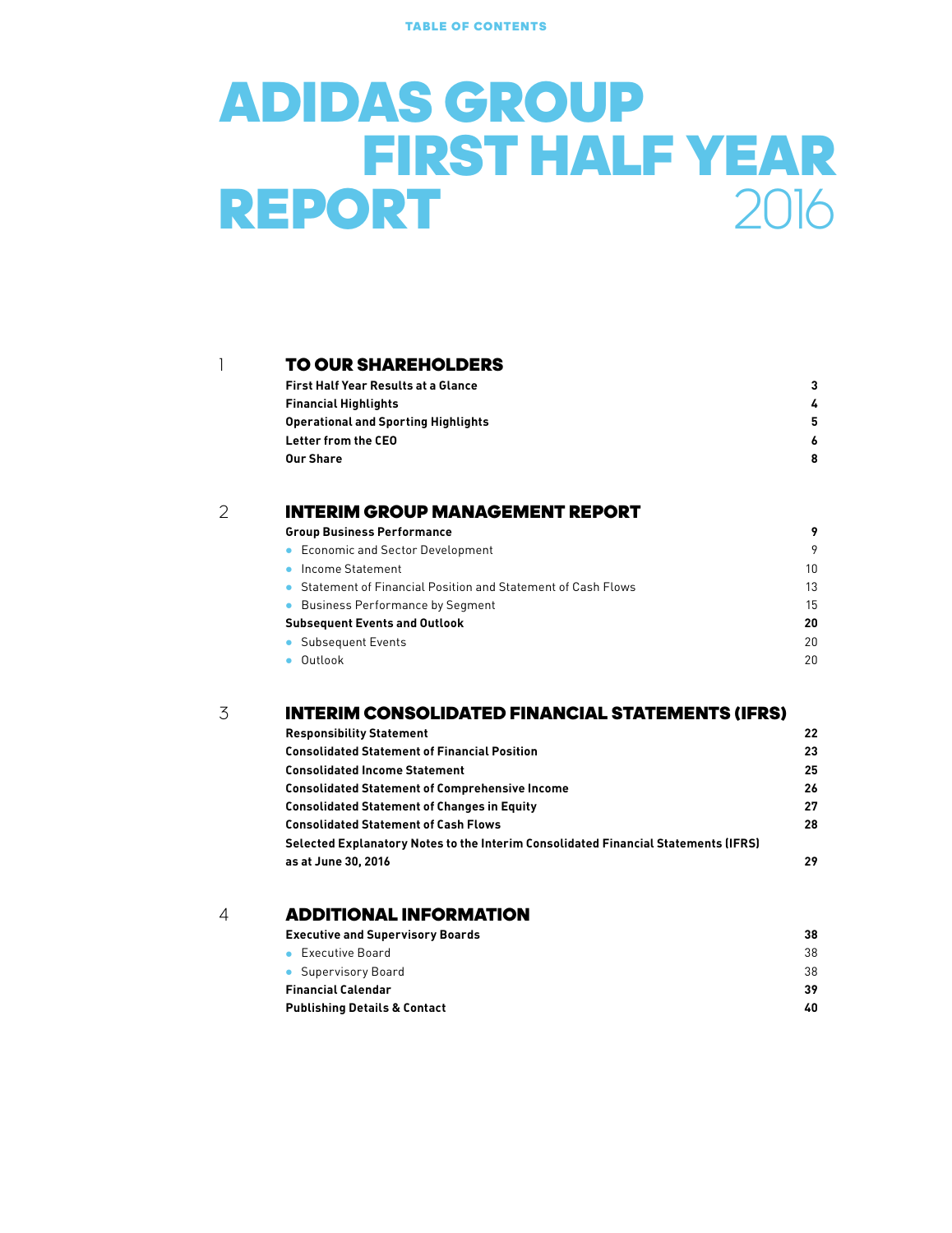#### To Our Shareholders First Half Year Results at a Glance

#### <span id="page-2-0"></span>01 **FIRST HALF YEAR RESULTS AT A GLANCE** € IN MILLIONS

|                                                    | First half year<br>2016 | First half year<br>2015 | Change               | <b>Second Quarter</b><br>2016 | <b>Second Quarter</b><br>2015 | Change               |
|----------------------------------------------------|-------------------------|-------------------------|----------------------|-------------------------------|-------------------------------|----------------------|
|                                                    |                         |                         |                      |                               |                               |                      |
| Group <sup>1</sup>                                 |                         |                         |                      |                               |                               |                      |
| Net sales                                          | 9,191                   | 7,990                   | 15.0%                | 4,422                         | 3,907                         | 13.2%                |
| Gross profit                                       | 4,517                   | 3,897                   | 15.9%                | 2,159                         | 1,889                         | 14.3%                |
| Gross margin                                       | 49.1%                   | 48.8%                   | 0.4 <sub>pp</sub>    | 48.8%                         | 48.3%                         | 0.5 <sub>pp</sub>    |
| Operating profit <sup>2</sup>                      | 905                     | 596                     | 51.8%                | 414                           | 234                           | 77.4%                |
| Operating margin <sup>2</sup>                      | 9.8%                    | 7.5%                    | 2.4 <sub>pp</sub>    | 9.4%                          | 6.0%                          | 3.4 <sub>pp</sub>    |
| <b>Western Europe</b>                              |                         |                         |                      |                               |                               |                      |
| Net sales                                          | 2,628                   | 2,104                   | 24.9%                | 1,214                         | 961                           | 26.3%                |
| Gross profit                                       | 1,185                   | 1,003                   | 18.1%                | 534                           | 454                           | 17.7%                |
| Gross margin                                       | 45.1%                   | 47.7%                   | (2.6 <sub>pp</sub> ) | 44.0%                         | 47.2%                         | (3.2 <sub>pp</sub> ) |
| Segmental operating profit                         | 523                     | 460                     | 13.7%                | 210                           | 180                           | 16.3%                |
| Segmental operating margin                         | 19.9%                   | 21.9%                   | (2.0 <sub>pp</sub> ) | 17.3%                         | 18.8%                         | (1.5pp)              |
|                                                    |                         |                         |                      |                               |                               |                      |
| <b>North America</b>                               |                         |                         |                      |                               |                               |                      |
| Net sales                                          | 1,515                   | 1,234                   | 22.9%                | 788                           | 643                           | 22.6%                |
| Gross profit                                       | 580                     | 451                     | 28.5%                | 305                           | 236                           | 29.5%                |
| Gross margin                                       | 38.2%                   | 36.6%                   | 1.7 <sub>pp</sub>    | 38.8%                         | 36.7%                         | 2.1 <sub>pp</sub>    |
| Segmental operating profit                         | 94                      | 8                       | 1,068.9%             | 74                            | 17                            | 347.6%               |
| Segmental operating margin                         | 6.2%                    | 0.6%                    | 5.5 <sub>pp</sub>    | 9.4%                          | 2.6%                          | 6.8 <sub>pp</sub>    |
| <b>Greater China</b>                               |                         |                         |                      |                               |                               |                      |
| Net sales                                          | 1,447                   | 1,161                   | 24.6%                | 685                           | 564                           | 21.4%                |
| Gross profit                                       | 849                     | 666                     | 27.4%                | 413                           | 333                           | 24.2%                |
| Gross margin                                       | 58.7%                   | 57.4%                   | 1.3 <sub>pp</sub>    | 60.3%                         | 59.0%                         | 1.4 <sub>pp</sub>    |
| Segmental operating profit                         | 552                     | 424                     | 30.3%                | 254                           | 206                           | 23.7%                |
| Segmental operating margin                         | 38.2%                   | 36.5%                   | 1.7 <sub>pp</sub>    | 37.2%                         | 36.5%                         | 0.7 <sub>pp</sub>    |
| Russia/CIS                                         |                         |                         |                      |                               |                               |                      |
| Net sales                                          | 310                     | 366                     | $(15.5\%)$           | 172                           | 204                           | (15.9%               |
| Gross profit                                       | 179                     | 205                     | $(12.6\%)$           | 100                           | 122                           | $(18.1\%)$           |
| Gross margin                                       | 58.0%                   | 56.0%                   | 1.9 <sub>pp</sub>    | 58.2%                         | 59.8%                         | (1.6 <sub>pp</sub> ) |
| Segmental operating profit                         | 46                      | 33                      | 37.9%                | 32                            | 31                            | 4.3%                 |
| Segmental operating margin                         | 14.7%                   | 9.0%                    | 5.7pp                | 18.6%                         | 15.0%                         | 3.6 <sub>pp</sub>    |
| <b>Latin America</b>                               |                         |                         |                      |                               |                               |                      |
| Net sales                                          | 773                     | 879                     | $(12.1\%)$           | 379                           | 456                           | $(17.0\%)$           |
| Gross profit                                       | 334                     | 374                     | (10.7%               | 156                           | 194                           | (19.9%               |
| Gross margin                                       | 43.2%                   | 42.5%                   | 0.7 <sub>pp</sub>    | 41.1%                         | 42.6%                         | (1.5pp)              |
| Segmental operating profit                         | 95                      | 127                     | [24.7%]              | 40                            | 69                            | $(42.1\%)$           |
| Segmental operating margin                         | 12.3%                   | 14.4%                   | (2.1 <sub>pp</sub> ) | 10.5%                         | 15.1%                         | (4.6 <sub>pp</sub> ) |
| Japan                                              |                         |                         |                      |                               |                               |                      |
| Net sales                                          | 472                     | 333                     | 41.8%                | 236                           | 178                           | 32.4%                |
| Gross profit                                       | 236                     | 159                     | 48.5%                | 120                           | 86                            | 40.1%                |
| Gross margin                                       | 50.0%                   | 47.8%                   | 2.3 <sub>pp</sub>    | 51.0%                         | 48.2%                         | 2.8 <sub>pp</sub>    |
| Segmental operating profit                         | 101                     | 54                      | 88.5%                | 51                            | 30                            | 70.6%                |
| Segmental operating margin                         | 21.4%                   | 16.1%                   | 5.3 <sub>pp</sub>    | 21.6%                         | 16.8%                         | 4.8pp                |
|                                                    |                         |                         |                      |                               |                               |                      |
| MEAA (Middle East, Africa and other Asian markets) |                         |                         |                      |                               |                               |                      |
| Net sales                                          | 1,273                   | 1,171                   | 8.7%                 | 572                           | 536                           | 6.8%                 |
| Gross profit                                       | 638                     | 605                     | 5.5%                 | 283                           | 270                           | 4.7%                 |
| Gross margin                                       | 50.2%                   | 51.7%                   | (1.5pp)              | 49.4%                         | 50.5%                         | (1.0 <sub>pp</sub> ) |
| Segmental operating profit                         | 342                     | 340                     | 0.5%                 | 127                           | 139                           | $(8.6\%)$            |
| Segmental operating margin                         | 26.8%                   | 29.0%                   | (2.2pp)              | 22.2%                         | 26.0%                         | (3.7 <sub>pp</sub> ) |
| Other Businesses <sup>1</sup>                      |                         |                         |                      |                               |                               |                      |
| Net sales                                          | 774                     | 742                     | 4.2%                 | 377                           | 365                           | 3.3%                 |
| Gross profit                                       | 295                     | 254                     | 16.1%                | 149                           | 113                           | 31.8%                |
| Gross margin                                       | 38.1%                   | 34.2%                   | 3.9 <sub>pp</sub>    | 39.4%                         | 30.8%                         | 8.5 <sub>pp</sub>    |
| Segmental operating profit                         | (20)                    | (45)                    | 56.3%                | (19)                          | (40)                          | 52.5%                |
| Segmental operating margin                         | $(2.5\%)$               | $(6.1\%)$               | 3.5 <sub>pp</sub>    | $(5.0\%)$                     | $(10.9\%)$                    | 5.9 <sub>pp</sub>    |
| <b>Sales by Brand</b>                              |                         |                         |                      |                               |                               |                      |
| adidas                                             | 7,741                   | 6,533                   | 18.5%                | 3,705                         | 3,180                         | 16.5%                |
| Reebok                                             | 815                     | 819                     | $(0.5\%)$            | 399                           | 408                           | $(2.1\%)$            |
| TaylorMade-adidas Golf                             | 523                     | 519                     | 0.8%                 | 248                           | 239                           | 3.7%                 |
| <b>CCM Hockey</b>                                  | 102                     | 120                     | $(14.7\%)$           | 64                            | 80                            | $(20.3\%)$           |

Rounding differences may arise.<br>1 Figures reflect continuing operations as a result of the divestiture of the Rockport business.<br>2 2015 excluding goodwill impairment of € 18 million in the first quarter.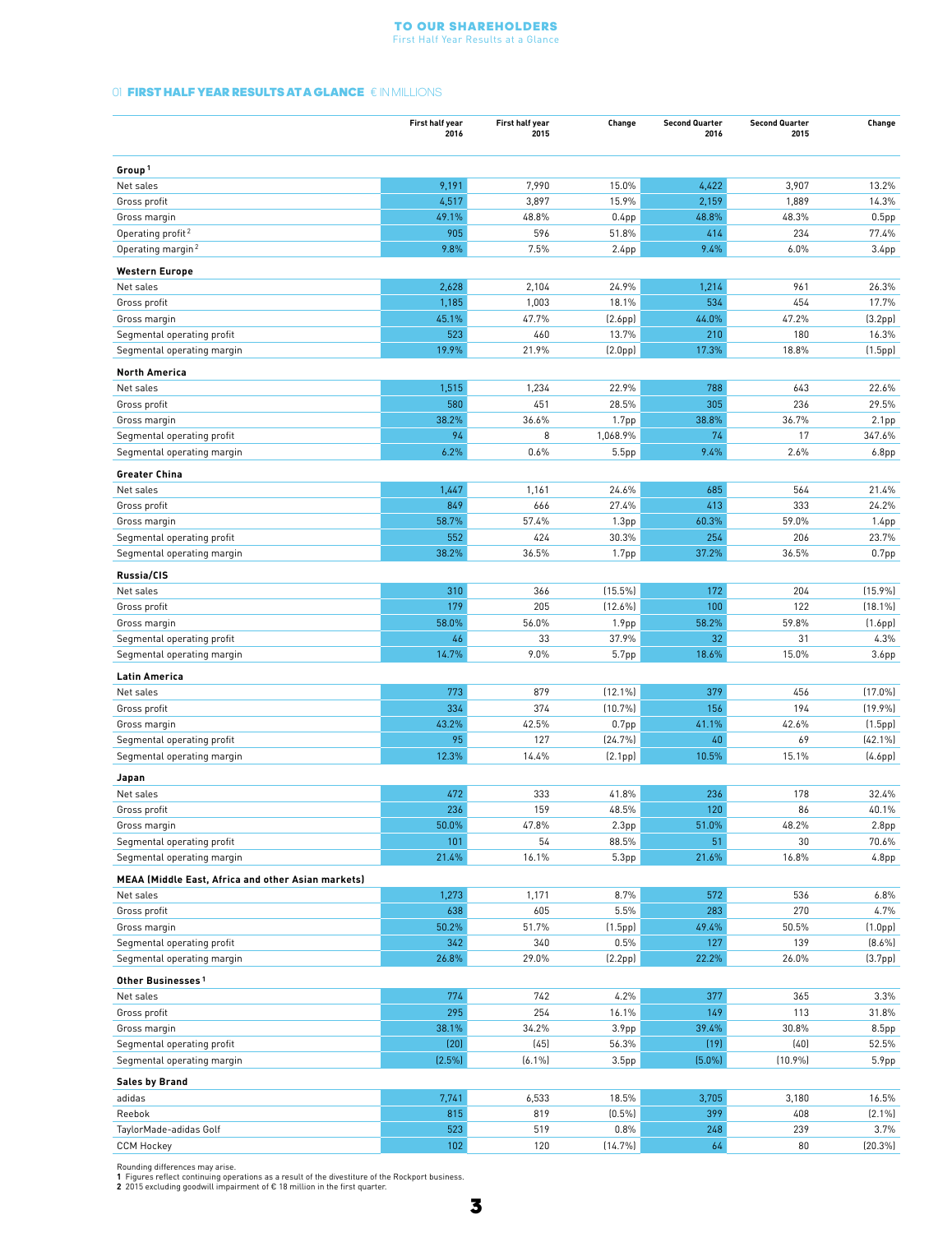#### To Our Shareholders Financial Highlights

#### <span id="page-3-0"></span>02 **FINANCIAL HIGHLIGHTS 2016 (IFRS)**

|                                                                   | First half year<br>2016 | First half year<br>2015 | Change               | <b>Second Quarter</b><br>2016 | <b>Second Quarter</b><br>2015 | Change               |
|-------------------------------------------------------------------|-------------------------|-------------------------|----------------------|-------------------------------|-------------------------------|----------------------|
| Operating Highlights (€ in millions)                              |                         |                         |                      |                               |                               |                      |
| Net sales <sup>1</sup>                                            | 9,191                   | 7,990                   | 15.0%                | 4,422                         | 3,907                         | 13.2%                |
| EBITDA <sup>1</sup>                                               | 1,100                   | 771                     | 42.7%                | 510                           | 320                           | 59.5%                |
| Operating profit <sup>1,3</sup>                                   | 905                     | 596                     | 51.8%                | 414                           | 234                           | 77.4%                |
| Net income from continuing operations <sup>3</sup>                | 641                     | 401                     | 60.1%                | 291                           | 146                           | 99.2%                |
| Net income attributable to shareholders <sup>2, 3</sup>           | 641                     | 385                     | 66.5%                | 291                           | 146                           | 98.6%                |
| Key Ratios [%]                                                    |                         |                         |                      |                               |                               |                      |
| Gross margin <sup>1</sup>                                         | 49.1%                   | 48.8%                   | 0.4 <sub>pp</sub>    | 48.8%                         | 48.3%                         | 0.5 <sub>pp</sub>    |
| Operating expenses in % of net sales <sup>1</sup>                 | 42.0%                   | 42.8%                   | (0.8 <sub>pp</sub> ) | 43.8%                         | 44.0%                         | (0.3 <sub>pp</sub> ) |
| Operating margin <sup>1, 3</sup>                                  | 9.8%                    | 7.5%                    | 2.4 <sub>pp</sub>    | 9.4%                          | 6.0%                          | 3.4 <sub>pp</sub>    |
| Effective tax rate <sup>1,3</sup>                                 | 29.3%                   | 31.8%                   | (2.5pp)              | 29.1%                         | 35.1%                         | (6.0 <sub>pp</sub> ) |
| Net income attributable to shareholders<br>in % of net sales 2, 3 | 7.0%                    | 4.8%                    | 2.2 <sub>pp</sub>    | 6.6%                          | 3.7%                          | 2.8 <sub>pp</sub>    |
| Average operating working capital<br>in % of net sales 1.4        | 20.4%                   | 21.6%                   | (1.2pp)              |                               |                               |                      |
| Equity ratio                                                      | 41.3%                   | 43.5%                   | (2.2pp)              |                               |                               |                      |
| Net borrowings/EBITDA <sup>1,5</sup>                              | 0.6                     | 0.6                     |                      |                               |                               |                      |
| Financial leverage                                                | 17.7%                   | 17.2%                   | 0.5 <sub>pp</sub>    |                               |                               |                      |
| Return on equity <sup>2</sup>                                     | 11.1%                   | 6.6%                    | 4.5pp                |                               |                               |                      |
| Balance Sheet and Cash Flow Data (€ in millions)                  |                         |                         |                      |                               |                               |                      |
| Total assets                                                      | 14,029                  | 12,754                  | 10.0%                |                               |                               |                      |
| Inventories                                                       | 3,514                   | 2,927                   | 20.1%                |                               |                               |                      |
| Receivables and other current assets                              | 3,461                   | 3,236                   | 7.0%                 |                               |                               |                      |
| Working capital                                                   | 2,202                   | 2,510                   | $(12.3\%)$           |                               |                               |                      |
| Net borrowings                                                    | 1,028                   | 957                     | 7.5%                 |                               |                               |                      |
| Shareholders' equity                                              | 5,792                   | 5,548                   | 4.4%                 |                               |                               |                      |
| Capital expenditure                                               | 201                     | 137                     | 46.5%                | 133                           | 85                            | 57.6%                |
| Net cash used in operating activities <sup>2</sup>                | (75)                    | (31)                    | 137.9%               |                               |                               |                      |
| Per Share of Common Stock (€)                                     |                         |                         |                      |                               |                               |                      |
| Basic earnings <sup>2, 3</sup>                                    | 3.20                    | 1.90                    | 68.8%                | 1.45                          | 0.73                          | 100.0%               |
| Diluted earnings <sup>2, 3</sup>                                  | 3.13                    | 1.90                    | 65.0%                | 1.42                          | 0.73                          | 95.7%                |
| Net cash used in operating activities <sup>2</sup>                | (0.37)                  | (0.15)                  | 141.2%               |                               |                               |                      |
| Dividend                                                          | 1.60                    | 1.50                    | 6.7%                 |                               |                               |                      |
| Share price at end of period                                      | 128.45                  | 68.65                   | 87.1%                |                               |                               |                      |
| <b>Other</b> (at end of period)                                   |                         |                         |                      |                               |                               |                      |
| Number of employees <sup>1</sup>                                  | 57,176                  | 54,335                  | 5.2%                 |                               |                               |                      |
| Number of shares outstanding                                      | 200,197,417             | 200,197,417             |                      |                               |                               |                      |
| Average number of shares                                          | 200,197,417             | 202,897,613             | $(1.3\%)$            | 200.197.417                   | 201.644.392                   | [0.7%]               |

1 Figures reflect continuing operations as a result of the divestiture of the Rockport business.<br>2 Includes continuing and discontinued operations.<br>3 2015 excluding goodwill impairment of € 18 million in the first quarter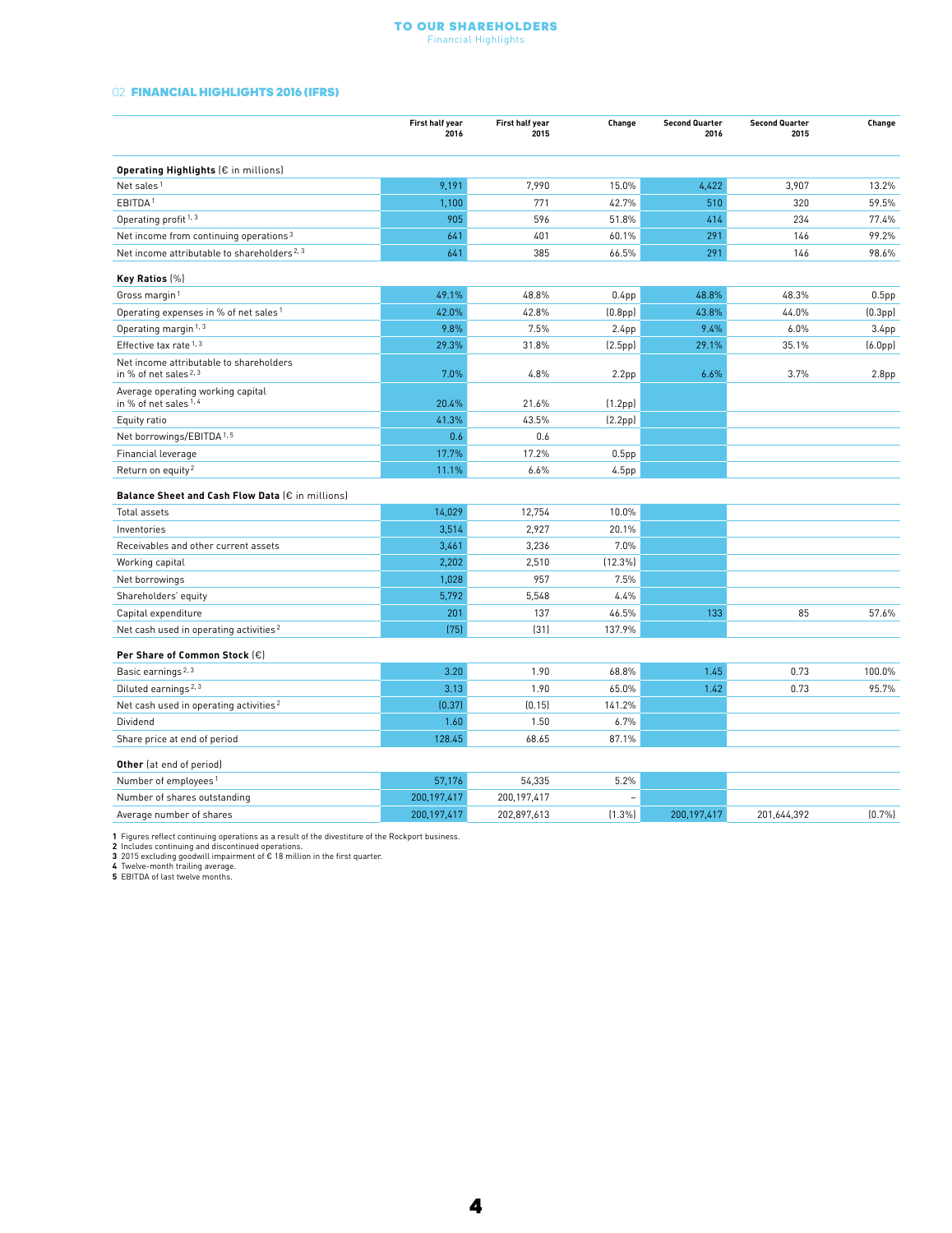### <span id="page-4-0"></span>OPERATIONAL AND SPORTING HIGHLIGHTS Q2 2016

#### APRIL

#### 07.04.

adidas opens its first Brand Centre in Hong Kong. With a retail area of nearly 6,500 square feet, it is the largest sports brand speciality store in the city's Central district.

#### **MAY**

#### 02.05.

Reebok launches '25,915 Days', a striking campaign reminding people that they have, on average, 25,915 days to live. With this campaign, Reebok repeats its fitness mantra and motivates fitness enthusiasts to live up to their fullest potential.

#### 13.05.

adidas Originals launches its official Snapchat channel, taking an Open Source approach and allowing influencers to showcase and personify the brand.

#### 20.05.

Shortly before the kick-off of the UEFA EURO 2016, adidas unveils the Mercury Pack, a cutting-edge range of boots inspired by the trophies that players around the world strive to win.



#### 22.05.

For the second time, Sergio García wins the AT&T Byron Nelson in Irving/Texas, USA. García wins playing a full TaylorMade bag including an M2 driver, M1 fairway woods and PSi irons.

#### 23.05.

Reebok launches 'Hunt Greatness', a campaign and platform inspired by American football star J. J. Watt that encourages people to pursue a better version of themselves, every day, through fitness.

#### 26.05.

adidas Originals relaunches its iconic Gazelle. With this silhouette that was first introduced in the 1960s, adidas Originals continues defining a contemporary street look for the future.



#### JUNE

#### 09.06.

adidas and Zalando, one of Europe's biggest online retailers, launch a new pilot to meet the needs of today's consumer faster than ever. Consumers in Berlin are able to place orders for adidas products on Zalando's app and get the delivery on the same day.

#### 15.06.

In the USA, adidas launches AlphaBOUNCE, a running shoe that offers an adaptive fit and feel for runners and versatile athletes. Men's pairs were sold out within less than twelve hours.

#### 16.06.

adidas announces that its football business is expected to reach new record sales of € 2.5 billion in 2016.

#### 20.06.

adidas announces its contract extension with the German Football Association (DFB) until 2022.



#### 21.06.

The NBA's most sought-after draft prospects Brandon Ingram, Jaylen Brown, Jamal Murray, Dragan Bender and Kris Dunn choose to join adidas Basketball.

#### 23.06.

adidas introduces UltraBOOST Uncaged. The shoe was inspired by fans and combines the performance and innovation of the original UltraBOOST with the unique flair of the adidas brand's creative fan base.



#### 23.06.

Reebok and three-time Defensive Player of the Year J. J. Watt announce the release of the JJ I, the ultimate training shoe which was developed in close collaboration with the American football star.



#### 23.06.

Together with other partners, Reebok hosts the 2016 International Day of Yoga in India's biggest cities, reaching more than 25,000 participants.

#### 27.06.

adidas establishes a new strategic partnership with Chinese real estate and sports business giant Wanda Group. In future, adidas will sponsor two of Wanda's IRONMAN events and will help to further develop football and basketball in China.

#### 29.06.

adidas announces the cementing of its long-term relationship with creative pioneer Kanye West in the launch of adidas + KANYE WEST.

#### 30.06.

As the second-youngest player ever, TaylorMadeadidas Golf staffer Rich Berberian wins the 49th PGA Professional Championship in Verona/ New York, USA.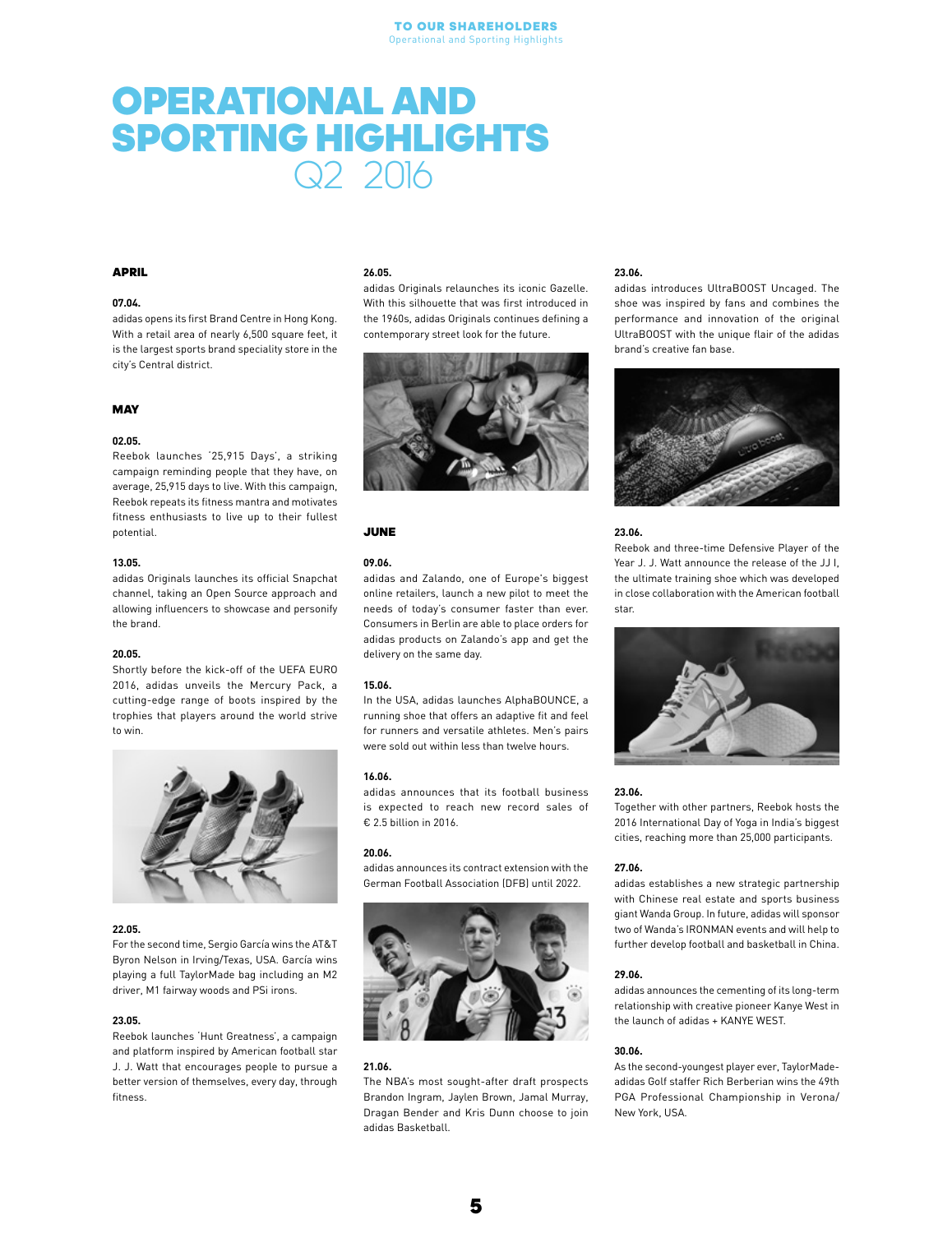### <span id="page-5-0"></span>LETTER FROM THE CEO



Jean Sharcholders,

The first half of 2016 has clearly shown that our consumer-centric approach as part of 'Creating the New' is paying off. The stellar financial performance in the second quarter is proof positive that we are a true growth company that is winning in the marketplace across all categories, countries and channels.

Let's take a look at the highlights of the quarter:

- We achieved record second quarter sales of € 4.4 billion, up 21% in currency-neutral terms, representing our highest organic second quarter growth rate in more than a decade. This means that, excluding all the exchange rate developments, we have added more than € 750 million to our top line – in just one quarter!
- The adidas brand continued to experience unparalleled brand heat, as revenues increased a strong 25%, driven by key performance and lifestyle categories which all grew at double-digit rates. The development was particularly strong in key regions such as North America, Greater China and Western Europe, where sales increased by an impressive 32%, 30% and 30%, respectively.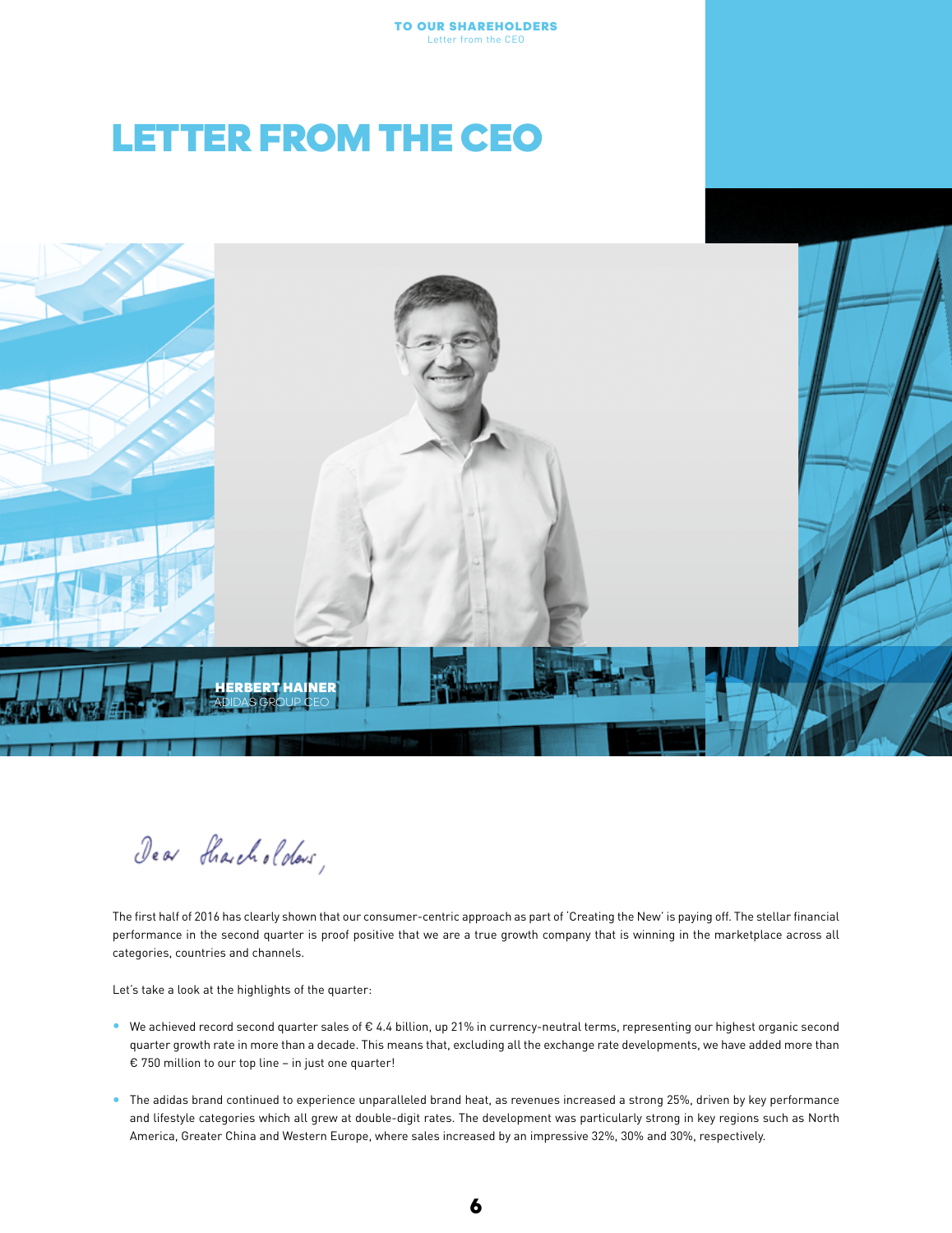- With a 7% top-line increase, sales growth at Reebok saw a further acceleration compared to the first quarter. The brand now looks back on thirteen consecutive quarters of growth, reflecting double-digit improvements outside of the US in every quarter. This shows how well consumers around the globe are responding to Reebok's new value proposition.
- Despite ongoing severe headwinds from negative currency effects, the Group's gross margin climbed 50 basis points to 48.8%, underlining the high desirability of our brands around the globe.
- The Group's operating margin improved a strong 3.4 percentage points to 9.4%, supported by the increase in gross margin, significant operating expense leverage as well as an extraordinary gain related to the early termination of the Chelsea F.C. contract.
- Net income from continuing operations almost doubled, reaching an all-time high of € 291 million during the second quarter.

What pleases me even more than the pure numbers is their composition. It is both our core performance categories – football, training and running – as well as our key lifestyle segments – adidas Originals and adidas neo – that continue to record strong double-digit growth rates across our focus markets, with only very few exceptions proving the rule. This underlines that we are focused on those business areas where we can have the biggest impact on the consumer and that offer the greatest opportunities for our Group. And with 'Brand Leadership', where we are putting the consumer at the heart of everything we do, now in full swing across the entire company, there is no doubt that we will continue to be laser-focused when it comes to how we will be tackling all of these major categories in the respective markets going forward. We will ensure that we inspire consumers with unique experiences. We will continue to engage with them through marketing initiatives unheard of before, and we are going to excite them – again and again – with the most innovative and stylish products. This will not only further elevate the desirability of our brands to new heights; it will also directly translate into faster and more sustainable top- and bottom-line growth.

As a result, 2016 will be a record year for the adidas Group. But we will not stop there. In the years to come, our consumer-obsessed mindset will help us to break into uncharted territory in terms of sales and profitability.

This very promising next part of our journey, however, will not be led by me. After more than 15 years at the helm of the adidas Group, today is the 63rd and final time I will be addressing my quarterly remarks to you as the CEO of this great company. A couple of days ago, Kasper Rorsted, who successfully led Henkel AG for the last eight years, strengthened our already outstanding Executive Board team before he will assume the role of CEO on October 1. Over the next two months, I will work closely with Kasper to ensure a smooth transition and I have no doubt that he will continue the success story of this company together with our excellent management team.

Before I come to an end, I would like to thank you, dear shareholders, for your trust in the adidas Group, that I was privileged to lead over the past 15 years. Thanks to your ongoing support, we were able to more than triple revenues during this period, quintuple the Group's net income and grow our market capitalisation by the factor 10. I have greatly enjoyed our time together and am very pleased to see that the Group is in such great shape. At the same time, I am convinced that the best for this company is yet to come!

You're sincerely,<br>I faine

**HERBERT HAINER** adidas Group CEO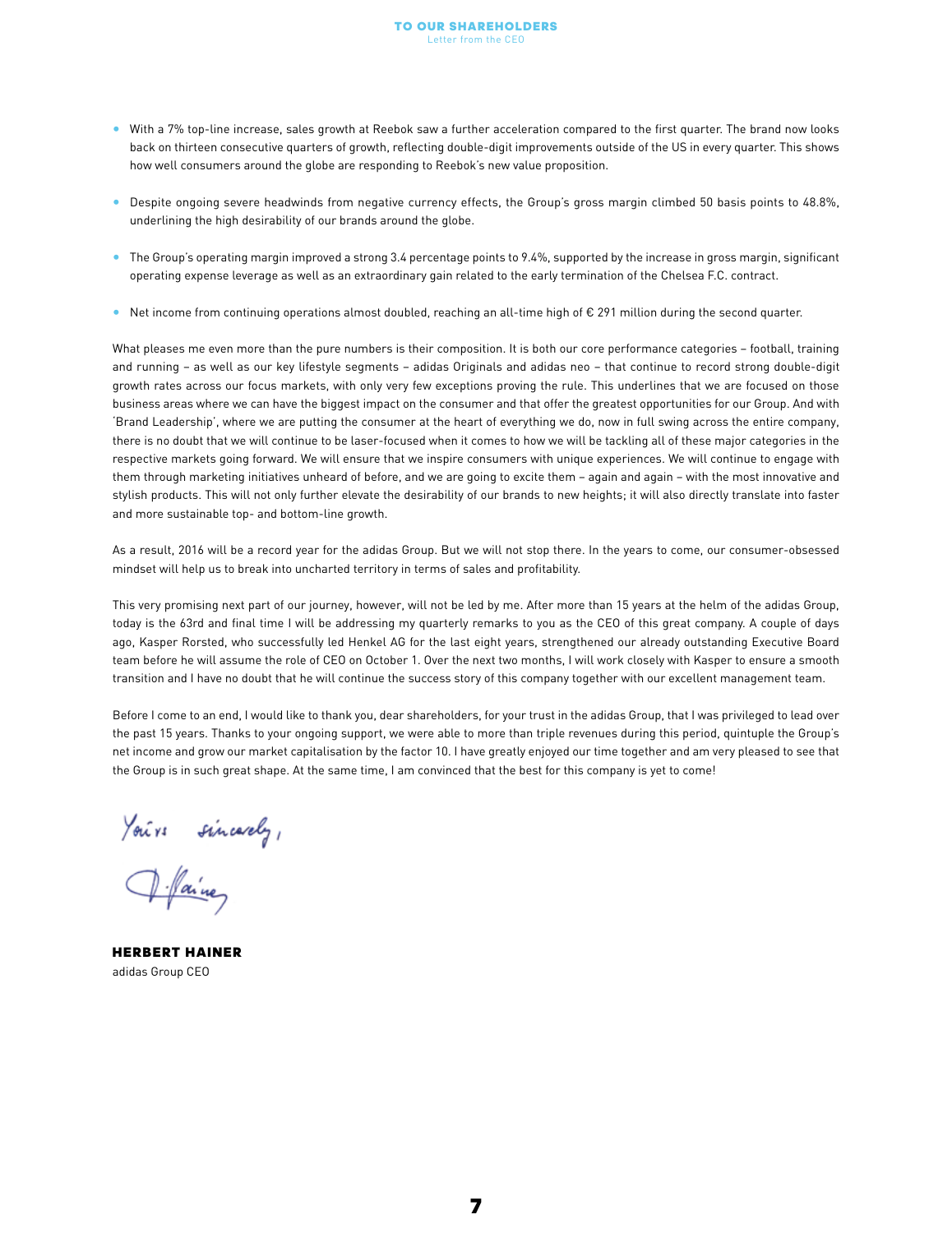### <span id="page-7-0"></span>OUR SHARE

#### ADIDAS AG SHARE ONCE AGAIN DEFIES NEGATIVE MARKET SENTIMENT AND SIGNIFICANTLY OUTPERFORMS GLOBAL EQUITY MARKETS

In the second quarter of 2016, equity markets suffered strong volatility, with most international indices ending the quarter below the March 2016 level. In particular, the outcome of the EU referendum in the UK in June was a major headwind. Furthermore, low commodity prices as well as repeatedly disappointing economic data in China put additional pressure on equity markets throughout the second quarter of 2016. Correspondingly, the DAX-30 declined 3% compared to the end of March 2016. In contrast, the adidas AG share once again managed to defy the negative equity market sentiment following the release of stellar first quarter results, the increased outlook for the full year 2016 as well as positive company-related newsflow. As a consequence, the adidas AG share significantly outperformed global equity markets and closed the second quarter at € 128.45, representing a strong increase of 25% compared to the end of March 2016.

#### DIVIDEND OF € 1.60 PER SHARE PAID

At the Annual General Meeting (AGM) on May 12, 2016, shareholders approved the adidas AG Executive and Supervisory Boards' recommendation to pay a dividend of € 1.60 per share for the 2015 financial year. The dividend was paid on May 13, 2016. This represents a dividend payout of € 320 million and a payout ratio of 47.9% of net income attributable to shareholders, excluding goodwill impairment losses, which is at the upper end of the Group's targeted payout ratio of between 30% and 50%.

#### 03 HISTORICAL PERFORMANCE OF THE ADIDAS AG SHARE AND IMPORTANT INDICES AT JUNE 30, 2016 IN %

|                                                | <b>YTD</b> | 1 year | 3 years | 5 years | 10 years |
|------------------------------------------------|------------|--------|---------|---------|----------|
| adidas AG                                      | 43         | 87     | 54      | 135     | 244      |
| DAX-30                                         | (10)       | (12)   | 22      | 31      | 70       |
| MSCI World Textiles,<br>Apparel & Luxury Goods | (4)        | [8]    | м.      | 21      | 121      |

Source: Bloomberg.

#### 04 SHARE PRICE DEVELOPMENT IN 2016<sup>1</sup>



1 Index: December 31, 2015 = 100. 
<br> **1** Index: December 31, 2015 = 100. 
<br> **1** Index: December 31, 2015 = 100.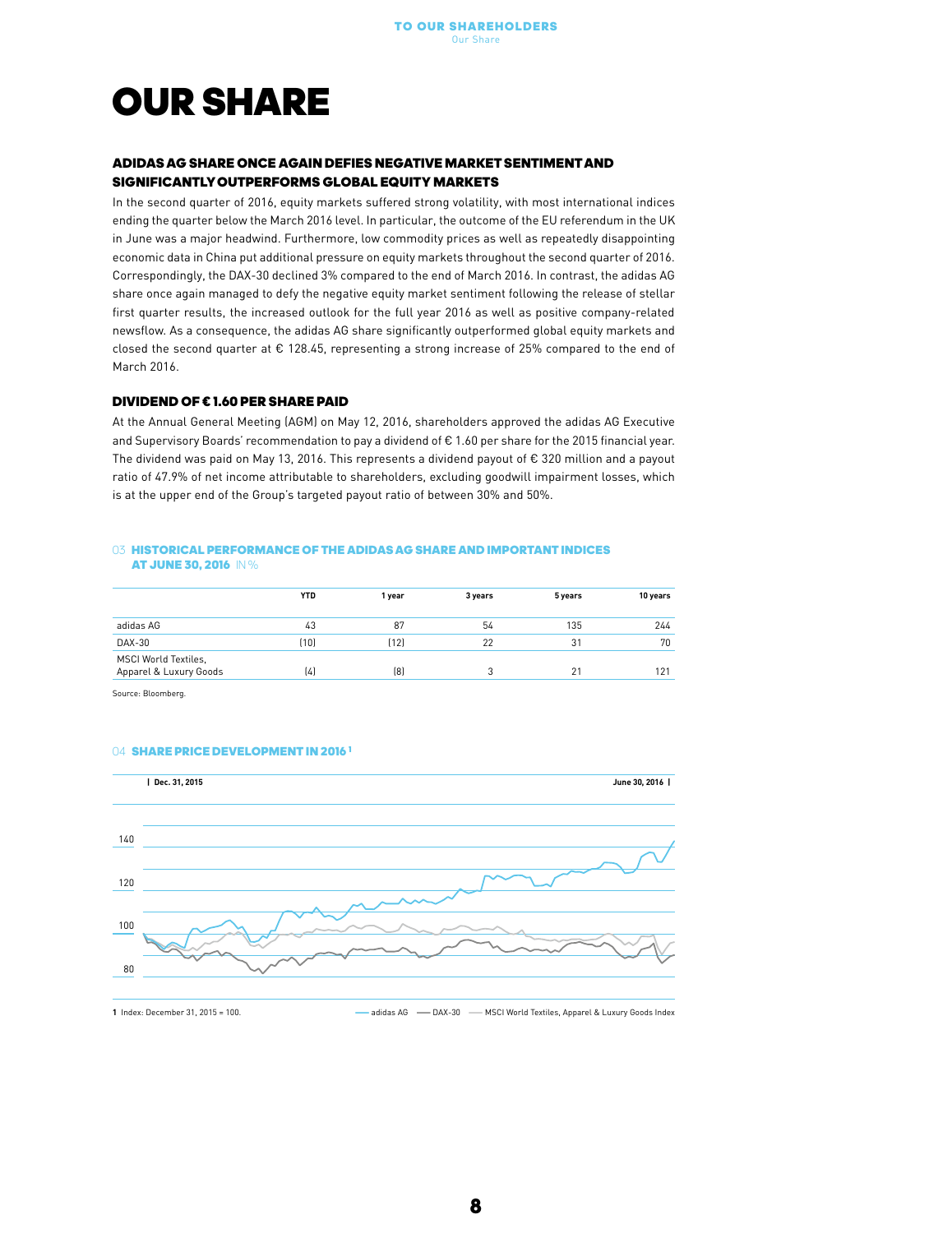### <span id="page-8-0"></span>GROUP BUSINESS PERFORMANCE

#### ECONOMIC AND SECTOR DEVELOPMENT

#### GLOBAL ECONOMY GROWS IN THE SECOND QUARTER OF 2016

In the second quarter of 2016, the global economy continued to grow, albeit at a lower rate than initially projected. The weaker than expected global recovery reflects persistently low commodity prices, lacklustre international trade and investment demand as well as volatile financial markets, which resulted in a slowdown in economic growth in many economies. In combination with heightened geopolitical tensions and political discord, these developments remained major sources of uncertainty and continued to weigh on economic activity. The performance in developing economies was somewhat disappointing, due to continued low commodity prices and weak global trade. Economic activity in developed economies strengthened modestly, supported by low oil and energy prices, stronger domestic demand as well as improving labour market conditions. In addition, low inflationary pressures and accommodative monetary policies in the Eurozone contributed to this development. Nevertheless, despite improvements in economic activity, many developed markets continued to face significant challenges, such as indebtedness, low investment spending, sluggish export growth and increased policy uncertainty.

#### POSITIVE MOMENTUM IN THE SPORTING GOODS INDUSTRY IN THE SECOND QUARTER

The global sporting goods industry recorded solid growth in the second quarter of 2016, supported by rising consumer spending in both developing and developed markets, the ongoing global athleisure trend as well as higher sports participation around the world. The e-commerce channel continued to see rapid expansion, as retailers leveraged a wide variety of commercial opportunities across mobile technologies and social media. From a category perspective, athletic footwear showcased a strong performance during the second quarter of 2016. In particular, running footwear posted robust gains, driven by both fashion and performance silhouettes. Basketball footwear was somewhat softer and was negatively impacted by ongoing efforts by retailers to clear elevated inventory levels within the category. The football category benefited strongly from sales and activities related to the UEFA EURO 2016 and the Copa América. In addition, the casual athletic category recorded further improvements throughout the quarter. On the athletic apparel side, sales experienced a modest recovery during the quarter, driven by stronger demand in both sportswear and activewear apparel.

#### 05 QUARTERLY CONSUMER CONFIDENCE DEVELOPMENT<sup>1</sup> BY REGION

|                        | 02 2015 | 03 2015 | Q4 2015 | 01 2016 | 02 2016 |
|------------------------|---------|---------|---------|---------|---------|
| USA <sup>2</sup>       | 99.8    | 102.6   | 96.3    | 96.1    | 98.0    |
| Euro area <sup>3</sup> | (5.5)   | (7.0)   | (5.7)   | (9.7)   | (7.3)   |
| Japan <sup>4</sup>     | 41.9    | 40.4    | 41.3    | 41.3    | 42.1    |
| China <sup>5</sup>     | 105.5   | 105.6   | 103.7   | 100.0   | 99.8    |
| Russia <sup>6</sup>    | [23.0]  | [24.0]  | [26.0]  | (30.0)  | (26.0)  |
| Brazil <sup>7</sup>    | 96.2    | 96.3    | 96.3    | 97.6    | 101.0   |

#### 06 **EXCHANGE RATE DEVELOPMENT<sup>1</sup>** € 1 EQUALS

|            | Average<br>rate<br>2015 | 03 2015 | 04 2015 | 01 2016 | Q2 2016 | Average<br>rate<br>20162 |
|------------|-------------------------|---------|---------|---------|---------|--------------------------|
| <b>USD</b> | 1.1101                  | 1.1203  | 1.0887  | 1.1385  | 1.1102  | 1.1164                   |
| GBP        | 0.7259                  | 0.7385  | 0.7340  | 0.7916  | 0.8265  | 0.7783                   |
| <b>JPY</b> | 134.42                  | 134.69  | 131.07  | 127.90  | 114.05  | 124.71                   |
| <b>RUB</b> | 67.682                  | 74.205  | 79.347  | 76.971  | 71.339  | 78.518                   |
| <b>CNY</b> | 6.9721                  | 7.1266  | 7.0696  | 7.3561  | 7.3620  | 7.2966                   |

1 Quarter-end figures.

2 Source: Conference Board.

3 Source: European Commission.

4 Source: Economic and Social Research Institute, Government of Japan. 5 Source: China National Bureau of Statistics.

6 Source: Russia Federal Service of State Statistics.

**7** Source: Rassia Federation Reference of State Statistics.

1 Spot rates at quarter-end. 2 Average rate for the first half of 2016.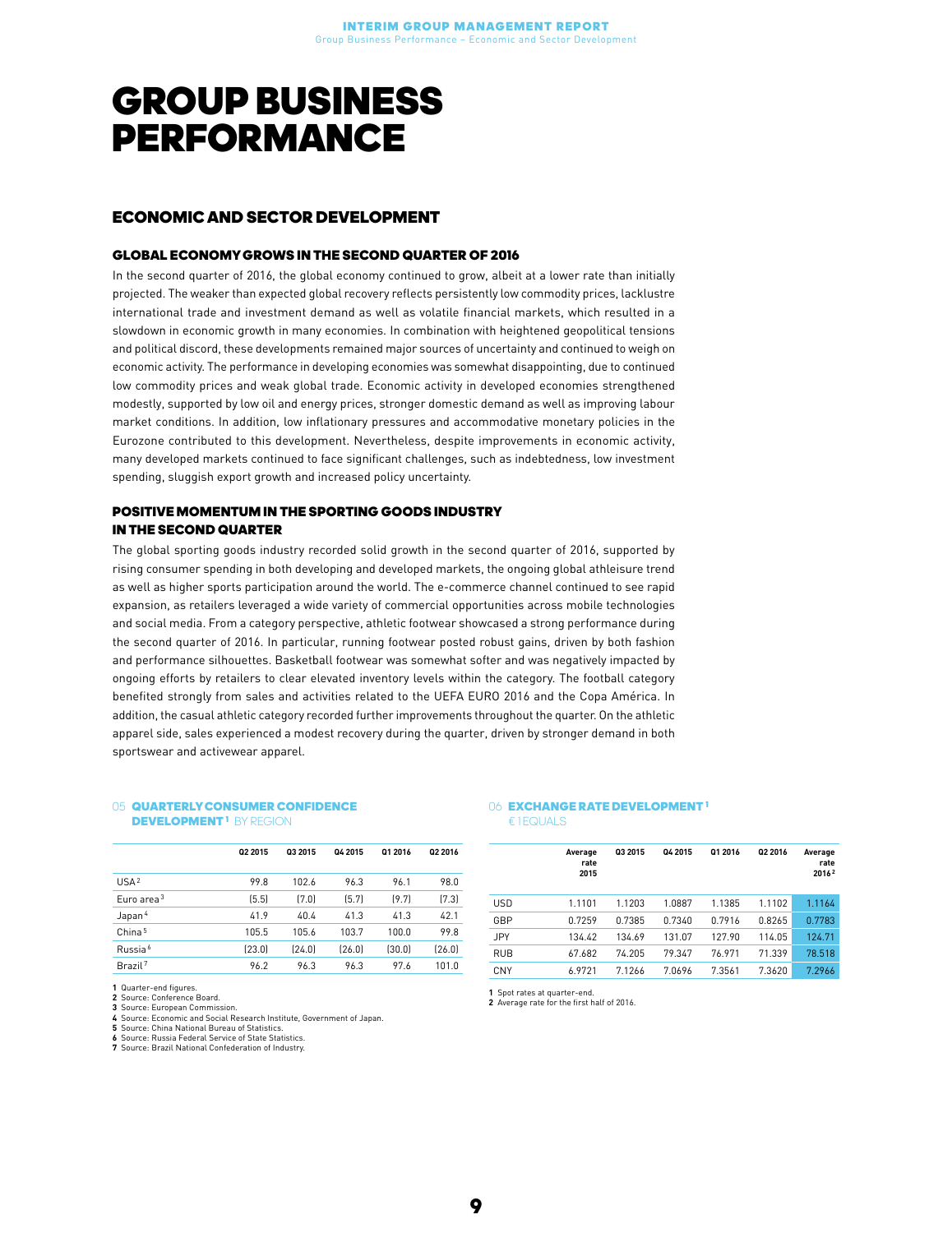#### <span id="page-9-0"></span>INCOME STATEMENT

#### FIRST HALF 2016 KEY TAKEAWAYS

In the first half of 2016, the adidas Group delivered an outstanding financial performance. Group revenues increased 21% on a currency-neutral basis, due to strong double-digit growth at adidas and mid-single-digit sales increases at Reebok. All market segments posted currency-neutral sales increases, with doubledigit growth across all regions except Russia/CIS, where revenues grew at a mid-single-digit rate. Despite significant pressure from negative currency effects, the Group's gross margin improved 0.4 percentage points to 49.1%, driven by a more favourable pricing and product mix. Capitalising on the strong top-line development, the Group was able to generate significant operating leverage, with other operating expenses as a percentage of sales down 0.8 percentage points to 42.0%. These operating improvements in combination with an extraordinary gain related to the early termination of the Chelsea F.C. contract resulted in a strong increase in the Group's operating margin. At 9.8%, the operating margin was up 2.4 percentage points versus the prior year level excluding last year's goodwill impairment losses. Consequently, net income from continuing operations, excluding goodwill impairment losses in the prior year, increased 60% to € 641 million. At € 3.13, diluted EPS from continuing and discontinued operations grew 65%, excluding goodwill impairment losses in the prior year.

#### ADIDAS GROUP WITH STRONG TOP- AND BOTTOM-LINE IMPROVEMENTS IN THE FIRST HALF OF 2016

In the first half of 2016, Group revenues increased 21% on a currency-neutral basis, driven by double-digit growth at adidas and mid-single-digit sales increases at Reebok. In euro terms, Group revenues grew 15% to € 9.191 billion. From a brand perspective, currency-neutral adidas revenues grew 25%, driven by doubledigit sales increases in the running, football and training categories as well as at adidas Originals and adidas neo. Currency-neutral Reebok sales were up 7% versus the prior year, reflecting strong double-digit sales increases in Classics as well as mid-single-digit growth in the training category and low-single-digit growth in the running category. Revenues at TaylorMade-adidas Golf were up 2% on a currency-neutral basis, driven by double-digit sales increases at TaylorMade as well as growth at adidas Golf. From a market segment perspective, on a currency-neutral basis, the combined sales of the adidas and Reebok brands grew in all segments, with double-digit growth rates in Western Europe, North America, Greater China, Latin America, Japan and MEAA.

**see Diagram 07** 

**all** see Table 09

#### 07 **FIRST HALF YEAR NET SALES <sup>1</sup> € IN MILLIONS**

| 2016 | 9,191 |
|------|-------|
| 2015 | 7,990 |
| 2014 | 6,880 |

1 Figures reflect continuing operations as a result of the divestiture of the Rockport business.

#### **08 FIRST HALF YEAR NET SALES BY SEGMENTS**



Rounding differences may arise.

1 Figures reflect continuing operations as a result of the divestiture of the Rockport business.

#### 09 NET SALES BY SEGMENTS € IN MILLIONS

|                               | First half year 2016 | First half year 2015 | Change | Change<br>(currency-neutral) |
|-------------------------------|----------------------|----------------------|--------|------------------------------|
| Western Europe                | 2,628                | 2,104                | 25%    | 27%                          |
| North America                 | 1,515                | 1,234                | 23%    | 24%                          |
| Greater China                 | 1,447                | 1,161                | 25%    | 30%                          |
| Russia/CIS                    | 310                  | 366                  | (16%)  | 5%                           |
| Latin America                 | 773                  | 879                  | (12%)  | 13%                          |
| Japan                         | 472                  | 333                  | 42%    | 32%                          |
| <b>MEAA</b>                   | 1,273                | 1,171                | 9%     | 16%                          |
| Other Businesses <sup>1</sup> | 774                  | 742                  | 4%     | $6\%$                        |
| Total                         | 9,191                | 7,990                | 15%    | 21%                          |

Rounding differences may arise.

1 Figures reflect continuing operations as a result of the divestiture of the Rockport business.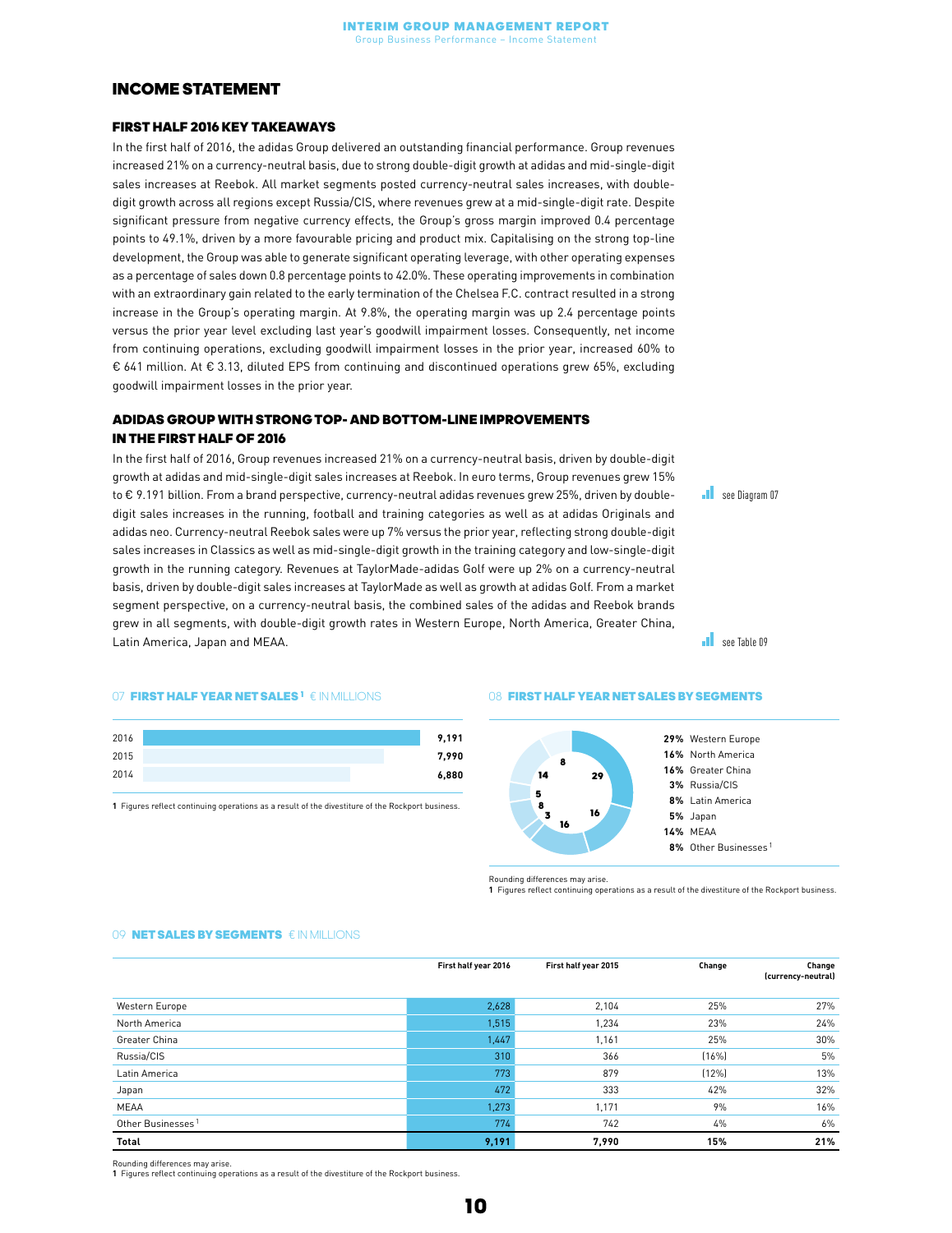#### Interim Group Management Report Group Business Performance – Income Statement

Retail revenues were up 21% on a currency-neutral basis, mainly as a result of strong double-digit sales growth at adidas. Reebok revenues increased at a mid-single-digit rate. In euro terms, retail sales grew 13% to € 2.211 billion. From a store format perspective, sales from concept stores and factory outlets both grew at double-digit rates. As a result of the reclassification of a number of concession corners to the wholesale channel during the second half of 2015, revenues from concession corners were below the prior year level. The Group ended the first half with a total of 2,744 adidas and Reebok stores. Currencyneutral comparable store sales increased a strong 13% versus the prior year, with sales growth in all market segments. eCommerce revenues grew 49% on a currency-neutral basis.

see Table 11

**see Diagram 13** 

The adidas Group's gross margin increased 0.4 percentage points to 49.1%, despite severe headwinds from negative currency effects. This development reflects the positive effects from a more favourable pricing and product mix recorded during the first half of 2016.

Royalty and commission income for the adidas Group was down 5% to € 55 million. On a currency-neutral basis, royalty and commission income decreased 4%. Other operating income rose 214% to € 191 million. This development mainly reflects two extraordinary gains during the second quarter, which were related to the early termination of the Chelsea F.C. contract as well as the divestiture of the Mitchell & Ness business.

#### 10 NET SALES BY PRODUCT CATEGORY 1 € IN MILLIONS

|              | First half year 2016 | First half year 2015 | Change | Change<br>(currency-neutral) |
|--------------|----------------------|----------------------|--------|------------------------------|
| Footwear     | 4,860                | 4.049                | 20%    | 27%                          |
| Apparel      | 3,444                | 3,125                | 10%    | 16%                          |
| Hardware     | 887                  | 815                  | 9%     | 13%                          |
| <b>Total</b> | 9,191                | 7.990                | 15%    | 21%                          |

Rounding differences may arise. 1 Figures reflect continuing operations as a result of the divestiture of the Rockport business.

#### 11 RETAIL NUMBER OF STORES DEVELOPMENT

|                   | Total | <b>Concept Stores</b> | <b>Factory Outlets</b>   | <b>Concession Corners</b> |
|-------------------|-------|-----------------------|--------------------------|---------------------------|
| December 31, 2015 | 2,722 | 1,698                 | 872                      | 152                       |
| Opened            | 137   | 99                    | 31                       | $\mathbf{r}$              |
| Closed            | 115   | 77                    | 31                       |                           |
| Opened (net)      | 22    | 22                    | $\overline{\phantom{0}}$ |                           |
| June 30, 2016     | 2.744 | 1,720                 | 872                      | 152                       |

#### 12 FIRST HALF YEAR GROSS PROFIT 1 € IN MILLIONS

| 2016 |  | 4,517 |
|------|--|-------|
| 2015 |  | 3,897 |
| 2014 |  | 3,385 |

1 Figures reflect continuing operations as a result of the divestiture of the Rockport business.

#### 14 FIRST HALF YEAR OTHER OPERATING EXPENSES<sup>1</sup> € IN MILLIONS

| 2016 | 3,858 |
|------|-------|
| 2015 | 3,420 |
| 2014 | 2,995 |

1 Figures reflect continuing operations as a result of the divestiture of the Rockport business.

#### 13 **FIRST HALF YEAR GROSS MARGIN <sup>1</sup> IN %**

| 49.1 | 2016 |
|------|------|
| 48.8 | 2015 |
| 49.2 | 2014 |
|      |      |

1 Figures reflect continuing operations as a result of the divestiture of the Rockport business.

#### 15 **FIRST HALF YEAR OTHER OPERATING EXPENSES**<sup>1</sup> IN % OF NET SALES

| 2016 | 42.0 |
|------|------|
| 2015 | 42.8 |
| 2014 | 43.5 |

1 Figures reflect continuing operations as a result of the divestiture of the Rockport business.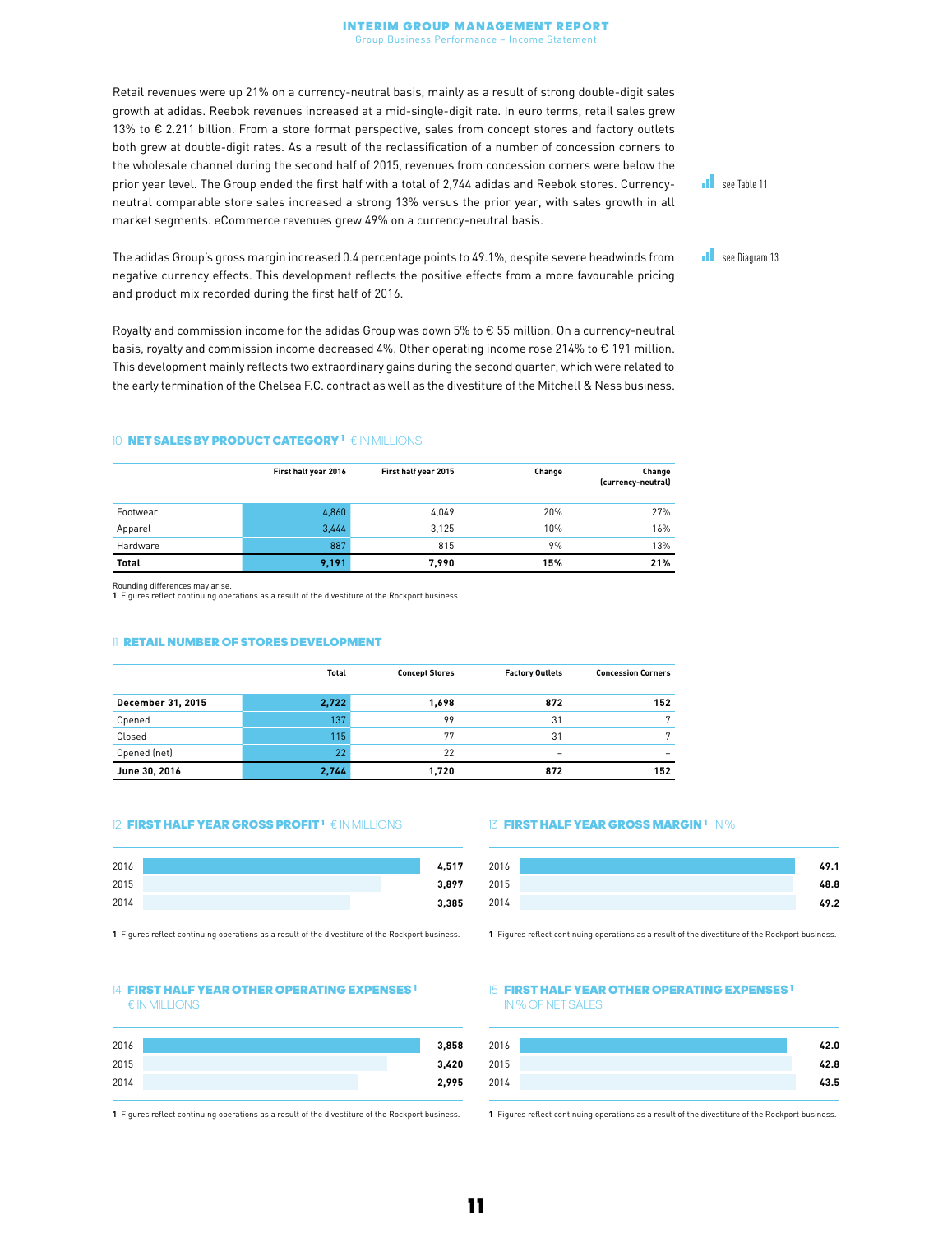#### Interim Group Management Report Group Business Performance – Income Statement

Other operating expenses were up 13% to € 3.858 billion, as a result of an increase in expenditure for pointof-sale and marketing investments as well as higher operating overhead expenditure. As a percentage of sales, other operating expenses decreased 0.8 percentage points to 42.0%. Expenditure for point-of-sale and marketing investments amounted to € 1.187 billion, which represents an increase of 7% versus the prior year level. As a percentage of sales, the Group's expenditure for point-of-sale and marketing investments declined 0.9 percentage points to 12.9%, reflecting the Group's strong top-line improvement.

No goodwill impairment losses occurred during the first half of 2016. In the prior year period, the adidas Group recorded goodwill impairment losses in an amount of € 18 million, comprising impairment losses of € 15 million within the segment Latin America and € 3 million within the segment Russia/CIS.

Excluding the goodwill impairment losses in the prior year, operating profit grew 52% to € 905 million, representing an operating margin of 9.8%, up 2.4 percentage points versus the prior year. This development was due to the gross margin increase, the positive effect of lower operating expenses as a percentage of sales as well as the extraordinary gain related to the early termination of the Chelsea F.C. contract. Financial income increased 21% to € 29 million, mainly as a result of positive exchange rate effects. Financial expenses decreased 17% to  $\epsilon$  27 million, due to a decline in interest expenses. As a result, the Group recorded net financial income of  $\epsilon$  2 million compared to net financial expenses of  $\epsilon$  9 million in the prior year. At 29.3%, the Group's tax rate was 2.5 percentage points below the prior year level. The Group's net income from continuing operations was up 60% to € 641 million. The Group's net income attributable to shareholders, which in addition to net income from continuing operations includes the result from discontinued operations, grew 67% to € 641 million. Basic EPS from continuing and discontinued operations increased 69% to € 3.20. Diluted EPS from continuing and discontinued operations grew 65% to € 3.13.

Including the goodwill impairment losses in the prior year, operating profit grew 57% in the first half of 2016 to € 905 million, representing an operating margin increase of 2.6 percentage points versus the prior year to 9.8% in 2016. The Group's tax rate decreased 3.6 percentage points to 29.3%. The Group's net income from continuing operations was up 68% to € 641 million and net income attributable to shareholders grew 75% to € 641 million. Basic EPS from continuing and discontinued operations increased 77% to € 3.20 and diluted EPS from continuing and discontinued operations was up 73% to  $\epsilon$  3.13.

#### **16 FIRST HALF YEAR OPERATING PROFIT <sup>1</sup> € IN MILLIONS**

| 2016  |  | 905 |
|-------|--|-----|
| 20152 |  | 596 |
| 2014  |  | 524 |
|       |  |     |

1 Figures reflect continuing operations as a result of the divestiture of the Rockport business. 2 Excluding goodwill impairment of € 18 million.

#### 18 FIRST HALF YEAR NET INCOME ATTRIBUTABLE TO SHAREHOLDERS<sup>1</sup> € IN MILLIONS

| 2016  |  | 641 |
|-------|--|-----|
| 20152 |  | 385 |
| 2014  |  | 348 |

1 Includes continuing and discontinued operations.

2 Excluding goodwill impairment of € 18 million.

#### 17 **FIRST HALF YEAR OPERATING MARGIN <sup>1</sup> IN %**

| 2016  | 9.8 |
|-------|-----|
| 20152 | 7.5 |
| 2014  | 7.6 |
|       |     |

1 Figures reflect continuing operations as a result of the divestiture of the Rockport business. 2 Excluding goodwill impairment of € 18 million.

#### 19 FIRST HALF YEAR DILUTED EARNINGS PER SHARE<sup>1</sup> IN €



1 Includes continuing and discontinued operations.

2 Excluding goodwill impairment of € 18 million.

**Il** see Diagram 16 **I** see Diagram 17

**see Diagram 14** 

**see Diagram 15** 

**Il** see Diagram 18 **I** see Diagram 19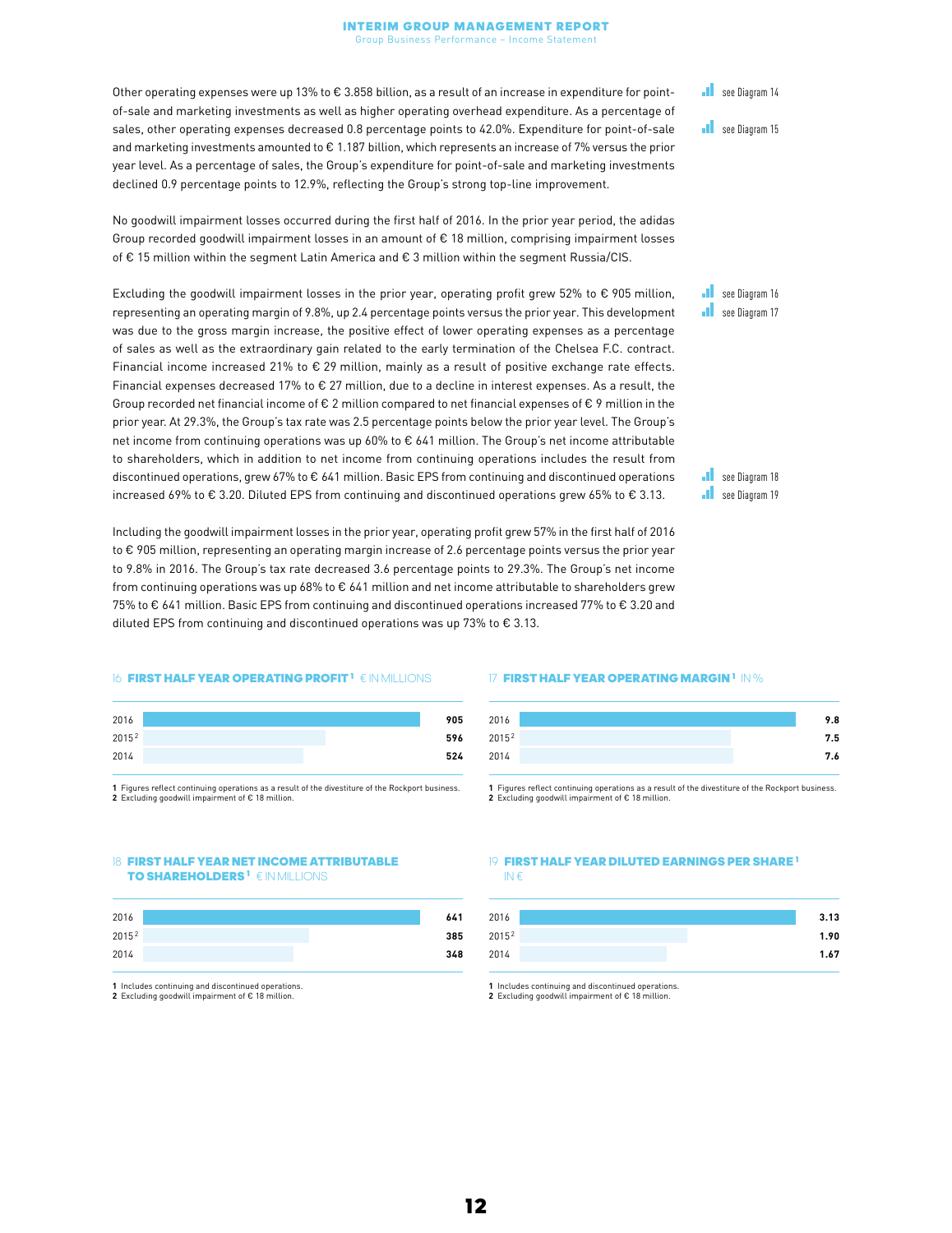#### <span id="page-12-0"></span>STATEMENT OF FINANCIAL POSITION AND STATEMENT OF CASH FLOWS

#### ASSETS

At the end of June 2016, total assets were up 10% to € 14.029 billion compared to the prior year, as a result of an increase in both current assets as well as non-current assets.

Total current assets increased 10% to € 8.144 billion at the end of June 2016. Cash and cash equivalents were up 18% to € 1.135 billion, as net cash generated from operating activities was only partly offset by net cash used in investing and financing activities. Currency effects had a negative impact on cash and cash equivalents in an amount of € 186 million. Group inventories increased 20% to € 3.514 billion. On a currency-neutral basis, inventories grew 24%, reflecting higher stock levels to support the Group's top-line momentum. The Group's accounts receivable increased 4% to € 2.356 billion. On a currency-neutral basis, receivables were up 8%, reflecting the Group's strong growth during the second quarter. Other current financial assets increased 11% to € 398 million, reflecting an increase in other financial assets which was mainly related to the early termination of the Chelsea F.C. contract, partly offset by a decrease in the fair value of financial instruments. Other current assets were up 16% to € 611 million, driven by an increase in tax receivables other than income taxes as well as an increase in prepaid promotion contracts. Assets classified as held for sale were down 89% to € 29 million, mainly reflecting the completion of the divestiture of the Rockport business.

Total non-current assets grew 10% to € 5.884 billion at the end of June 2016. Fixed assets increased 9% to € 4.964 billion. Additions of € 843 million were primarily related to own-retail activities, investments into the Group's logistics and IT infrastructure, the acquisition of Runtastic as well as the further development of the Group's headquarters in Herzogenaurach. These additions were partly offset by negative currency translation effects of € 9 million, depreciation and amortisation of € 374 million, goodwill impairment of € 16 million, disposals of € 25 million and transfers to assets held for sale of € 6 million. Other non-current financial assets more than doubled to € 111 million. This development was driven by fixed and contingent promissory notes related to the divestiture of the Rockport business.

#### LIABILITIES AND EQUITY

Total current liabilities increased 22% to € 5.942 billion at the end of June 2016. Accounts payable were up 8% to € 1.857 billion. On a currency-neutral basis, accounts payable grew 10%, reflecting higher inventories compared to the prior year. Other current financial liabilities were up 79% to € 262 million, mainly due to an increase in the fair value of financial instruments. Current accrued liabilities grew 23% to € 1.803 billion, mainly as a result of an increase in accruals for customer discounts, marketing expenditure and invoices not yet received, partly offset by positive currency translation effects of € 48 million. Other current liabilities were up 30% to € 405 million, mainly due to an increase in miscellaneous taxes payable.

Total non-current liabilities decreased 1% to € 2.312 billion at the end of June 2016. Long-term borrowings were up 1% to € 1.470 billion compared to the prior year. Other non-current financial liabilities more than doubled to € 20 million, mainly due to the earn-out components for Runtastic.

#### 20 STRUCTURE OF STATEMENT OF FINANCIAL POSITION<sup>1</sup> IN % OF TOTAL ASSETS



■ June 30, 2016 ■ June 30, 2015

Rounding differences may arise. 1 For absolute figures see adidas AG Consolidated Statement of Financial Position, p. 23. **I** see Diagram 20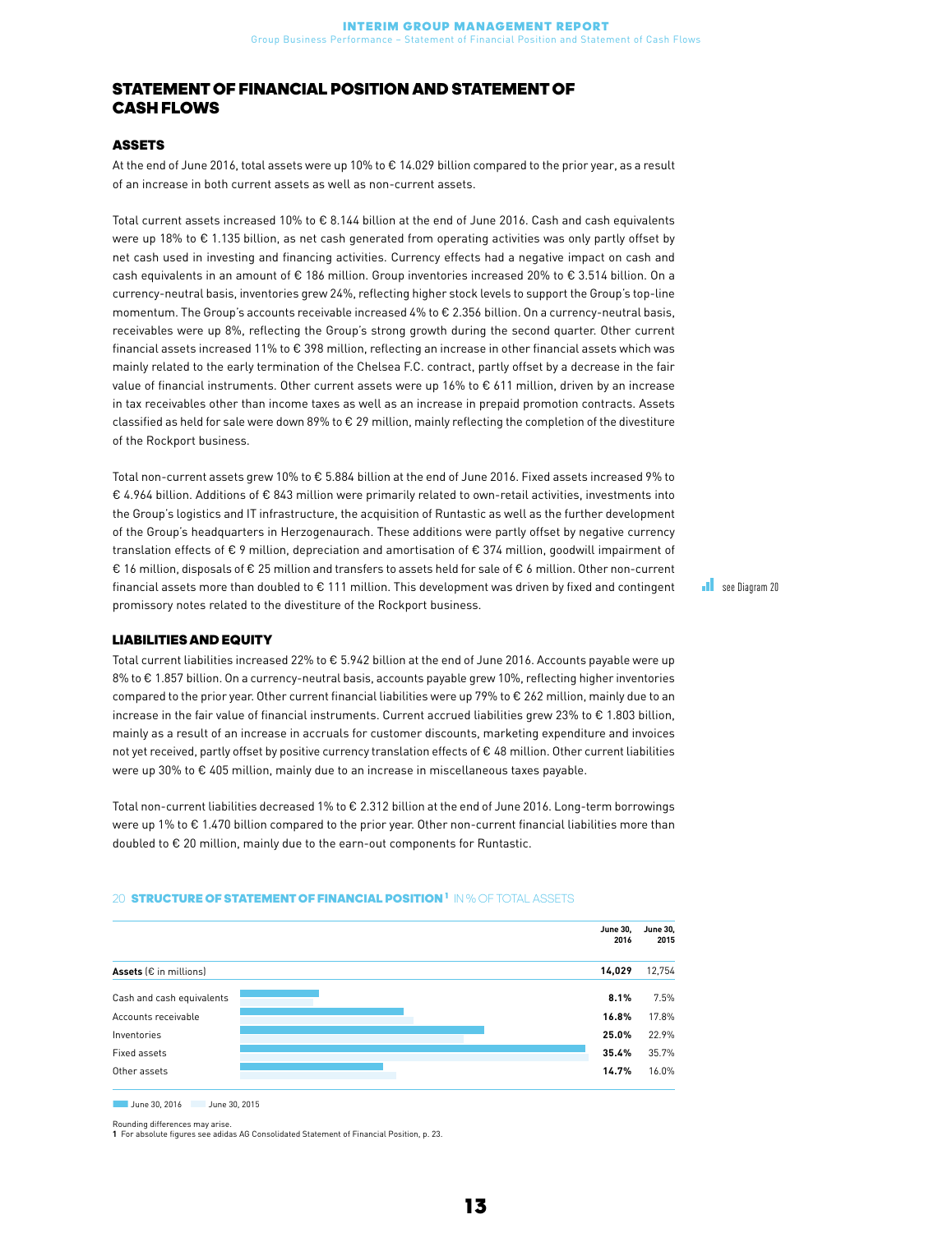Shareholders' equity increased 4% to € 5.792 billion at the end of June 2016. The net income generated during the last twelve months was partly offset by negative currency translation effects of  $\epsilon$  271 million, the dividend of € 320 million paid to shareholders for the 2015 financial year as well as a decrease in hedging reserves of € 77 million. The Group's equity ratio decreased to 41.3%.

#### OPERATING WORKING CAPITAL

Operating working capital increased 15% to € 4.013 billion at the end of June 2016. Average operating working capital as a percentage of sales from continuing operations decreased 1.2 percentage points to 20.4%, reflecting the strong top-line development during the last twelve months as well as the company's continued focus on tight working capital management.

#### LIQUIDITY ANALYSIS

In the first half of 2016, net cash used in operating activities increased to € 75 million, driven by higher operating working capital requirements as well as an increase in income taxes paid which more than offset an increase in income before taxes. Net cash used in investing activities remained stable at  $\epsilon$  146 million. The majority of investing activities in the first half of 2016 related to spending for property, plant and equipment, such as investments in the furnishing and fitting of our own-retail stores and investments in IT systems. Net cash generated from financing activities totalled € 9 million and was mainly related to the net proceeds from short-term borrowings, which were largely offset by the dividend paid to our shareholders. Exchange rate effects negatively impacted the Group's cash position by € 19 million. As a result of all these developments, cash and cash equivalents increased by € 230 million to € 1.135 billion.

Net borrowings at June 30, 2016 amounted to € 1.028 billion, representing an increase of € 71 million compared to the prior year. This development is mainly a result of the utilisation of cash for the purchase of fixed assets and the acquisition of Runtastic. The Group's ratio of net borrowings over EBITDA amounted to 0.6, which is below the Group's mid-term target corridor of below two times.

#### 21 STRUCTURE OF STATEMENT OF FINANCIAL POSITION<sup>1</sup> IN % OF TOTAL ASSETS



■ June 30, 2016 ■ June 30, 2015

Rounding differences may arise.

1 For absolute figures see adidas AG Consolidated Statement of Financial Position, p. 24.

#### 22 AVERAGE OPERATING WORKING CAPITAL 1, 2, 3

IN % OF SALES

| 2016 | 20.4 |
|------|------|
| 2015 | 21.6 |
| 2014 | 22.0 |

1 At June 30.

2 Figures reflect continuing operations as a result of the divestiture of the Rockport business. 3 Twelve-month trailing average.

#### 23 NET ROPPOWINGS

€ IN MILLIONS



1 At June 30.

**see Diagram 21** 

**see Diagram 22** 

**see Diagram 23**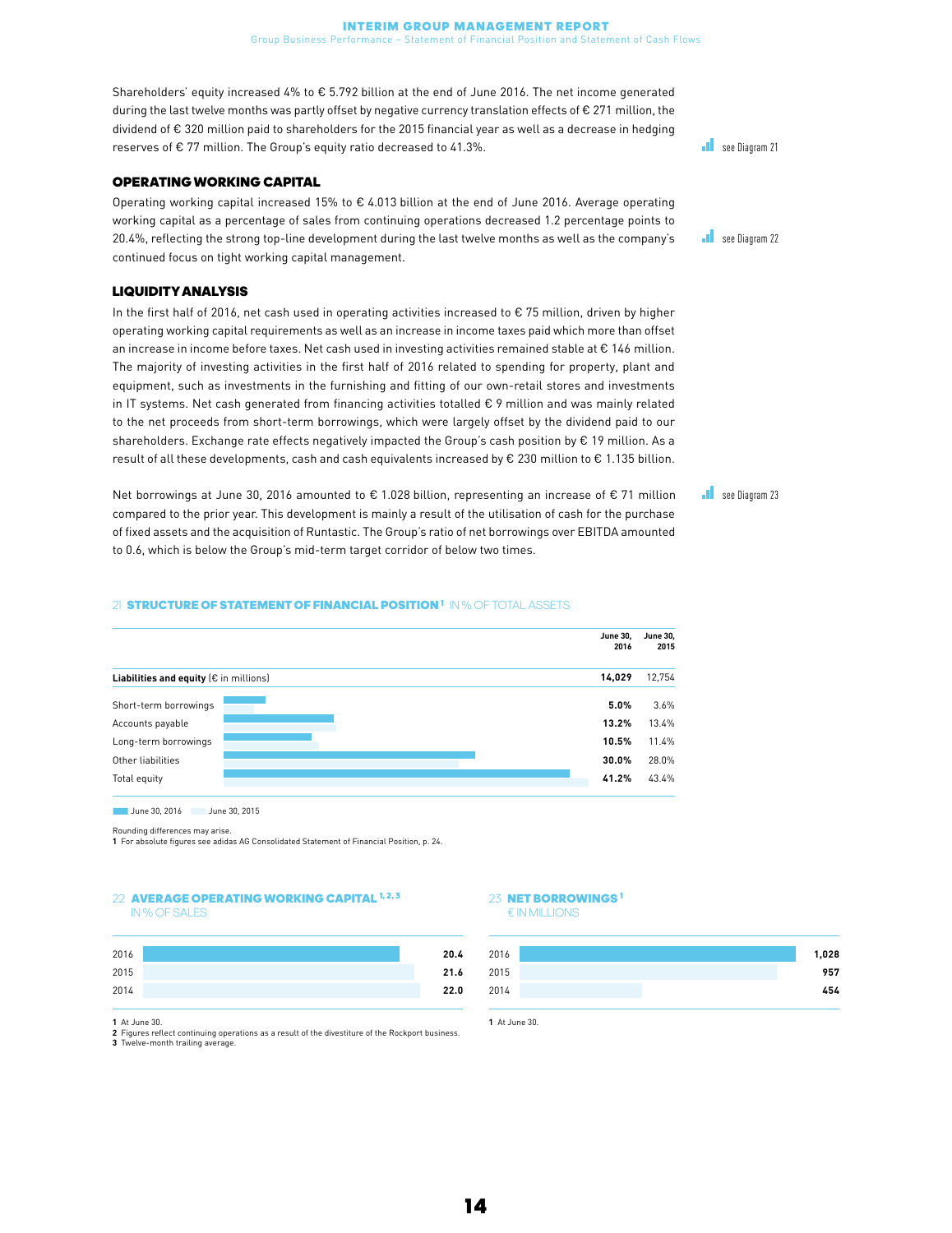#### <span id="page-14-0"></span>BUSINESS PERFORMANCE BY SEGMENT

#### WESTERN EUROPE

In the first half of 2016, sales in Western Europe increased 27% on a currency-neutral basis, as a result of strong double-digit sales growth at both adidas and Reebok. In euro terms, sales in Western Europe grew 25% to € 2.628 billion. adidas revenues grew 27% on a currency-neutral basis, driven by double-digit sales growth in the football, running and outdoor categories as well as at adidas Originals and adidas neo. In addition, high-single-digit sales increases in the training category also contributed to this development. Reebok revenues in Western Europe increased 18% on a currency-neutral basis, mainly due to double-digit sales growth in the training category and in Classics as well as mid-single-digit increases in the running category. From a market perspective, the main contributors to the increase in the combined revenues of adidas and Reebok were the UK, Germany, Italy, France, Poland and Sweden, where revenues grew at strong double-digit rates each.

**see Table 24** 

#### 24 WESTERN EUROPE AT A GLANCE € IN MILLIONS

|                            | First half year 2016 | First half year 2015 | Change               | Change<br>(currency-neutral) |
|----------------------------|----------------------|----------------------|----------------------|------------------------------|
| Net sales                  | 2,628                | 2,104                | 25%                  | 27%                          |
| adidas                     | 2,427                | 1,931                | 26%                  | 27%                          |
| Reebok                     | 201                  | 173                  | 17%                  | 18%                          |
| Gross profit               | 1,185                | 1,003                | 18%                  | $\overline{\phantom{0}}$     |
| Gross margin               | 45.1%                | 47.7%                | (2.6 <sub>pp</sub> ) |                              |
| Segmental operating profit | 523                  | 460                  | 14%                  |                              |
| Segmental operating margin | 19.9%                | 21.9%                | (2.0 <sub>pp</sub> ) |                              |

Rounding differences may arise.

Gross margin in Western Europe decreased 2.6 percentage points to 45.1%. The severe negative impact from unfavourable currency developments was only partly compensated by positive effects from a more favourable pricing and product mix as well as lower input costs. Operating expenses were up 22% to € 662 million. This development reflects a significant increase in expenditure for point-of-sale and marketing investments as well as higher sales expenditure. Operating expenses as a percentage of sales were down 0.6 percentage points to 25.2%. Operating margin declined 2.0 percentage points to 19.9%, as the positive effect of lower operating expenses as a percentage of sales was more than offset by the gross margin decrease.

#### see Table 24

#### NORTH AMERICA

In the first half of 2016, sales in North America increased 24% on a currency-neutral basis, due to strong double-digit sales growth at adidas. In euro terms, sales in North America grew 23% to € 1.515 billion. adidas revenues increased 32% on a currency-neutral basis, driven by double-digit sales growth in the running, training and US sports categories as well as at adidas Originals and adidas neo. In addition, high-single-digit sales increases in the football category as well as mid-single-digit growth in the basketball category also contributed to this development. Reebok revenues in North America decreased 8% on a currency-neutral basis as mid-single-digit growth in Classics was more than offset by sales declines in the training and running categories.

**see Table 25** 

#### 25 **NORTH AMERICA AT A GLANCE** € IN MILLIONS

|                            | First half year 2016 | First half year 2015 | Change            | Change<br>(currency-neutral) |
|----------------------------|----------------------|----------------------|-------------------|------------------------------|
| Net sales                  | 1,515                | 1,234                | 23%               | 24%                          |
| adidas                     | 1,294                | 990                  | 31%               | 32%                          |
| Reebok                     | 221                  | 243                  | (9%               | (8%)                         |
| Gross profit               | 580                  | 451                  | 28%               |                              |
| Gross margin               | 38.2%                | 36.6%                | 1.7 <sub>pp</sub> |                              |
| Segmental operating profit | 94                   | 8                    | 1,069%            |                              |
| Segmental operating margin | 6.2%                 | 0.6%                 | 5.5 <sub>pp</sub> |                              |

Rounding differences may arise.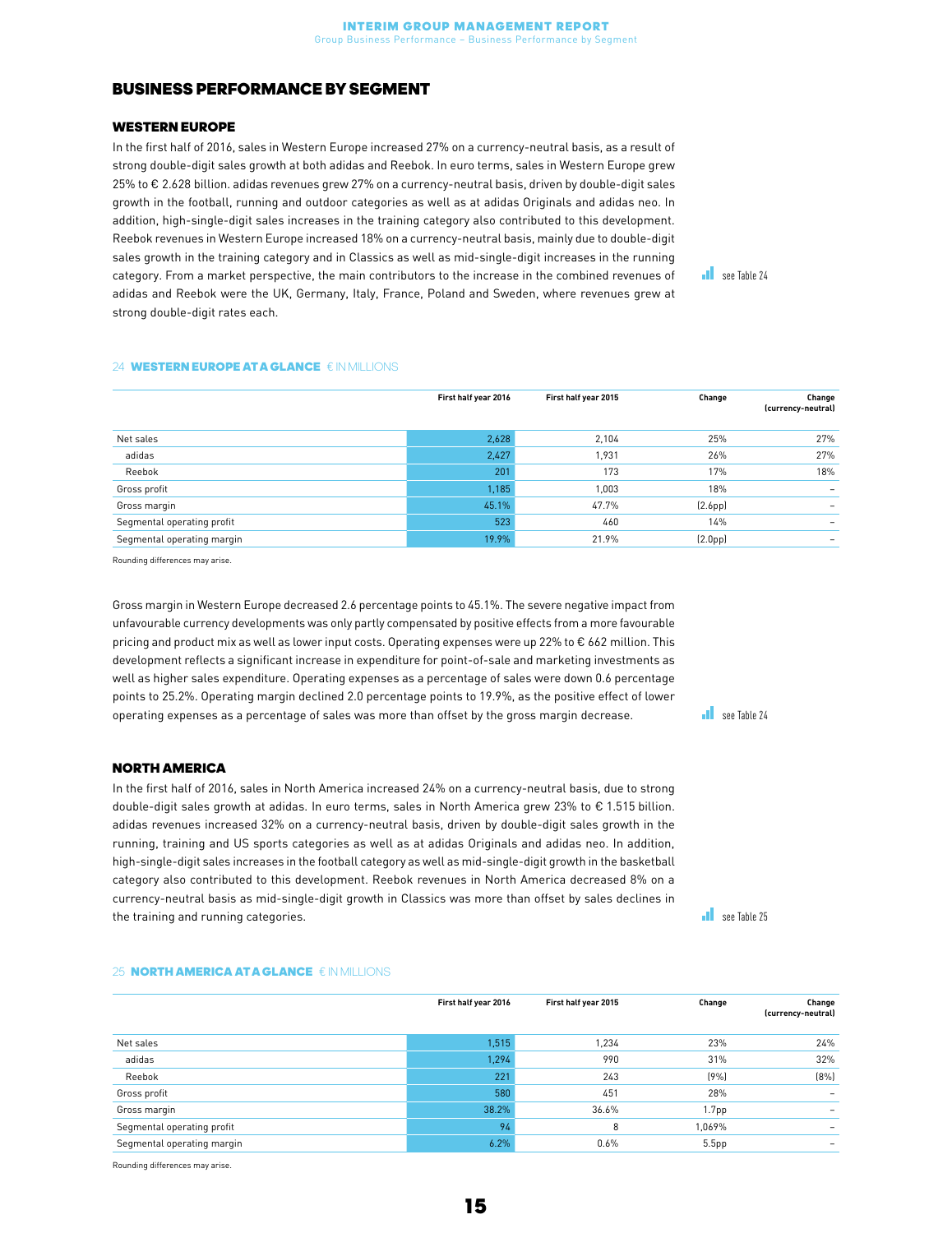Gross margin in North America increased 1.7 percentage points to 38.2% as negative currency effects were more than compensated by a more favourable product, pricing and channel mix as well as lower input costs. Operating expenses were up 11% to € 513 million, due to a significant increase in expenditure for point-of-sale investments as well as higher sales expenditure. Operating expenses as a percentage of sales decreased 3.6 percentage points to 33.9%. As a result of the gross margin increase as well as the positive effect of lower operating expenses as a percentage of sales, the operating margin improved 5.5 percentage points to 6.2%.

#### GREATER CHINA

In the first half of 2016, sales in Greater China grew 30% on a currency-neutral basis, as a result of strong double-digit sales increases at both adidas and Reebok. In euro terms, sales in Greater China were up 25% to € 1.447 billion. adidas revenues grew 30% on a currency-neutral basis. This development was due to strong double-digit growth in the training, running and football categories as well as at adidas Originals and adidas neo. Reebok revenues in Greater China increased 29% on a currency-neutral basis, driven by strong double-digit sales growth in the training and running categories as well as in Classics.

**see Table 25** 

**see Table 26** 

#### 26 **GREATER CHINA AT A GLANCE** € IN MILLIONS

|                            | First half year 2016 | First half year 2015 | Change            | Change<br>(currency-neutral) |
|----------------------------|----------------------|----------------------|-------------------|------------------------------|
| Net sales                  | 1,447                | 1,161                | 25%               | 30%                          |
| adidas                     | 1,415                | 1,136                | 25%               | 30%                          |
| Reebok                     | 32                   | 25                   | 26%               | 29%                          |
| Gross profit               | 849                  | 666                  | 27%               |                              |
| Gross margin               | 58.7%                | 57.4%                | 1.3 <sub>pp</sub> |                              |
| Segmental operating profit | 552                  | 424                  | 30%               |                              |
| Segmental operating margin | 38.2%                | 36.5%                | 1.7 <sub>pp</sub> |                              |

Rounding differences may arise.

Gross margin in Greater China increased 1.3 percentage points to 58.7%, reflecting lower input costs as well as a more favourable product and channel mix, partly offset by negative currency effects. Operating expenses were up 23% to € 297 million. This development reflects a significant increase in expenditure for point-of-sale investments as well as higher sales expenditure. Operating expenses as a percentage of sales decreased 0.4 percentage points to 20.5%. As a result of the gross margin increase as well as the positive effect of lower operating expenses as a percentage of sales, the operating margin improved 1.7 percentage points to 38.2%.

#### RUSSIA/CIS

In the first half of 2016, sales in Russia/CIS increased 5% on a currency-neutral basis, as a result of mid-single-digit sales increases at adidas and high-single-digit growth at Reebok. In euro terms, sales in Russia/CIS decreased 16% to € 310 million. adidas revenues were up 4% on a currency-neutral basis, driven by double-digit sales increases in the running and outdoor categories as well as at adidas neo. In addition, high-single-digit growth in the football category as well as at adidas Originals also contributed to this development. Reebok revenues in Russia/CIS increased 9% on a currency-neutral basis, mainly due to double-digit sales growth in the training and running categories.

**see Table 26** 

see Table 27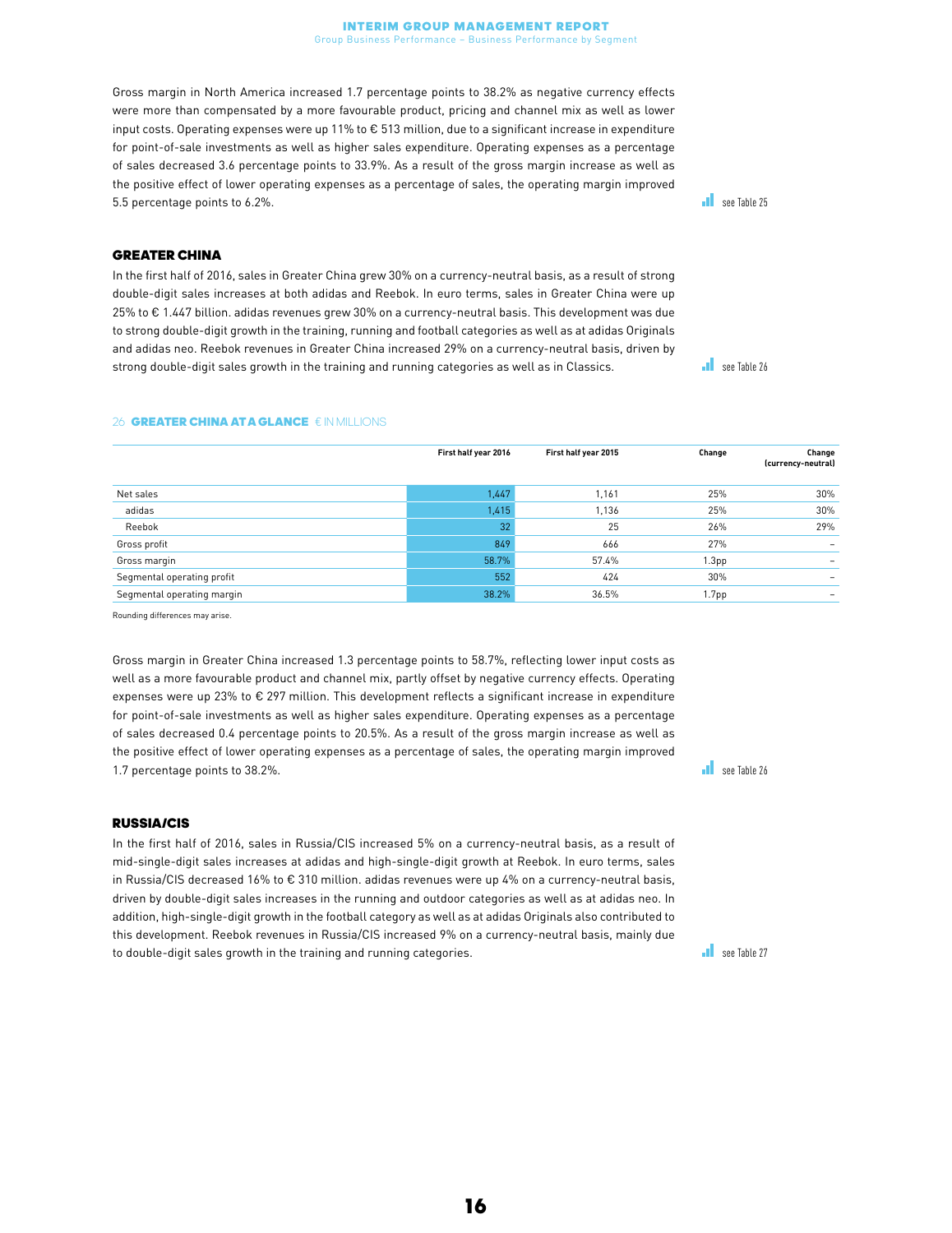#### Interim Group Management Report

Group Business Performance – Business Performance by Segment

#### 27 **RUSSIA/CIS AT A GLANCE** € IN MILLIONS

| First half year 2016 | First half year 2015 | Change            | Change<br>(currency-neutral) |
|----------------------|----------------------|-------------------|------------------------------|
| 310                  | 366                  | (16%)             | 5%                           |
| 238                  | 284                  | (16%)             | 4%                           |
| 72                   | 82                   | (12%)             | 9%                           |
| 179                  | 205                  | (13%)             |                              |
| 58.0%                | 56.0%                | 1.9 <sub>pp</sub> |                              |
| 46                   | 33                   | 38%               |                              |
| 14.7%                | 9.0%                 | 5.7pp             |                              |
|                      |                      |                   |                              |

Rounding differences may arise.

Gross margin in Russia/CIS increased 1.9 percentage points to 58.0%. This development was mainly due to a significantly more favourable pricing mix which more than compensated severe negative currency effects. Operating expenses were down 22% to € 134 million. This development reflects significantly lower sales expenditure as well as a decrease in expenditure for point-of-sale and marketing investments. Operating expenses as a percentage of sales were down 3.7 percentage points to 43.3%. As a result of the gross margin increase as well as the positive effect of lower operating expenses as a percentage of sales, the operating margin improved 5.7 percentage points to 14.7%.

#### LATIN AMERICA

Revenues in Latin America were up 13% on a currency-neutral basis, as a result of double-digit sales growth at adidas. In euro terms, sales in Latin America were down 12% to € 773 million. adidas revenues increased 17% on a currency-neutral basis. This development was driven by double-digit sales growth in the football, training and running categories as well as at adidas Originals and adidas neo. In addition, high-single-digit growth in the outdoor and basketball categories also contributed to this development. Reebok revenues in Latin America decreased 7% on a currency-neutral basis, as double-digit growth in the training category was more than offset by sales declines in the running category. From a market perspective, the combined revenues of adidas and Reebok grew in all major markets at double-digit rates.

#### 28 LATIN AMERICA AT A GLANCE € IN MILLIONS

|                            | First half year 2016 | First half year 2015 | Change               | Change<br>(currency-neutral) |
|----------------------------|----------------------|----------------------|----------------------|------------------------------|
| Net sales                  | 773                  | 879                  | (12%)                | 13%                          |
| adidas                     | 680                  | 749                  | (9%                  | 17%                          |
| Reebok                     | 93                   | 130                  | (29%)                | (7%)                         |
| Gross profit               | 334                  | 374                  | (11%)                |                              |
| Gross margin               | 43.2%                | 42.5%                | 0.7 <sub>pp</sub>    |                              |
| Segmental operating profit | 95                   | 127                  | (25%)                |                              |
| Segmental operating margin | 12.3%                | 14.4%                | (2.1 <sub>pp</sub> ) |                              |

Rounding differences may arise.

Gross margin in Latin America grew 0.7 percentage points to 43.2%. The severe negative impact from unfavourable currency developments was more than compensated by a more favourable pricing, channel and product mix. Operating expenses were down 4% to € 238 million, reflecting lower sales expenditure as well as a decrease in expenditure for point-of-sale and marketing investments. Operating expenses as a percentage of sales were up 2.7 percentage points to 30.8%. Operating margin declined 2.1 percentage points to 12.3%, as the positive effect from the gross margin increase was more than offset by higher operating expenses as a percentage of sales.

**see Table 27** 

see Table 28

see Table 28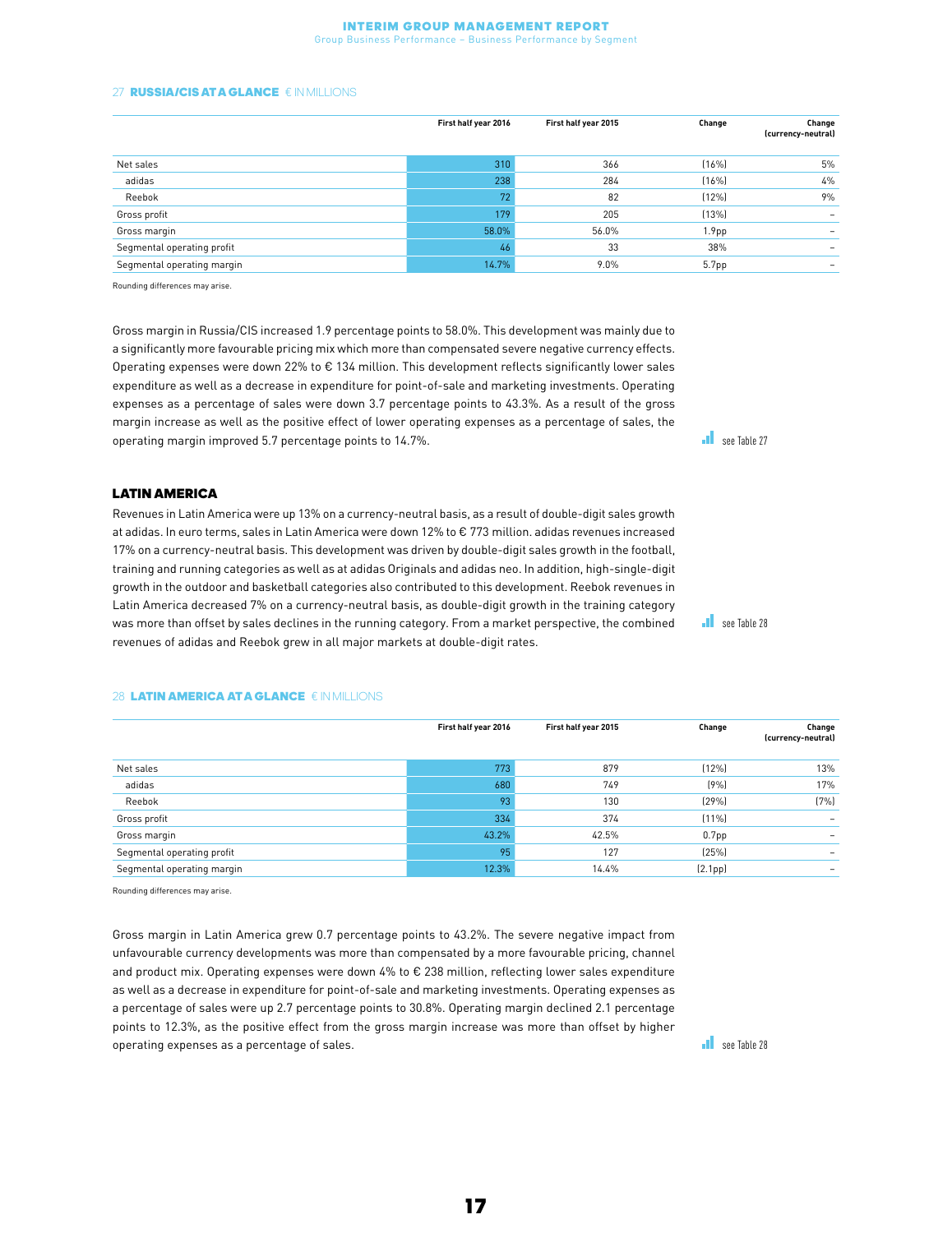#### Interim Group Management Report

Group Business Performance – Business Performance by Segment

#### JAPAN

In the first half of 2016, sales in Japan increased 32% on a currency-neutral basis, due to strong double-digit sales growth at both adidas and Reebok. In euro terms, revenues in Japan increased 42% to € 472 million. adidas revenues grew 28% on a currency-neutral basis, driven by double-digit sales growth in the running category as well as at adidas Originals and adidas neo. In addition, high-single-digit sales increases in the training category also contributed to this development. Reebok revenues in Japan were up 75% on a currency-neutral basis, supported by strong double-digit sales increases in the training and running categories as well as in Classics.

**see Table 29** 

#### 29 **JAPAN ATA GLANCE** € IN MILLIONS

|                            | First half year 2016 | First half year 2015 | Change            | Change<br>(currency-neutral) |
|----------------------------|----------------------|----------------------|-------------------|------------------------------|
| Net sales                  | 472                  | 333                  | 42%               | 32%                          |
| adidas                     | 421                  | 306                  | 38%               | 28%                          |
| Reebok                     | 51                   | 27                   | 88%               | 75%                          |
| Gross profit               | 236                  | 159                  | 48%               |                              |
| Gross margin               | 50.0%                | 47.8%                | 2.3 <sub>pp</sub> |                              |
| Segmental operating profit | 101                  | 54                   | 89%               |                              |
| Segmental operating margin | 21.4%                | 16.1%                | 5.3 <sub>pp</sub> |                              |

Rounding differences may arise.

Gross margin in Japan increased 2.3 percentage points to 50.0%, as a more favourable product and pricing mix more than offset the significant impact from negative currency fluctuations. Operating expenses were up 27% to € 142 million, reflecting higher sales expenditure as well as an increase in expenditure for pointof-sale and marketing investments. Operating expenses as a percentage of sales decreased 3.5 percentage points to 30.1%. As a result of the gross margin increase as well as the positive effect of lower operating expenses as a percentage of sales, the operating margin grew 5.3 percentage points to 21.4%.

**see Table 29** 

see Table 30

#### MEAA

In the first half of 2016, sales in MEAA were up 16% on a currency-neutral basis, driven by double-digit sales growth at adidas. In euro terms, sales in MEAA grew 9% to € 1.273 billion. adidas revenues increased 17% on a currency-neutral basis, due to double-digit sales growth in the running and football categories as well as at adidas Originals and adidas neo. In addition, high-single-digit sales increases in the training category also contributed to this development. Reebok revenues in MEAA were up 9% on a currency-neutral basis, driven by double-digit sales growth in Classics. In addition, high-single-digit sales increases in the running category as well as mid-single-digit growth in the training category contributed to this development. From a market perspective, the increase in the combined revenues of adidas and Reebok was driven by doubledigit growth in almost all of the region's markets.

#### 30 MEAA ATA GLANCE € IN MILLIONS

|                            | First half year 2016 | First half year 2015 | Change  | Change<br>(currency-neutral) |
|----------------------------|----------------------|----------------------|---------|------------------------------|
| Net sales                  | 1,273                | 1,171                | 9%      | 16%                          |
| adidas                     | 1,132                | 1,035                | 9%      | 17%                          |
| Reebok                     | 141                  | 136                  | 4%      | 9%                           |
| Gross profit               | 638                  | 605                  | 5%      | $\overline{\phantom{0}}$     |
| Gross margin               | 50.2%                | 51.7%                | (1.5pp) |                              |
| Segmental operating profit | 342                  | 340                  | 1%      |                              |
| Segmental operating margin | 26.8%                | 29.0%                | (2.2pp) |                              |

Rounding differences may arise.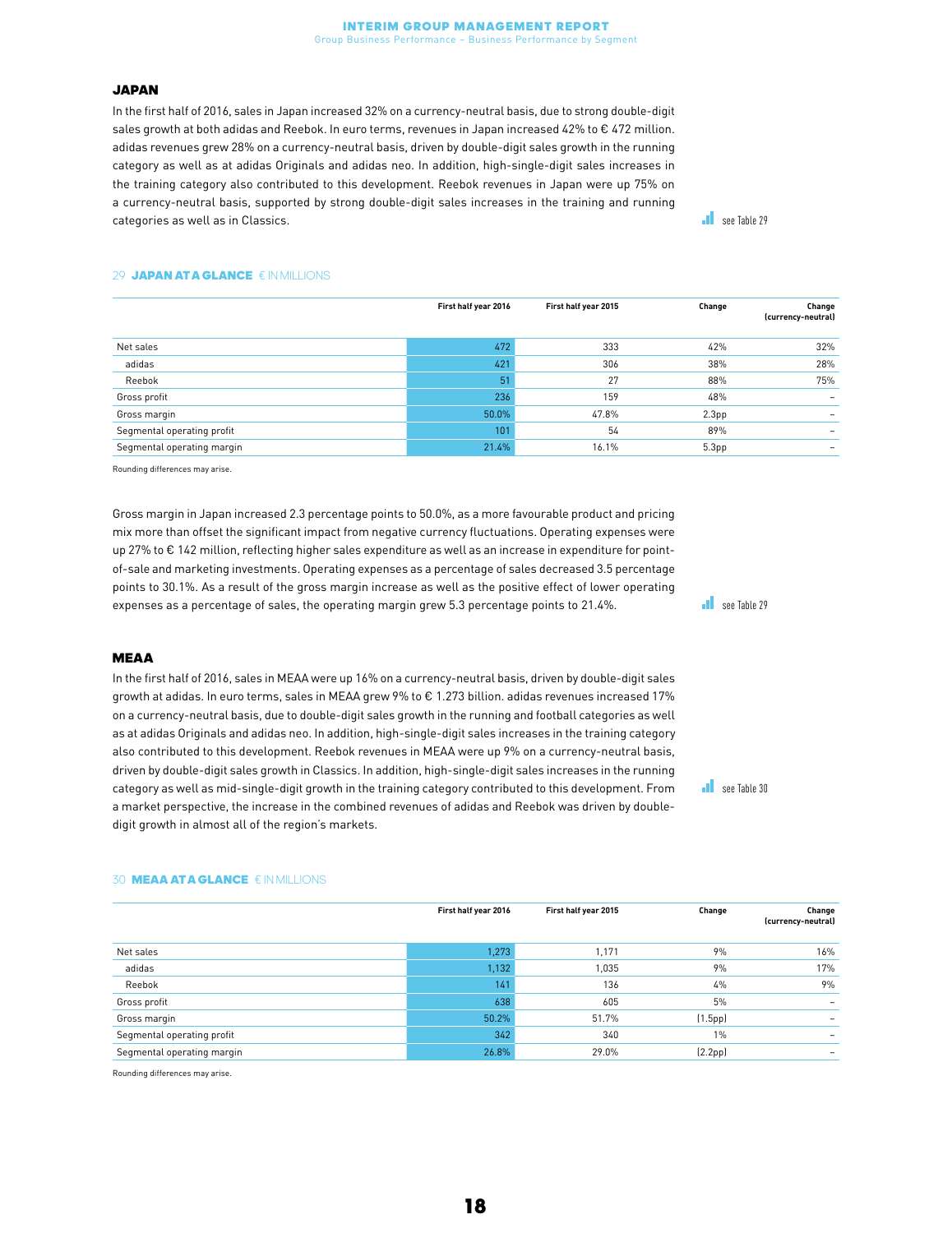Gross margin in MEAA decreased 1.5 percentage points to 50.2%, as the positive effects from a more favourable pricing and product mix as well as lower input costs were more than offset by significant negative currency effects. Operating expenses were up 12% to € 298 million, primarily due to higher sales expenditure. As a percentage of sales, operating expenses grew 0.7 percentage points to 23.4%. Operating margin was down 2.2 percentage points to 26.8%, reflecting the gross margin decline as well as the negative impact of higher operating expenses as a percentage of sales.

#### OTHER BUSINESSES

Revenues in Other Businesses grew 6% on a currency-neutral basis. Strong double-digit sales growth in Other centrally managed businesses as well as low-single-digit sales increases at TaylorMade-adidas Golf were only partly offset by sales declines at CCM Hockey. In euro terms, revenues in Other Businesses grew 4% to € 774 million. Revenues at TaylorMade-adidas Golf increased 2% on a currency-neutral basis, as growth at TaylorMade and adidas Golf was partly offset by sales declines at Ashworth and Adams. Currency-neutral CCM Hockey sales were down 12%, as sales increases in key categories such as sticks and protective equipment were more than offset by declines in the licensed apparel and equipment business. Other centrally managed businesses revenues increased 33% on a currency-neutral basis, mainly as a result of strong double-digit sales growth at Y-3.

#### **31 OTHER BUSINESSES AT A GLANCE<sup>1</sup> € IN MILLIONS**

|                                    | First half year 2016 | First half year 2015 | Change            | Change<br>(currency-neutral) |
|------------------------------------|----------------------|----------------------|-------------------|------------------------------|
| Net sales                          | 774                  | 742                  | 4%                | 6%                           |
| TaylorMade-adidas Golf             | 523                  | 519                  | 1%                | 2%                           |
| <b>CCM Hockey</b>                  | 102                  | 120                  | (15%)             | (12%)                        |
| Other centrally managed businesses | 138                  | 104                  | 33%               | 33%                          |
| Gross profit                       | 295                  | 254                  | 16%               |                              |
| Gross margin                       | 38.1%                | 34.2%                | 3.9 <sub>pp</sub> |                              |
| Segmental operating profit         | (20)                 | (45)                 | 56%               |                              |
| Segmental operating margin         | $(2.5\%)$            | $(6.1\%)$            | 3.5 <sub>pp</sub> |                              |

Rounding differences may arise. 1 Figures reflect continuing operations as a result of the divestiture of the Rockport business.

Gross margin was up 3.9 percentage points to 38.1%, driven by significantly higher product margins at both TaylorMade-adidas Golf and CCM Hockey. Operating expenses grew 5% to € 319 million, as a result of higher sales expenditure. As a percentage of sales, operating expenses increased 0.3 percentage points to 41.2%. In the first half of 2016, Other Businesses recorded a negative operating margin of 2.5%, an improvement of 3.5 percentage points compared to the prior year.

 $\overline{\phantom{a}}$ see Table 31

see Table 30

**see Table 31**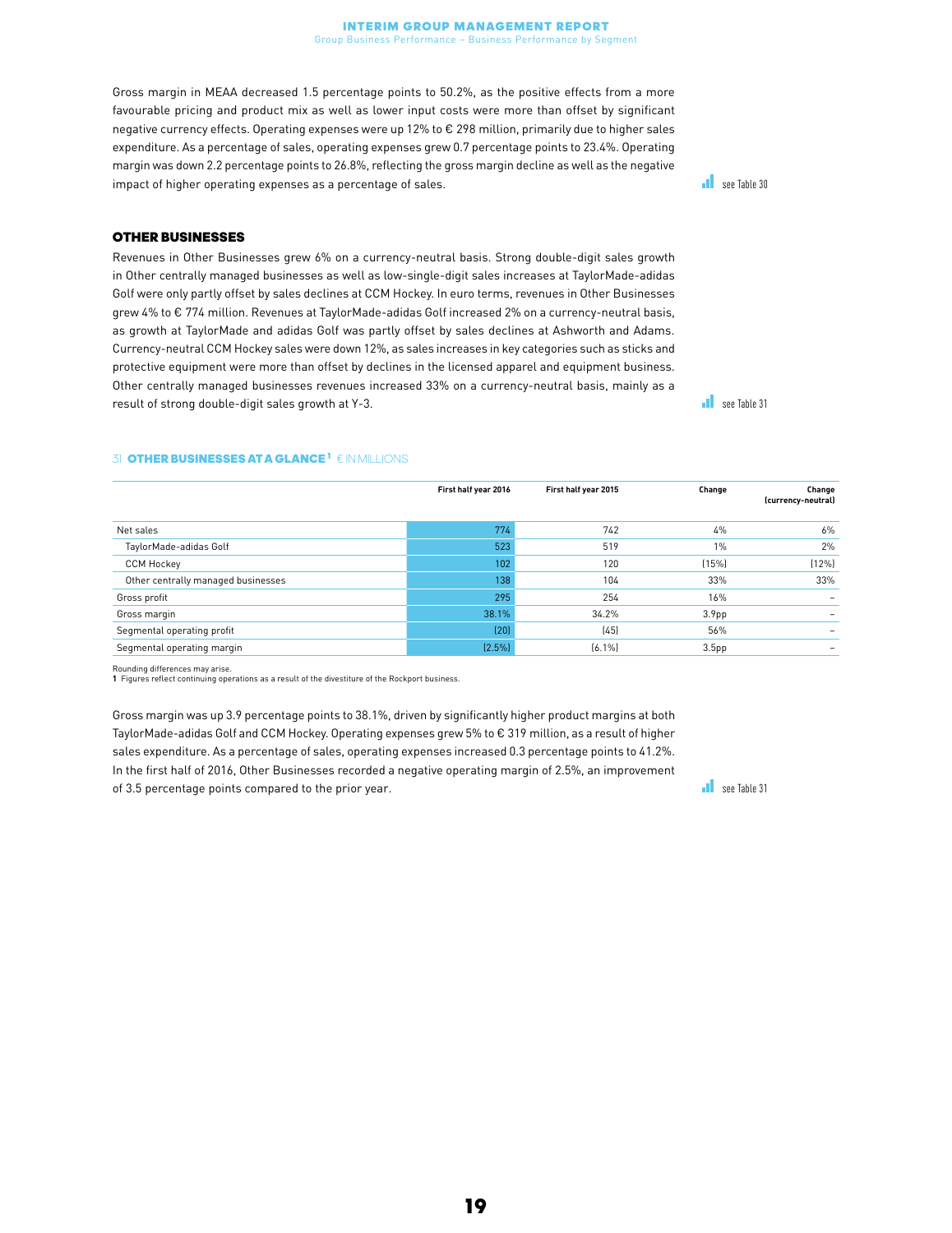### <span id="page-19-0"></span>SUBSEQUENT EVENTS AND **OUTLOOK**

#### SUBSEQUENT EVENTS

#### NO SURSEQUENT EVENTS

Since the end of the first half of 2016, there have been no significant organisational, management, economic, socio-political, legal or financial changes which we expect to influence our business materially going forward.

#### OUTLOOK 1

#### GLOBAL ECONOMY TO GROW IN 2016

Global GDP is projected to increase moderately by 2.4% in 2016. This development is supported by the economic recovery in major developed economies, a gradual tightening of financing conditions and low inflationary pressures. Nevertheless, concerns about future demand as a result of the expected slowdown of the Chinese economy as well as ongoing geopolitical uncertainties in several countries, amongst others the UK following the outcome of the EU referendum, are projected to weigh on the global outlook. Developing economies are forecasted to remain a major contributor to the global economic expansion in 2016. At 3.5%, their growth rate, however, is projected to rise only modestly compared to 2015. More specifically, developing economies are expected to benefit from the economic recovery in high-income markets as well as the stabilisation of commodity prices. However, downside risk is expected to persist throughout the year, resulting from reduced capital inflows and ongoing pressure on currencies as well as weak global trade. In developed economies, GDP is expected to grow 1.7% in 2016, supported by accommodative monetary policies, lower oil and energy prices bolstering domestic demand as well as improvements in the labour markets.

#### SPORTING GOODS INDUSTRY EXPANSION TO CONTINUE IN 2016

In the absence of any major economic shocks, we expect the global sporting goods industry to grow firmly in 2016. Consumer spending on sporting goods in the developing economies is expected to grow faster than in the more developed markets. Strong wage growth and domestic consumption in many developing economies are predicted to propel the sporting goods industry throughout the year. In addition, rising sports participation in markets such as China is projected to continue to boost sportswear demand. The sporting goods industry in developed economies is forecasted to improve moderately as wage increases will support private consumption and fuel the industry's growth. In addition, in 2016, the industry is benefiting from major sporting events, such as the 2016 Olympic Games hosted by Brazil, as well as the UEFA EURO 2016 held in France. Many sporting goods retailers will continue to move to a more omni-retail business model, with significant emphasis on mobile. E-commerce and investment in digital are anticipated to remain major growth areas for the industry.

#### ADIDAS GROUP INCREASES OUTLOOK FOR THE 2016 FINANCIAL YEAR

In light of the strong brand momentum, which is reflected in the outstanding financial performance in the first half of 2016, the Group has increased its 2016 financial outlook. We now forecast adidas Group sales to increase at a rate in the high teens (previously: to increase at a rate of around 15%) on a currencyneutral basis in 2016. Group sales development will be favourably impacted by rising consumer spending on sporting goods, supported by the ongoing robust athleisure trend as well as increased health awareness and sports participation in most geographical areas. In addition, this year's major sporting events are providing a positive stimulus to Group sales. From a market perspective, the top-line development will be supported by double-digit growth in all regions except Russia/CIS, where sales are now forecasted to grow at a mid-single-digit rate (previously: around the prior year level).

In 2016, the projected increase in costs for the Group's Asian-dominated sourcing as a result of less favourable US dollar hedging rates and rising labour expenditures is expected to weigh on the adidas Group's gross margin. However, these negative effects are projected to be largely offset by the positive effects from a more favourable pricing, product and regional mix at both adidas and Reebok and further enhancements

1 This Management Report contains forward-looking statements that reflect Management's current view with respect to the future development of the adidas Group. The outlook is based on estimates that we have made on the basis of all the information available to us at this point in time. In addition, such forward-looking statements are subject to uncertainties as described in the Risk and Opportunity Report of the adidas Group 2015 Annual Report (pp. 156–174), which are beyond the control of the adidas Group. In case the underlying assumptions turn out to be incorrect or described risks or opportunities materialise, actual results and developments may materially deviate (negatively or positively) from those expressed by such statements. The adidas Group does not assume any obligation to update any forwardlooking statements made in this Management Report beyond statutory disclosure obligations.

20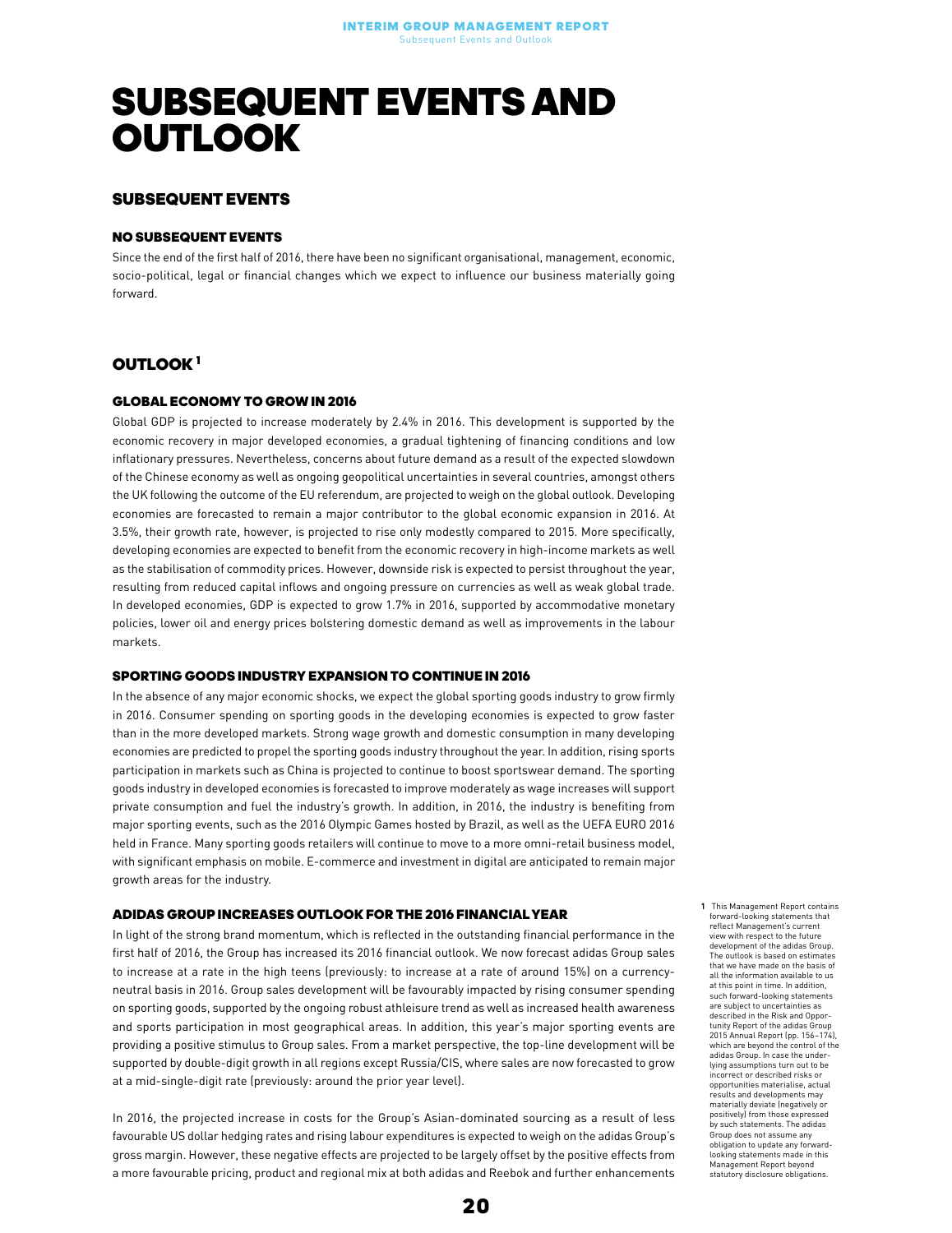in the Group's channel mix, driven by the continued expansion of our controlled space activities. Higher product margins at TaylorMade-adidas Golf compared to the prior year are also expected to positively impact the Group's gross margin development. As a result, we expect the gross margin to be at a level between 48.0% and 48.3% (previously: decline of up to 50 basis points) compared to 48.3% in the prior year.

The Group's other operating expenses as a percentage of sales are expected to decrease compared to the prior year level of 43.1%. Due to the stronger than expected top-line growth, expenditure for point-of-sale and marketing investments as a percentage of sales is projected to be below the prior year level of 13.9%. In addition, operating overhead expenditure as a percentage of sales is also forecasted to be below the prior year level (2015: 29.2%). In 2016, we expect the operating margin excluding goodwill impairment for the adidas Group to increase to a level of up to 7.5% (previously: to increase to a level around 7.0%) compared to the prior year level of 6.5%. Lower other operating expenses as a percentage of sales, reflecting strong top-line growth, will be the primary driver of the operating margin improvement.

As a result of the increased top-line expectations as well as the improved gross and operating margin outlook, net income from continuing operations excluding goodwill impairment is now projected to increase at a rate between 35% and 39% (previously: to increase by around 25%) to a level between € 975 million and € 1.0 billion (2015: € 720 million).

#### MANAGEMENT ASSESSMENT OF OVERALL RISKS AND OPPORTUNITIES

Management aggregates all risks reported by the business units and functions. Taking into account the occurrence likelihood and the potential financial impact of the risks explained in the 2015 Annual Report, as well as the current business outlook, adidas Group Management does not foresee any material jeopardy to the viability of the Group as a going concern. Management remains confident that the Group's earnings strength forms a solid basis for our future business development and provides the necessary resource to pursue the opportunities available to the Group. Compared to the assessment in the 2015 Annual Report, overall the Group's risk profile remains unchanged.

#### 32 ADIDAS GROUP 2016 OUTLOOK

| Currency-neutral sales development (in %):      |                                                                                                    | Previous guidance <sup>1</sup>                                                 |
|-------------------------------------------------|----------------------------------------------------------------------------------------------------|--------------------------------------------------------------------------------|
| adidas Group                                    | to increase at a rate in the high teens                                                            | to increase at a rate of around 15%                                            |
| Western Europe <sup>2</sup>                     | double-digit rate increase                                                                         |                                                                                |
| North America <sup>2</sup>                      | double-digit rate increase                                                                         |                                                                                |
| Greater China <sup>2</sup>                      | double-digit rate increase                                                                         |                                                                                |
| Russia/CIS <sup>2</sup>                         | mid-single-digit rate increase                                                                     | around prior year level                                                        |
| Latin America <sup>2</sup>                      | double-digit rate increase                                                                         |                                                                                |
| Japan <sup>2</sup>                              | double-digit rate increase                                                                         |                                                                                |
| MEAA <sup>2</sup>                               | double-digit rate increase                                                                         |                                                                                |
| Other Businesses                                | below prior year level                                                                             |                                                                                |
| TaylorMade-adidas Golf                          | below prior year level                                                                             |                                                                                |
| <b>CCM Hockey</b>                               | below prior year level                                                                             | mid-single-digit rate increase                                                 |
| Gross margin                                    | 48.0% to 48.3%                                                                                     | decline of up to 50 basis points                                               |
| Other operating expenses in % of net sales      | below prior year level                                                                             |                                                                                |
| Operating margin                                | to increase to a level of up to 7.5%                                                               | to increase to a level of around 7.0% <sup>3</sup>                             |
| Net income from continuing operations           | to increase at a rate between 35% and<br>39% to a level between € 975 million and<br>€ 1.0 billion | to increase by around 25% to a level of around<br>$£$ 900 million <sup>3</sup> |
| Average operating working capital in % of sales | around prior year level                                                                            |                                                                                |
| Capital expenditure                             | around € 750 million                                                                               |                                                                                |
| Store base                                      | net increase of around 50 stores                                                                   | net increase of around 100 stores                                              |
| Gross borrowings                                | moderate decline                                                                                   |                                                                                |
|                                                 |                                                                                                    |                                                                                |

1 As published on May 4, 2016.

2 Combined sales of adidas and Reebok.

3 As published on May 11, 2016.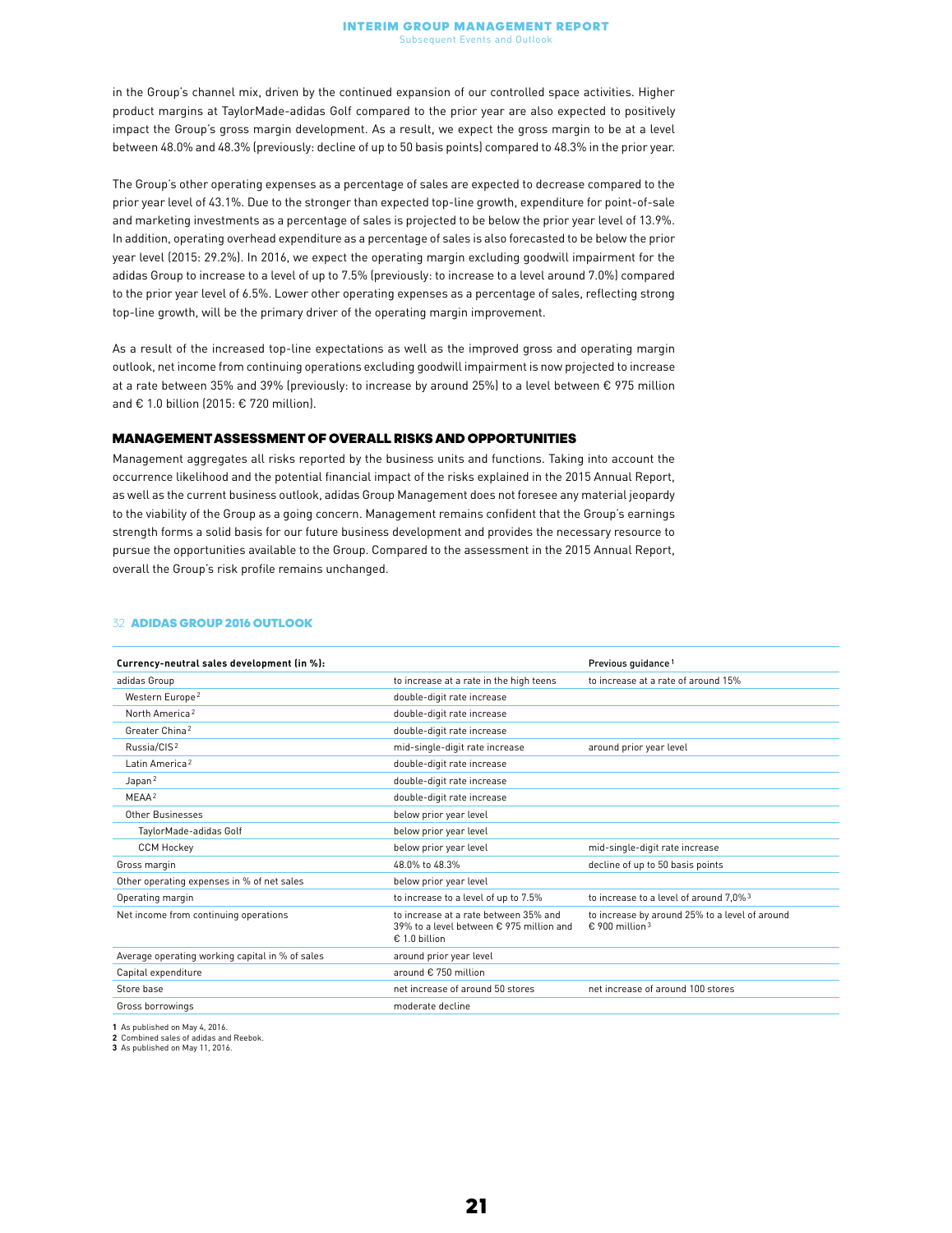### <span id="page-21-0"></span>RESPONSIBILITY STATEMENT

To the best of our knowledge, and in accordance with the applicable reporting principles for interim financial reporting, the interim consolidated financial statements give a true and fair view of the assets, liabilities, financial position and profit or loss of the Group, and the interim Group management report includes a fair review of the development and performance of the business and the position of the Group, together with a description of the material opportunities and risks associated with the expected development of the Group for the remaining months of the financial year.

Herzogenaurach, July 29, 2016

<u>luice,</u>

HERBERT HAINER CEO

Suntel

ROLAND AUSCHEL Global Sales

 $\bigcirc$ lmm $\beta$ .  $\bigcirc$ 

GLENN BENNETT Global Operations

ERIC LIEDTKE Global Brands

ROBIN J. STALKER CFO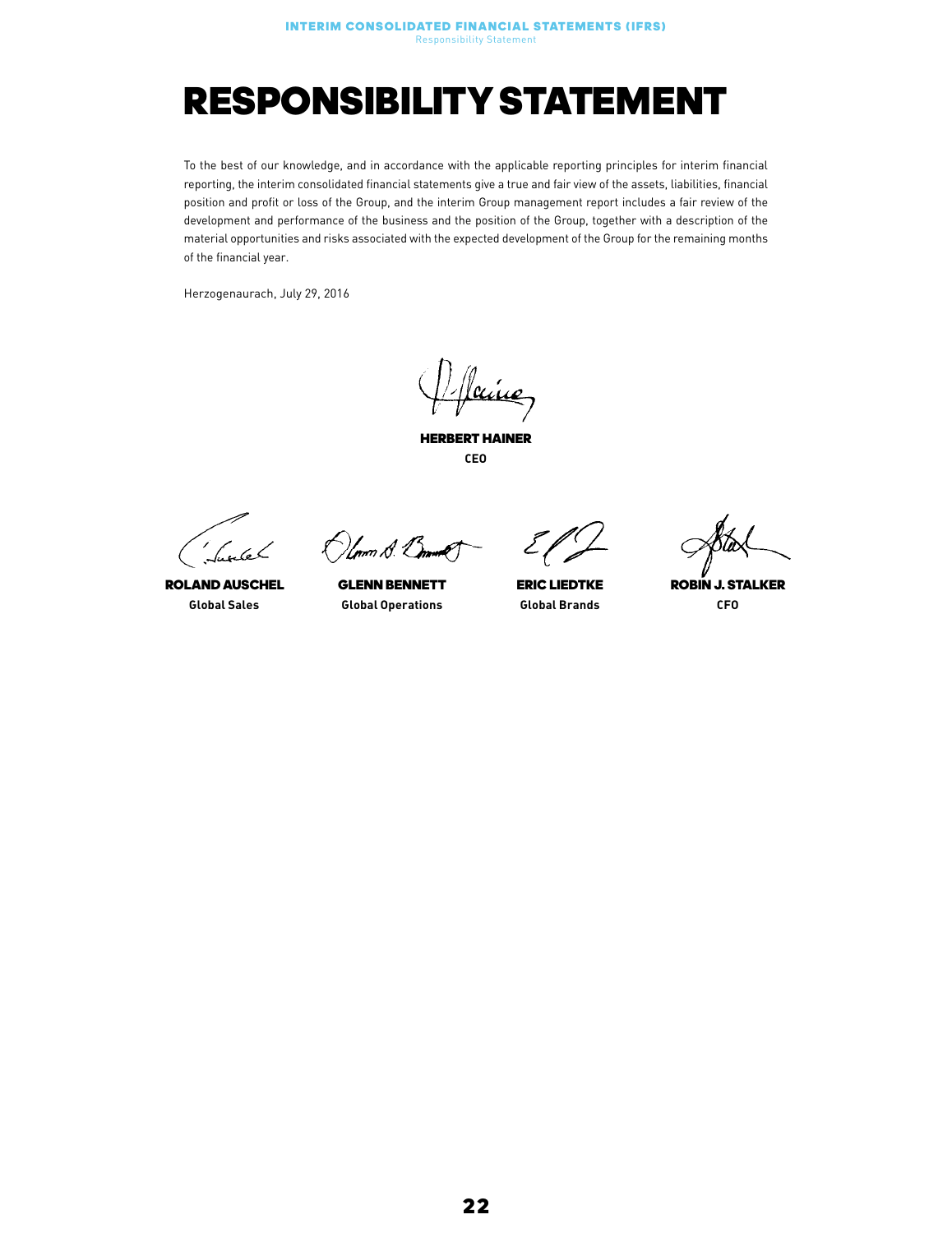### <span id="page-22-0"></span>CONSOLIDATED STATEMENT OF FINANCIAL POSITION

#### ADIDAS AG CONSOLIDATED STATEMENT OF FINANCIAL POSITION (IFRS) € IN MILLIONS

|                                    | June 30, 2016 | June 30, 2015 | Change in % | December 31, 2015 |
|------------------------------------|---------------|---------------|-------------|-------------------|
| <b>Assets</b>                      |               |               |             |                   |
| Cash and cash equivalents          | 1,135         | 959           | 18.3        | 1,365             |
| Short-term financial assets        | 5             | 5             | 7.3         | 5                 |
| Accounts receivable                | 2,356         | 2,271         | 3.8         | 2,049             |
| Other current financial assets     | 398           | 358           | 11.1        | 367               |
| Inventories                        | 3,514         | 2,927         | 20.1        | 3,113             |
| Income tax receivables             | 96            | 81            | 18.7        | 97                |
| Other current assets               | 611           | 526           | 16.3        | 489               |
| Assets classified as held for sale | 29            | 270           | [89.4]      | 12                |
| <b>Total current assets</b>        | 8,144         | 7,397         | 10.1        | 7,497             |
|                                    |               |               |             |                   |
| Property, plant and equipment      | 1,661         | 1,504         | 10.5        | 1,638             |
| Goodwill                           | 1,379         | 1,201         | 14.8        | 1,392             |
| Trademarks                         | 1,597         | 1,554         | 2.8         | 1,628             |
| Other intangible assets            | 172           | 157           | 9.1         | 188               |
| Long-term financial assets         | 155           | 136           | 13.6        | 140               |
| Other non-current financial assets | 111           | 35            | 212.5       | 99                |
| Deferred tax assets                | 700           | 658           | 6.4         | 637               |
| Other non-current assets           | 110           | 111           | (1.2)       | 124               |
| <b>Total non-current assets</b>    | 5,884         | 5,357         | 9.8         | 5,846             |
| <b>Total assets</b>                | 14,029        | 12,754        | 10.0        | 13,343            |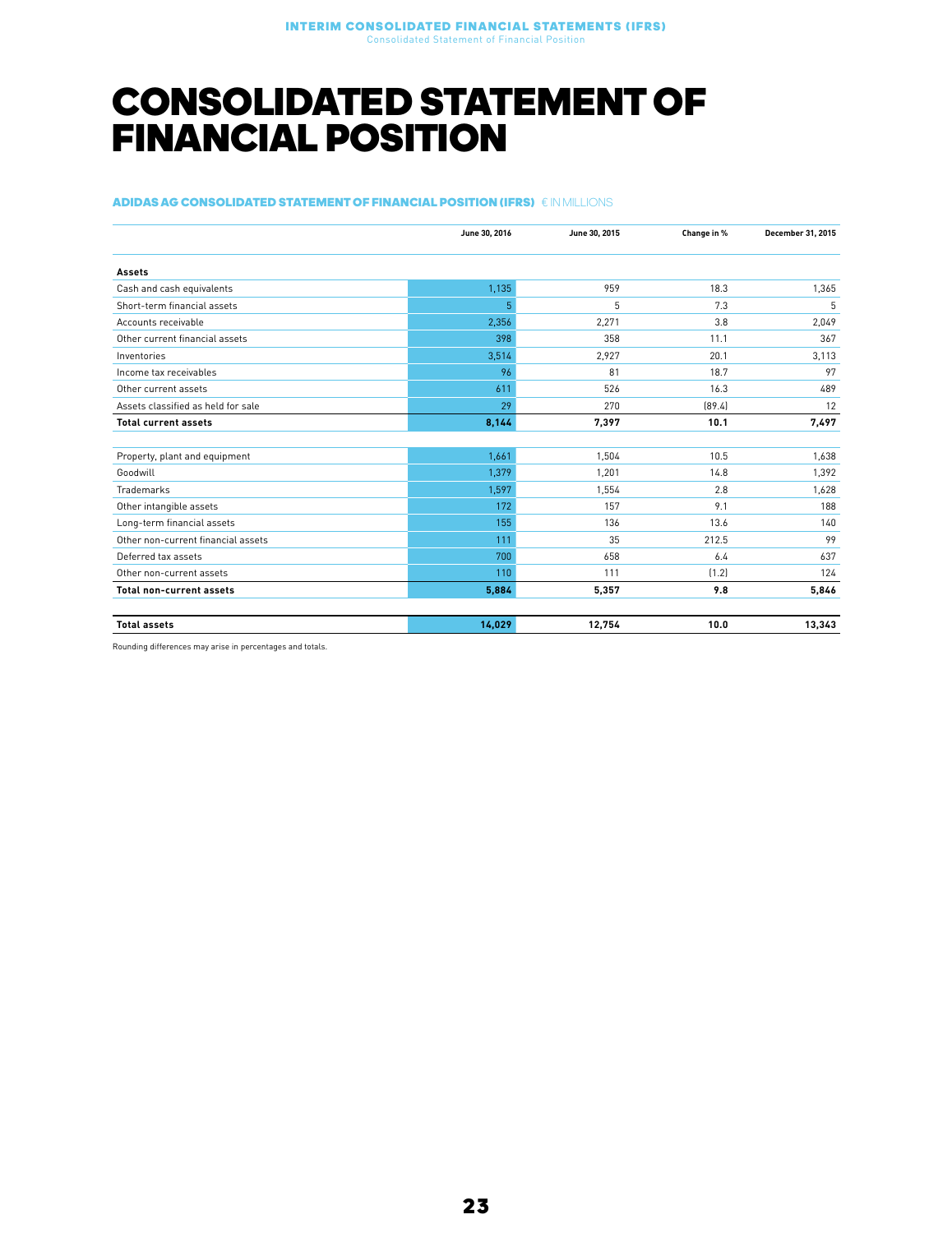#### Interim Consolidated Financial Statements (IFRS) Consolidated Statement of Financial Position

#### ADIDAS AG CONSOLIDATED STATEMENT OF FINANCIAL POSITION (IFRS)  $\in$  IN MILLIONS

|                                         | June 30, 2016  | June 30, 2015 | Change in %    | December 31, 2015 |
|-----------------------------------------|----------------|---------------|----------------|-------------------|
| <b>Liabilities and equity</b>           |                |               |                |                   |
| Short-term borrowings                   | 698            | 462           | 51.0           | 366               |
| Accounts payable                        | 1,857          | 1.712         | 8.4            | 2,024             |
| Other current financial liabilities     | 262            | 147           | 78.9           | 143               |
| Income taxes                            | 443            | 308           | 43.9           | 359               |
| Other current provisions                | 466            | 428           | 9.0            | 456               |
| Current accrued liabilities             | 1,803          | 1,468         | 22.9           | 1,684             |
| Other current liabilities               | 405            | 311           | 30.2           | 331               |
| Liabilities classified as held for sale | $\overline{6}$ | 51            | [87.7]         | $\Omega$          |
| <b>Total current liabilities</b>        | 5,942          | 4,887         | 21.6           | 5,364             |
|                                         |                |               |                |                   |
| Long-term borrowings                    | 1,470          | 1,458         | 0.8            | 1,463             |
| Other non-current financial liabilities | 20             | 9             | 134.6          | 18                |
| Pensions and similar obligations        | 276            | 293           | (5.6)          | 273               |
| Deferred tax liabilities                | 352            | 396           | (11.2)         | 368               |
| Other non-current provisions            | 55             | 39            | 41.8           | 50                |
| Non-current accrued liabilities         | 96             | 92            | 4.6            | 120               |
| Other non-current liabilities           | 42             | 42            | (1.7)          | 40                |
| <b>Total non-current liabilities</b>    | 2,312          | 2,330         | (0.8)          | 2,332             |
|                                         |                |               |                |                   |
| Share capital                           | 200            | 200           | $\overline{a}$ | 200               |
| Reserves                                | 397            | 742           | [46.5]         | 592               |
| Retained earnings                       | 5,195          | 4,607         | 12.8           | 4,874             |
| Shareholders' equity                    | 5,792          | 5,548         | 4.4            | 5,666             |
|                                         |                |               |                |                   |
| Non-controlling interests               | (17)           | (11)          | [54.3]         | (18)              |
| <b>Total equity</b>                     | 5,775          | 5,537         | 4.3            | 5,648             |
| <b>Total liabilities and equity</b>     | 14,029         | 12,754        | 10.0           | 13,343            |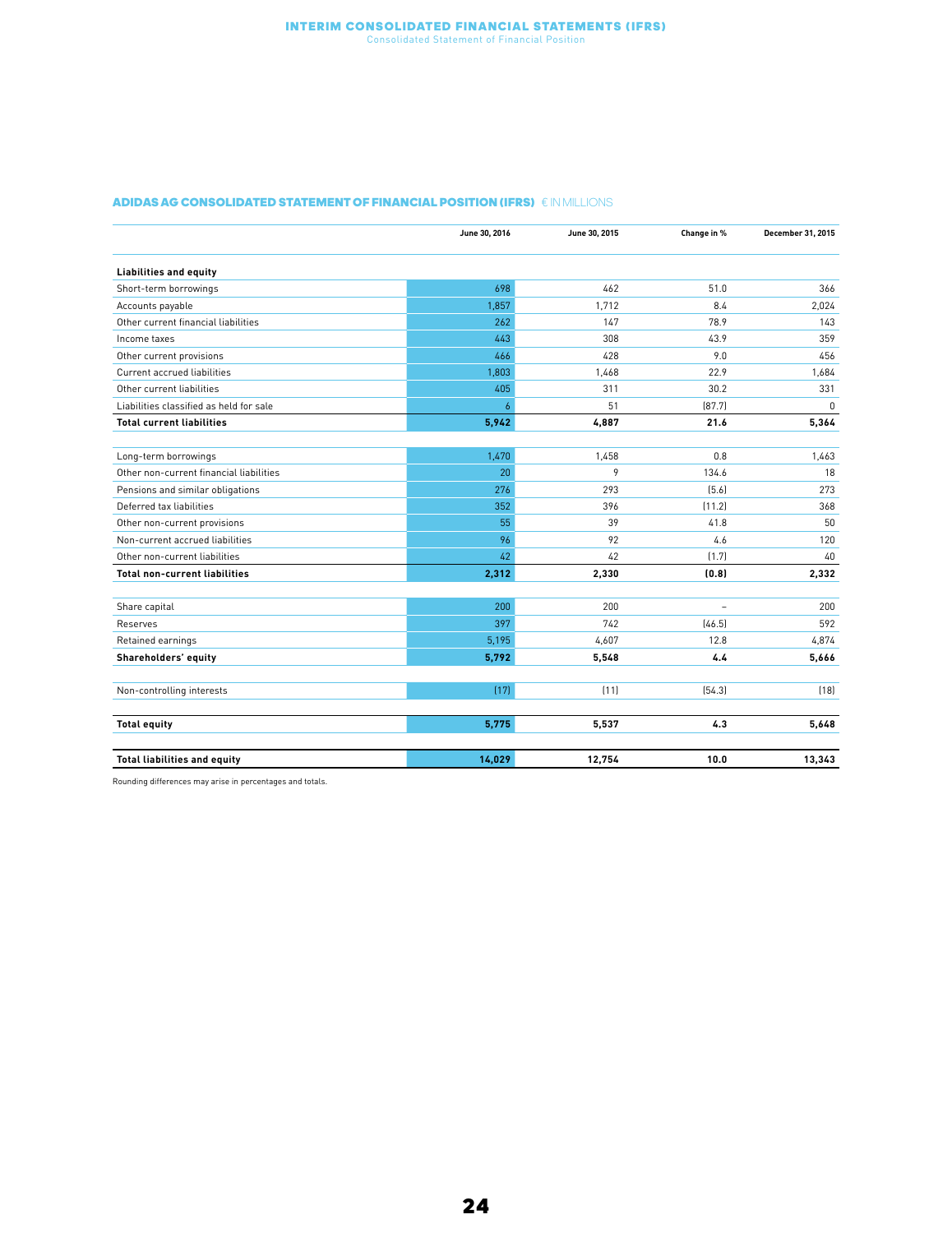### <span id="page-24-0"></span>CONSOLIDATED INCOME **STATEMENT**

#### ADIDAS AG CONSOLIDATED INCOME STATEMENT (IFRS) € IN MILLIONS

|                                                                                            | First half year 2016 | First half year 2015 |                      | Change Second quarter 2016 Second quarter 2015 |       | Change               |
|--------------------------------------------------------------------------------------------|----------------------|----------------------|----------------------|------------------------------------------------|-------|----------------------|
| Net sales                                                                                  | 9,191                | 7.990                | 15.0%                | 4,422                                          | 3.907 | 13.2%                |
| Cost of sales                                                                              | 4,674                | 4,093                | 14.2%                | 2,263                                          | 2,018 | 12.1%                |
| Gross profit                                                                               | 4,517                | 3,897                | 15.9%                | 2.159                                          | 1.889 | 14.3%                |
| (% of net sales)                                                                           | 49.1%                | 48.8%                | 0.4 <sub>pp</sub>    | 48.8%                                          | 48.3% | 0.5 <sub>pp</sub>    |
| Royalty and commission income                                                              | 55                   | 58                   | [4.9%]               | 31                                             | 31    | (0.2%                |
| Other operating income                                                                     | 191                  | 61                   | 213.6%               | 159                                            | 33    | 375.4%               |
| Other operating expenses                                                                   | 3,858                | 3.420                | 12.8%                | 1,935                                          | 1.720 | 12.5%                |
| (% of net sales)                                                                           | 42.0%                | 42.8%                | (0.8 <sub>pp</sub> ) | 43.8%                                          | 44.0% | (0.3 <sub>pp</sub> ) |
| Goodwill impairment losses                                                                 |                      | 18                   | $(100.0\%)$          |                                                |       | n.a.                 |
| <b>Operating profit</b>                                                                    | 905                  | 578                  | 56.5%                | 414                                            | 234   | 77.4%                |
| [% of net sales]                                                                           | 9.8%                 | 7.2%                 | 2.6 <sub>pp</sub>    | 9.4%                                           | 6.0%  | 3.4 <sub>pp</sub>    |
| Financial income                                                                           | 29                   | 24                   | 21.0%                | 9                                              | 8     | 13.1%                |
| Financial expenses                                                                         | 27                   | 32                   | [16.9%]              | 14                                             | 17    | [19.2%]              |
| Income before taxes                                                                        | 907                  | 570                  | 59.2%                | 410                                            | 225   | 82.3%                |
| [% of net sales]                                                                           | 9.9%                 | 7.1%                 | 2.7 <sub>pp</sub>    | 9.3%                                           | 5.8%  | 3.5 <sub>pp</sub>    |
| Income taxes                                                                               | 266                  | 187                  | 41.9%                | 119                                            | 79    | 51.0%                |
| (% of income before taxes)                                                                 | 29.3%                | 32.9%                | (3.6 <sub>pp</sub> ) | 29.1%                                          | 35.1% | (6.0 <sub>pp</sub> ) |
| Net income from continuing operations                                                      | 641                  | 383                  | 67.6%                | 291                                            | 146   | 99.2%                |
| [% of net sales]                                                                           | 7.0%                 | 4.8%                 | 2.2 <sub>pp</sub>    | 6.6%                                           | 3.7%  | 2.8 <sub>pp</sub>    |
| Gains/(losses) from discontinued<br>operations, net of tax                                 |                      | (13)                 | n.a.                 | $\overline{0}$                                 | 1     | [75.2%]              |
| Net income                                                                                 | 642                  | 370                  | 73.6%                | 291                                            | 147   | 97.6%                |
| [% of net sales]                                                                           | 7.0%                 | 4.6%                 | 2.4 <sub>pp</sub>    | 6.6%                                           | 3.8%  | 2.8 <sub>pp</sub>    |
| Net income attributable to shareholders                                                    | 641                  | 367                  | 74.7%                | 291                                            | 146   | 98.6%                |
| (% of net sales)                                                                           | 7.0%                 | 4.6%                 | 2.4 <sub>pp</sub>    | 6.6%                                           | 3.7%  | 2.8 <sub>pp</sub>    |
| Net income attributable to<br>non-controlling interests                                    | 1                    | 3                    | (65.8%)              | $\mathbf{1}$                                   | 1     | (47.7%               |
| Basic earnings per share from continuing<br>operations (in $\epsilon$ )                    | 3.20                 | 1.87                 | 70.8%                | 1.45                                           | 0.72  | 101.7%               |
| Diluted earnings per share from continuing<br>operations (in €)                            | 3.13                 | 1.87                 | 67.0%                | 1.42                                           | 0.72  | 97.3%                |
| Basic earnings per share from continuing<br>and discontinued operations (in €)             | 3.20                 | 1.81                 | 77.0%                | 1.45                                           | 0.73  | 100.0%               |
| Diluted earnings per share from continuing<br>and discontinued operations (in $\epsilon$ ) | 3.13                 | 1.81                 | 73.0%                | 1.42                                           | 0.73  | 95.7%                |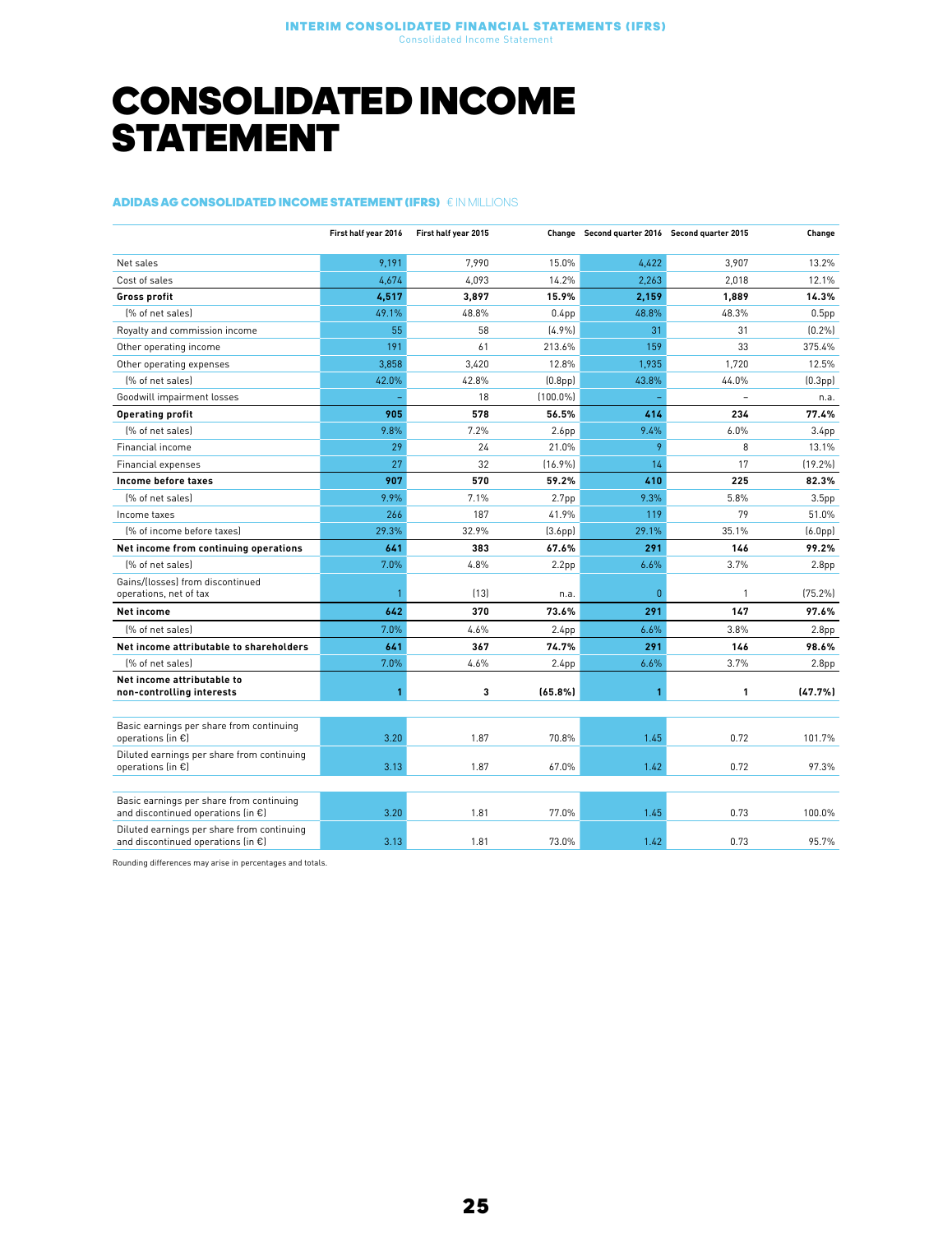### <span id="page-25-0"></span>CONSOLIDATED STATEMENT OF COMPREHENSIVE INCOME

#### ADIDAS AG CONSOLIDATED STATEMENT OF COMPREHENSIVE INCOME (IFRS) € IN MILLIONS

|                                                                                                                                 | First half year 2016     | First half year 2015 |
|---------------------------------------------------------------------------------------------------------------------------------|--------------------------|----------------------|
| Net income after taxes                                                                                                          | 642                      | 370                  |
| Items of other comprehensive income that will not be reclassified subsequently to profit or loss                                |                          |                      |
| Remeasurements of defined benefit plans (IAS 19), net of tax <sup>1</sup>                                                       | 2                        | (2)                  |
| Subtotal of items of other comprehensive income that will not be reclassified subsequently to<br>profit or loss                 | $\overline{2}$           | (2)                  |
| Items of other comprehensive income that will be reclassified to profit or loss when specific<br>conditions are met             |                          |                      |
| Net loss on cash flow hedges, net of tax                                                                                        | (114)                    | (154)                |
| Currency translation differences                                                                                                | [81]                     | 317                  |
| Subtotal of items of other comprehensive income that will be reclassified to profit or loss when<br>specific conditions are met | (195)                    | 162                  |
|                                                                                                                                 |                          |                      |
| Other comprehensive income                                                                                                      | (193)                    | 160                  |
|                                                                                                                                 |                          |                      |
| Total comprehensive income                                                                                                      | 449                      | 530                  |
|                                                                                                                                 |                          |                      |
| Attributable to shareholders of adidas AG                                                                                       | 446                      | 528                  |
| Attributable to non-controlling interests                                                                                       | $\overline{\phantom{a}}$ | 2                    |

Rounding differences may arise in percentages and totals.

1 Includes actuarial gains or losses relating to defined benefit obligations, return on plan assets (excluding interest income) and the asset ceiling effect.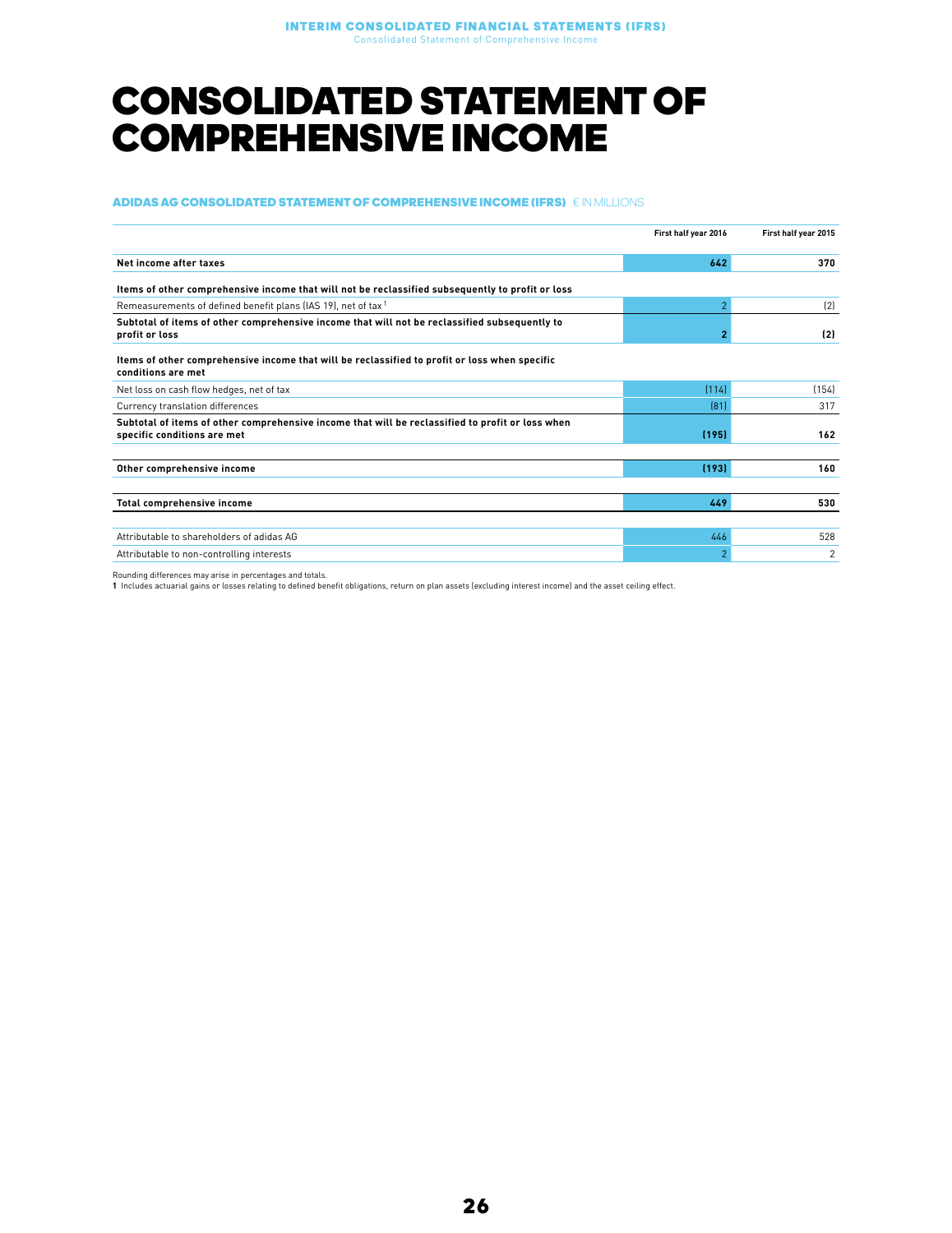### <span id="page-26-0"></span>CONSOLIDATED STATEMENT OF CHANGES IN EQUITY

#### ADIDAS AG CONSOLIDATED STATEMENT OF CHANGES IN EQUITY (IFRS) € IN MILLIONS

|                                             |     | Share capital Capital reserve | <b>Cumulative</b><br>currency<br>translation<br>differences | Hedging<br>reserve | Other<br>reserves <sup>1</sup> | <b>Retained</b><br>earnings | Shareholders'<br>equity | Non-<br>controlling<br>interests | <b>Total equity</b> |
|---------------------------------------------|-----|-------------------------------|-------------------------------------------------------------|--------------------|--------------------------------|-----------------------------|-------------------------|----------------------------------|---------------------|
| <b>Balance</b> at<br>December 31, 2014      | 204 | 777                           | (257)                                                       | 176                | (117)                          | 4,839                       | 5,624                   | (7)                              | 5,618               |
| Net income recognised<br>directly in equity |     |                               | 317                                                         | (154)              | (2)                            |                             | 161                     | (1)                              | 160                 |
| Net income                                  |     |                               |                                                             |                    |                                | 367                         | 367                     | 3                                | 370                 |
| <b>Total comprehensive</b><br>income        |     |                               | 317                                                         | (154)              | (2)                            | 367                         | 528                     | $\overline{\mathbf{c}}$          | 530                 |
| Repurchase of treasury<br>shares            | (4) |                               |                                                             |                    |                                | [297]                       | (301)                   |                                  | (301)               |
| Dividend payment                            |     |                               |                                                             |                    |                                | [303]                       | (303)                   | [6]                              | (309)               |
| <b>Balance</b> at<br>June 30, 2015          | 200 | 777                           | 60                                                          | 22                 | (119)                          | 4,607                       | 5,548                   | (11)                             | 5,537               |
|                                             |     |                               |                                                             |                    |                                |                             |                         |                                  |                     |
| <b>Balance</b> at<br>December 31, 2015      | 200 | 777                           | (123)                                                       | 59                 | (122)                          | 4,874                       | 5,666                   | (18)                             | 5,648               |
| Net income recognised<br>directly in equity |     |                               | [83]                                                        | (114)              | $\overline{2}$                 |                             | (195)                   | 1                                | (193)               |
| Net income                                  |     |                               |                                                             |                    |                                | 641                         | 641                     | $\mathbf{1}$                     | 642                 |
| <b>Total comprehensive</b><br>income        |     |                               | (83)                                                        | (114)              | 2                              | 641                         | 446                     | $\overline{\mathbf{c}}$          | 449                 |
| Dividend payment                            |     |                               |                                                             |                    |                                | (320)                       | (320)                   | (2)                              | (322)               |
| <b>Balance at</b><br>June 30, 2016          | 200 | 777                           | (206)                                                       | (54)               | (121)                          | 5,195                       | 5,792                   | (17)                             | 5,775               |

Rounding differences may arise in percentages and totals.

1 Reserves for remeasurements of defined benefit plans (IAS 19), option plans and acquisition of shares from non-controlling interest shareholders.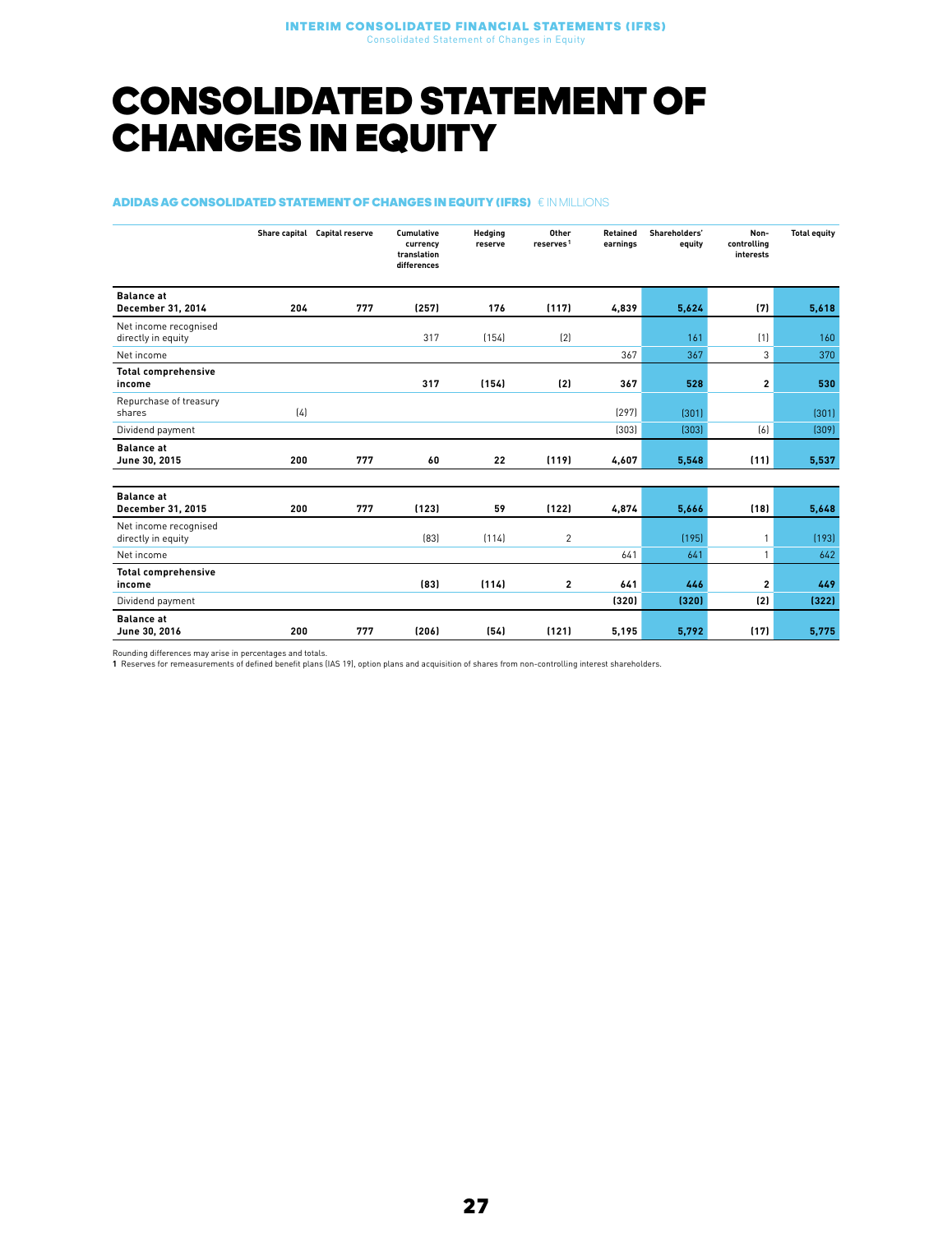### <span id="page-27-0"></span>CONSOLIDATED STATEMENT OF CASH FLOWS

#### ADIDAS AG CONSOLIDATED STATEMENT OF CASH FLOWS (IFRS) € IN MILLIONS

|                                                                                    | First half year 2016 | First half year 2015           |
|------------------------------------------------------------------------------------|----------------------|--------------------------------|
| <b>Operating activities:</b>                                                       |                      |                                |
| Income before taxes                                                                | 907                  | 570                            |
| <b>Adjustments for:</b>                                                            |                      |                                |
| Depreciation, amortisation and impairment losses                                   | 176                  | 179                            |
| Reversals of impairment losses                                                     | [0]                  | (1)                            |
| Unrealised foreign exchange losses, net                                            | 29                   | 56                             |
| Interest income                                                                    | (9)                  | (9)                            |
| Interest expense                                                                   | 27                   | 32                             |
| (Gains)/losses on sale of property, plant and equipment and intangible assets, net | (39)                 | 4                              |
| Operating profit before working capital changes                                    | 1,090                | 831                            |
| Increase in receivables and other assets                                           | (509)                | (440)                          |
| Increase in inventories                                                            | (416)                | (344)                          |
| (Decrease)/increase in accounts payable and other liabilities                      | (13)                 | 123                            |
| Cash generated in operations before interest and taxes                             | 152                  | 170                            |
| Interest paid                                                                      | (16)                 | (18)                           |
| Income taxes paid                                                                  | (210)                | (200)                          |
| Net cash used in operating activities - continuing operations                      | (74)                 | (48)                           |
| Net cash (used in)/generated from operating activities - discontinued operations   | (0)                  | 17                             |
| Net cash used in operating activities                                              | (75)                 | (31)                           |
|                                                                                    |                      |                                |
| Investing activities:                                                              |                      |                                |
| Purchase of trademarks and other intangible assets                                 | [23]<br>$\mathbf{0}$ | (12)                           |
| Proceeds from sale of trademarks and other intangible assets                       |                      | $\Omega$                       |
| Purchase of property, plant and equipment                                          | (178)                | (126)                          |
| Proceeds from sale of property, plant and equipment                                | 4<br>14              | $\mathbf{1}$<br>$\overline{a}$ |
| Proceeds from sale of assets held for sale                                         |                      | $\overline{\phantom{a}}$       |
| Proceeds from sale of a disposal group                                             | 32                   | $[7]$                          |
| Acquisition of subsidiaries and other business units net of cash acquired          | ÷,                   | 0                              |
| (Purchase of)/proceeds from short-term financial assets                            | (0)<br>$[3]$         | (7)                            |
| Purchase of investments and other long-term assets                                 | 9                    | 9                              |
| Interest received                                                                  | (146)                | (141)                          |
| Net cash used in investing activities - continuing operations                      |                      |                                |
| Net cash used in investing activities - discontinued operations                    |                      | (4)                            |
| Net cash used in investing activities                                              | (146)                | (145)                          |
| <b>Financing activities:</b>                                                       |                      |                                |
| Repayments of long-term borrowings                                                 |                      | (9)                            |
| Repayments of finance lease obligations                                            | (1)                  | (1)                            |
| Dividend paid to shareholders of adidas AG                                         | (320)                | (303)                          |
| Dividend paid to non-controlling interest shareholders                             | (2)                  | [6]                            |
| Repurchase of treasury shares                                                      |                      | (301)                          |
| Proceeds from short-term borrowings                                                | 470                  | 32                             |
| Repayments of short-term borrowings                                                | (138)                |                                |
| Net cash generated from/(used in) financing activities                             | 9                    | (588)                          |
|                                                                                    |                      |                                |
| Effect of exchange rates on cash                                                   | (19)                 | 41                             |
| Decrease of cash and cash equivalents                                              | (230)                | (724)                          |
| Cash and cash equivalents at beginning of the year                                 | 1,365                | 1,683                          |
| Cash and cash equivalents at the end of period                                     | 1,135                | 959                            |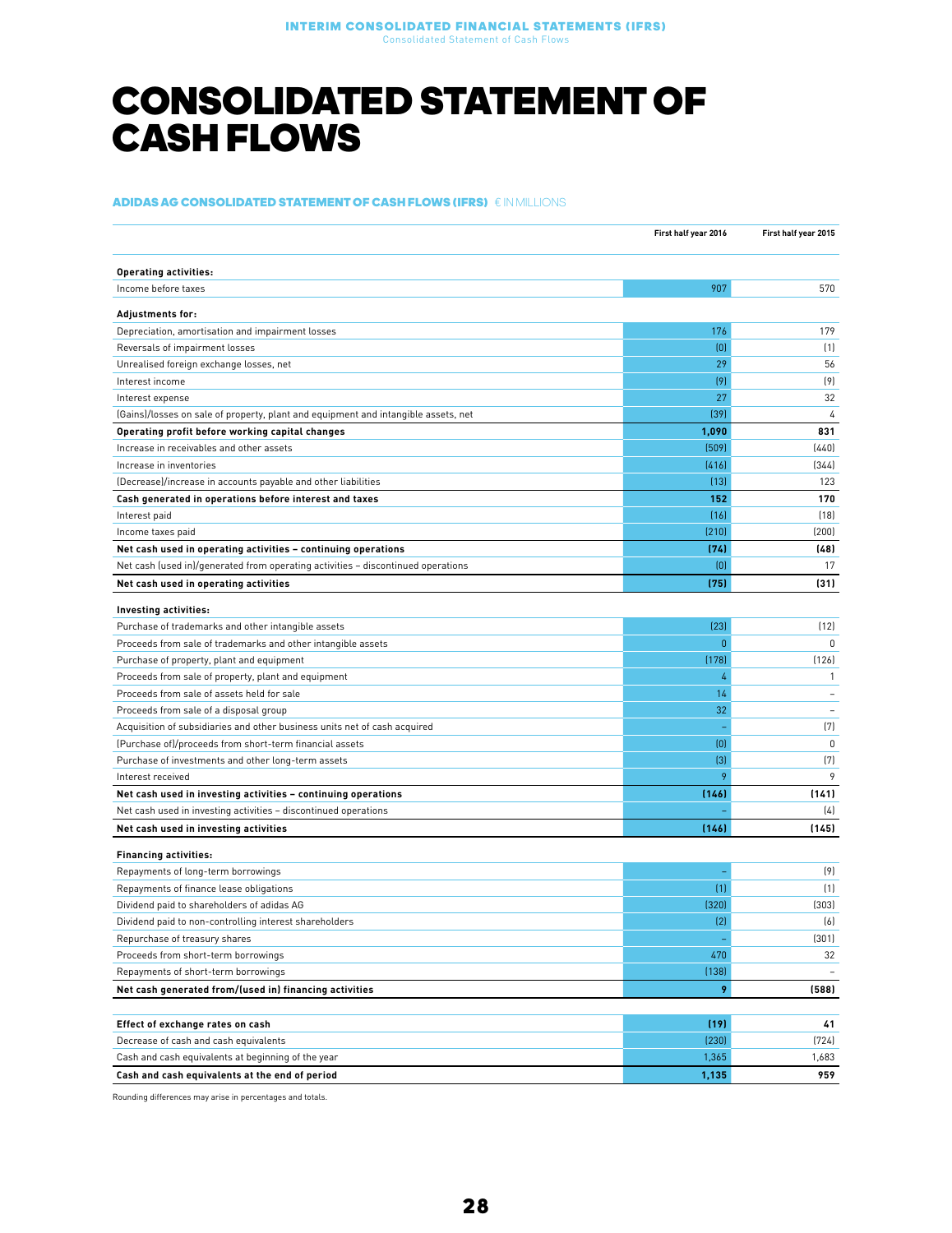### <span id="page-28-0"></span>SELECTED EXPLANATORY NOTES TO THE INTERIM CONSOLIDATED FINANCIAL STATEMENTS (IFRS) ASAT JUNE 30, 2016

#### 1 GENERAL

The interim consolidated financial statements of adidas AG and its direct and indirect subsidiaries (collectively the 'Group') for the first half year ending June 30, 2016 are prepared in compliance with International Financial Reporting Standards (IFRS), as adopted by the European Union (EU). The Group applied all International Financial Reporting Standards issued by the International Accounting Standards Board (IASB) and Interpretations of the IFRS Interpretations Committee effective as at June 30, 2016.

These interim consolidated financial statements have been prepared in compliance with International Accounting Standard IAS 34 'Interim Financial Reporting' and with German Accounting Standard GAS 16 'Interim Financial Reporting'. Accordingly, these interim consolidated financial statements do not include all of the information and notes required for consolidated financial statements at financial year-ends. Therefore, these interim consolidated financial statements should be read in conjunction with the 2015 annual consolidated financial statements. The accounting policies as well as principles and practices applied in the consolidated financial statements for the year ending December 31, 2015 also apply to the interim consolidated financial statements for the first half year ending June 30, 2016.

An exemption to this principle is the application of new/revised standards and interpretations which are effective for financial years starting from January 1, 2016. The application of new/revised standards does not have any material impact on the Group's financial position, results of operations and cash flows.

The interim consolidated financial statements and the interim Group management report have not been audited in accordance with § 317 German Commercial Code (Handelsgesetzbuch – HGB) or reviewed by an auditor.

Costs that are incurred unevenly during the financial year are anticipated or deferred in the interim consolidated financial statements only if it would be also appropriate to anticipate or defer such costs at the end of the financial year.

The results of operations for the first half year ending June 30, 2016 are not necessarily indicative of results to be expected for the entire year.

The interim consolidated financial statements are presented in euros (€) and, unless otherwise stated, all values are presented in millions of euros (€ in millions). Due to rounding principles, numbers presented may not sum up exactly to totals provided.

#### 2 SEASONALITY

The sales of the Group in certain product categories are seasonal and therefore revenues and attributable earnings may vary within the financial year. Sales and earnings tend to be strongest in the first and third quarters of the financial year because these coincide with the launch of the spring/summer and fall/ winter collections, respectively. This is especially relevant for the adidas and Reebok brands, whose sales account for approximately 90% of the Group's net sales. However, shifts in the share of sales and attributable earnings of particular product categories, brands or the regional composition may occur throughout the year.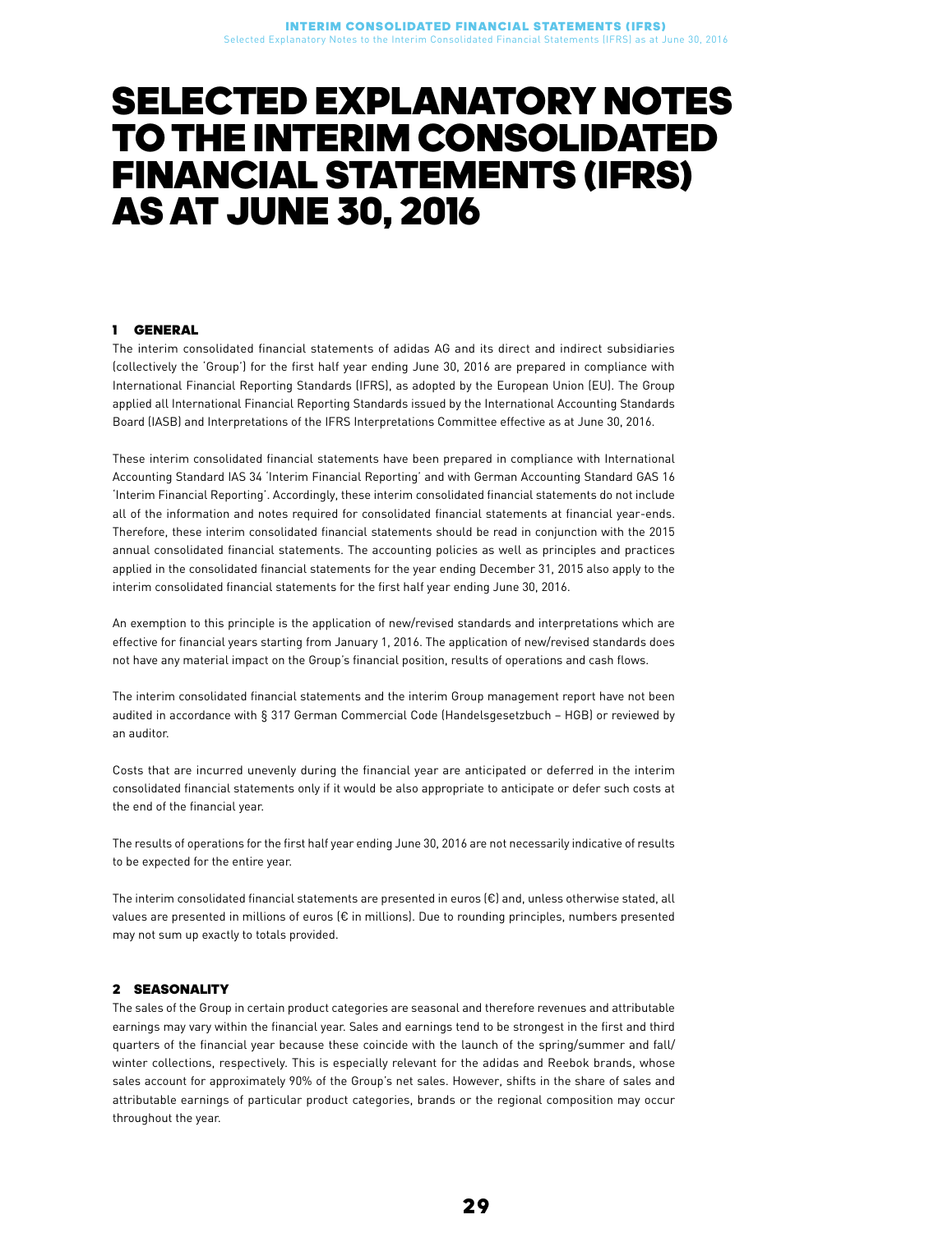#### 3 DISCONTINUED OPERATIONS

In July 2015, the adidas Group completed the sale of the Rockport operating segment. The net result of discontinued operations presented in the consolidated income statement at June 30, 2016 mainly contains the fair value adjustment of the contingent consideration.

#### 4 ASSETS/LIABILITIES CLASSIFIED AS HELD FOR SALE

The sale of land of adidas AG was completed in January 2016 due to the fulfilment of outstanding conditions arising from a signed contract. Consequently, assets classified as held for sale at December 31, 2015 amounting to € 11 million are derecognised from the consolidated statement of financial position.

On June 30, 2016, the adidas Group formally completed the divestiture of its Mitchell & Ness business. The achieved initial closing represents the first step to carve out the business from the adidas Group, which is expected to be concluded within the next twelve months through a subsequent second closing. The remaining assets and liabilities of the Mitchell & Ness business which are legally not yet transferred are presented as a disposal group.

At June 30, 2016 this includes the following major classes of assets and liabilities:

#### CLASSES OF ASSETS AND LIABILITIES

| $\epsilon$ in millions               | June 30, 2016 |
|--------------------------------------|---------------|
| Accounts receivable                  | 9             |
| Inventories                          | 13            |
| Other current assets                 |               |
| <b>Total current assets</b>          | 23            |
| Property, plant and equipment        | $\theta$      |
| Other intangible assets              | 6             |
| <b>Total non-current assets</b>      | 6             |
| <b>Total assets</b>                  | 29            |
| Accounts payable                     | 4             |
| Other current provisions             | $\theta$      |
| Other current liabilities            |               |
| <b>Total current liabilities</b>     | 5             |
| Other non-current provisions         |               |
| <b>Total non-current liabilities</b> |               |
| <b>Total liabilities</b>             | 6             |

#### 5 SHAREHOLDERS' EQUITY

In the period from January 1, 2016 to June 30, 2016, the nominal capital of adidas AG ('the company') did not change. Consequently, on June 30, 2016, the nominal capital of adidas AG amounted to € 209,216,186, divided into 209,216,186 registered no-par-value shares ('registered shares').

Based on the authorisation to repurchase treasury shares granted to the Executive Board of adidas AG by the Annual General Meeting on May 8, 2014, the company, as at June 30, 2016, held a total of 9,018,769 treasury shares, which were repurchased within the first and the second tranche of the share buyback programme in the years 2014 and 2015. The amount of shares corresponded to a notional amount of € 9,018,769 in the nominal capital and consequently 4.31% of the nominal capital. In accordance with § 71b German Stock Corporation Act (Aktiengesetz - AktG), the treasury shares held directly or indirectly do not confer any rights to the company.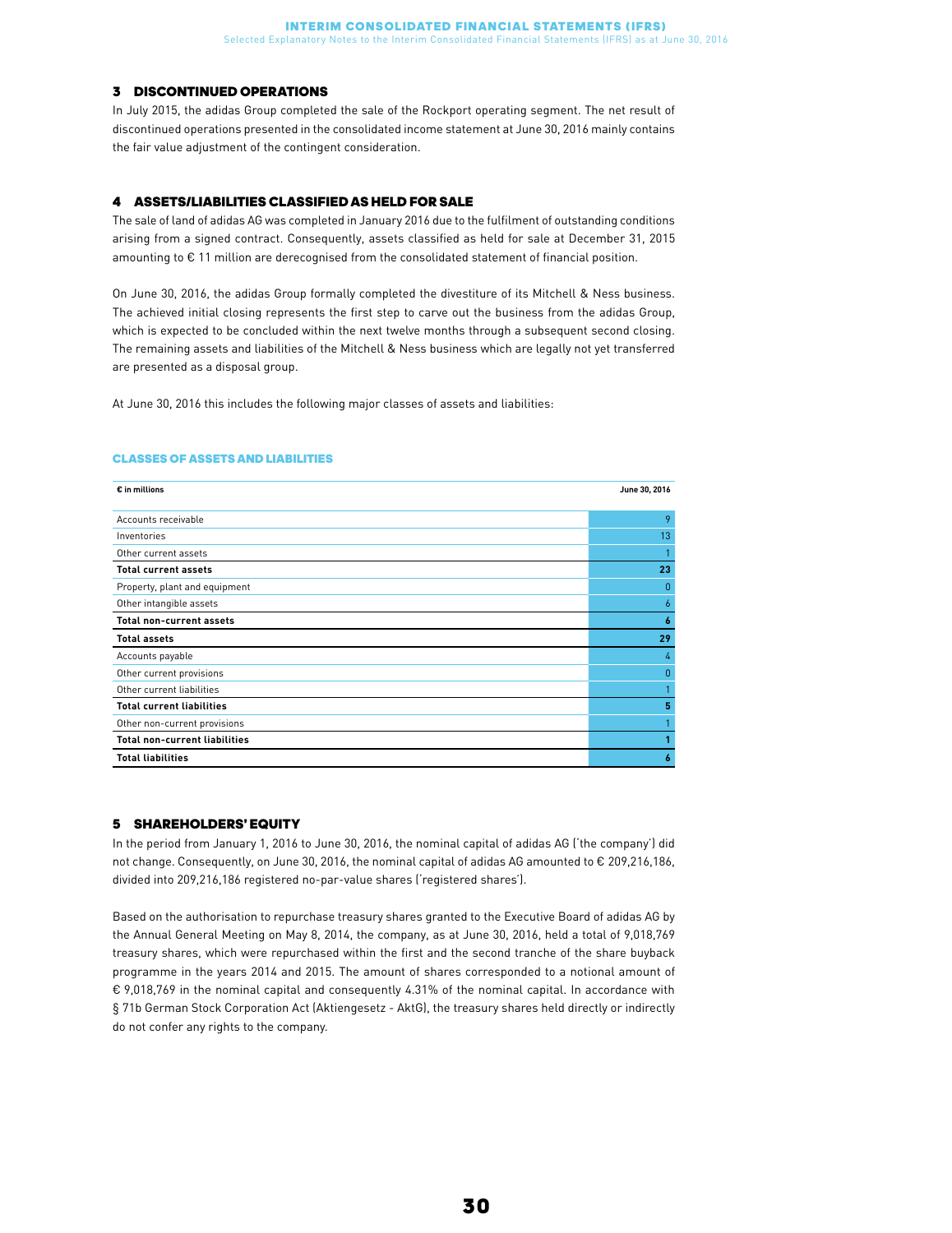#### 6 FINANCIAL INSTRUMENTS

#### CARRYING AMOUNTS OF FINANCIAL INSTRUMENTS AS AT JUNE 30, 2016, ACCORDING TO CATEGORIES OF IAS 39 AND THEIR FAIR VALUE

| $\epsilon$ in millions                                                         | Category                      | Carrying                |                          | <b>Measurement according to IAS 39</b>       |                                           | Measure-                       | <b>Fair value</b>        |
|--------------------------------------------------------------------------------|-------------------------------|-------------------------|--------------------------|----------------------------------------------|-------------------------------------------|--------------------------------|--------------------------|
|                                                                                | according to<br><b>IAS 39</b> | amount<br>June 30, 2016 | Amortised<br>cost        | <b>Fair value</b><br>recognised<br>in equity | Fair value<br>recognised<br>in net income | ment<br>according<br>to IAS 17 | June 30, 2016            |
| <b>Financial assets</b>                                                        |                               |                         |                          |                                              |                                           |                                |                          |
| Cash and cash equivalents                                                      | n.a.                          | 1,135                   | 1,135                    |                                              |                                           |                                | 1,135                    |
| Short-term financial assets                                                    | <b>FAHfT</b>                  | $\overline{5}$          |                          |                                              | 5                                         |                                | 5                        |
| Accounts receivable                                                            | LaR                           | 2,356                   | 2,356                    |                                              |                                           |                                | 2,356                    |
| Other current financial assets                                                 |                               |                         |                          |                                              |                                           |                                |                          |
| Derivatives being part of a hedge                                              | n.a.                          | 135                     |                          | 135                                          |                                           |                                | 135                      |
| Derivatives not being part of a hedge                                          | <b>FAHfT</b>                  | 17                      |                          |                                              | 17                                        |                                | 17                       |
| Other financial assets                                                         | LaR                           | 246                     | 246                      |                                              |                                           |                                | 246                      |
| Long-term financial assets                                                     |                               |                         |                          |                                              |                                           |                                |                          |
| Other equity investments                                                       | <b>FAHfT</b>                  | 81                      |                          |                                              | 81                                        |                                | 81                       |
| Available-for-sale financial assets                                            | AfS                           | 72                      | 35                       | 36                                           |                                           |                                | 72                       |
| Loans                                                                          | LaR                           | $\overline{2}$          | $\overline{2}$           |                                              |                                           |                                | $\overline{2}$           |
| Other non-current financial assets                                             |                               |                         |                          |                                              |                                           |                                |                          |
| Derivatives being part of a hedge                                              | n.a.                          | 7                       |                          | $\sqrt{7}$                                   |                                           |                                | $\overline{7}$           |
| Derivatives not being part of a hedge                                          | FAHfT                         | $\, 8$                  |                          |                                              | 8                                         |                                | $\,8\,$                  |
| Promissory notes                                                               | AfS                           | 43                      |                          |                                              | 43                                        |                                | 43                       |
| Other financial assets                                                         | LaR                           | 53                      | 53                       |                                              |                                           |                                | 53                       |
| Assets classified as held for sale                                             | LaR                           | 10                      | 10                       |                                              |                                           |                                | 10                       |
|                                                                                |                               |                         |                          |                                              |                                           |                                |                          |
| <b>Financial liabilities</b>                                                   |                               |                         |                          |                                              |                                           |                                |                          |
| Short-term borrowings                                                          |                               |                         |                          |                                              |                                           |                                |                          |
| Bank borrowings                                                                | <b>FLAC</b>                   | 698                     | 698                      |                                              |                                           |                                | 698                      |
| Private placements                                                             | <b>FLAC</b>                   | ÷,                      | $\overline{a}$           |                                              |                                           |                                |                          |
| Eurobond                                                                       | <b>FLAC</b>                   | $\equiv$                | $\overline{a}$           |                                              |                                           |                                |                          |
| Convertible bond                                                               | FLAC                          | ц,                      | $\overline{a}$           |                                              |                                           |                                | $\overline{\phantom{a}}$ |
| Accounts payable                                                               | FLAC                          | 1,857                   | 1,857                    |                                              |                                           |                                | 1,857                    |
| Current accrued liabilities                                                    | FLAC                          | 621                     | 621                      |                                              |                                           |                                | 621                      |
| Other current financial liabilities                                            |                               |                         |                          |                                              |                                           |                                |                          |
| Derivatives being part of a hedge                                              | n.a.                          | 155                     |                          | 155                                          |                                           |                                | 155                      |
| Derivatives not being part of a hedge                                          | FLHfT                         | 42                      |                          |                                              | 42                                        |                                | 42                       |
| Other financial liabilities                                                    | FLAC                          | 62<br>3                 | 62                       |                                              |                                           |                                | 62<br>3                  |
| Finance lease obligations                                                      | n.a.                          |                         |                          |                                              |                                           | 3                              |                          |
| Long-term borrowings                                                           | <b>FLAC</b>                   |                         | $\overline{\phantom{m}}$ |                                              |                                           |                                |                          |
| Bank borrowings<br>Private placements                                          | <b>FLAC</b>                   | ÷,                      | $\overline{a}$           |                                              |                                           |                                |                          |
| Eurobond                                                                       | <b>FLAC</b>                   | 981                     | 981                      |                                              |                                           |                                | 1,047                    |
|                                                                                | <b>FLAC</b>                   | 488                     | 488                      |                                              |                                           |                                | 796                      |
| Convertible bond<br>Non-current accrued liabilities                            | FLAC                          | 10                      | 10                       |                                              |                                           |                                | 10                       |
| Other non-current financial liabilities                                        |                               |                         |                          |                                              |                                           |                                |                          |
| Derivatives being part of a hedge                                              |                               | $\overline{2}$          |                          | $\overline{c}$                               |                                           |                                | $\overline{2}$           |
| Derivatives not being part of a hedge                                          | n.a.<br>FLHfT                 | $\mathbf{1}$            |                          |                                              | $\mathbf{1}$                              |                                | $\mathbf{1}$             |
| Other financial liabilities                                                    | FLAC                          | $\pmb{0}$               | 0                        |                                              |                                           |                                | $\pmb{0}$                |
| Finance lease obligations                                                      | n.a.                          | $\boldsymbol{6}$        |                          |                                              |                                           | 6                              | $\boldsymbol{6}$         |
|                                                                                |                               |                         |                          |                                              |                                           |                                | 21                       |
| Earn-out components<br>Liabilities classified as held for sale                 | n.a.<br><b>FLAC</b>           | 21<br>$\overline{5}$    | 5                        |                                              | 21                                        |                                | $\overline{5}$           |
|                                                                                |                               |                         |                          |                                              |                                           |                                |                          |
| Thereof: aggregated by category according to IAS 39                            |                               |                         |                          |                                              |                                           |                                |                          |
| Financial assets at fair value through profit or loss                          |                               | 111                     |                          |                                              |                                           |                                |                          |
| Thereof: designated as such upon initial recognition (Fair Value Option - FVO) |                               | ÷                       |                          |                                              |                                           |                                |                          |
| Thereof: Held for Trading (FAHfT)                                              |                               | 111                     |                          |                                              |                                           |                                |                          |
| Loans and Receivables (LaR)                                                    |                               | 2,666                   |                          |                                              |                                           |                                |                          |
| Available-for-Sale Financial Assets (AfS)                                      |                               | 115                     |                          |                                              |                                           |                                |                          |
| Financial Liabilities Measured at Amortised Cost (FLAC)                        |                               | 4,723                   |                          |                                              |                                           |                                |                          |

Financial Liabilities at fair value through profit or loss Held for Trading (FLHfT) 43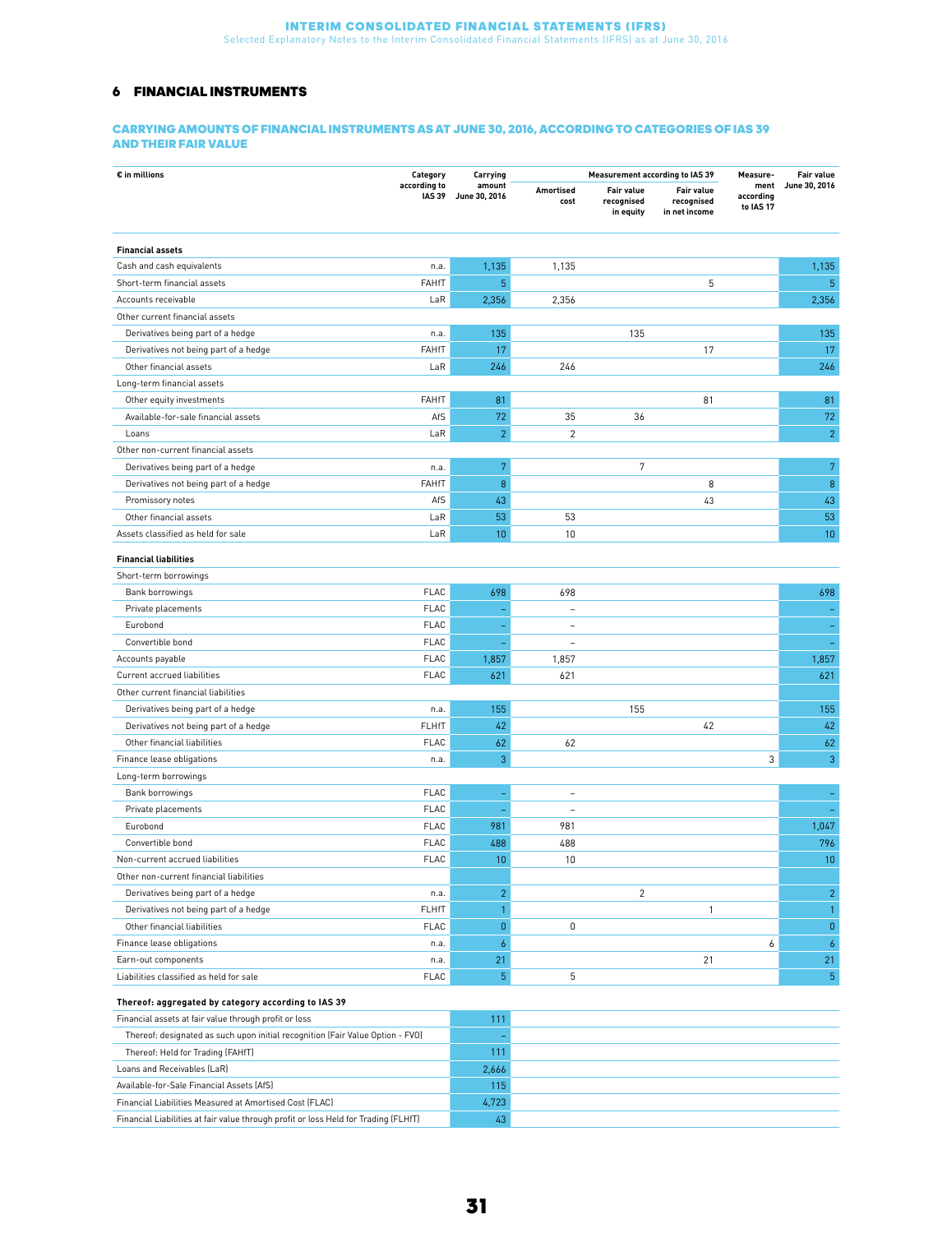#### **INTERIM CONSOLIDATED FINANCIAL STATEMENTS (IFRS)**<br>Selected Explanatory Notes to the Interim Consolidated Financial Statements (IFRS) as at June 30, 2016

#### CARRYING AMOUNTS OF FINANCIAL INSTRUMENTS AS AT DECEMBER 31, 2015, ACCORDING TO CATEGORIES OF IAS 39 AND THEIR FAIR VALUES

| $\epsilon$ in millions                                                              | Category                      | Carrying                 | <b>Measurement according to IAS 39</b> |                                              |                                           | Measure-                       | <b>Fair value</b> |
|-------------------------------------------------------------------------------------|-------------------------------|--------------------------|----------------------------------------|----------------------------------------------|-------------------------------------------|--------------------------------|-------------------|
|                                                                                     | according to<br><b>IAS 39</b> | amount<br>Dec. 31, 2015  | Amortised<br>cost                      | <b>Fair value</b><br>recognised<br>in equity | Fair value<br>recognised<br>in net income | ment<br>according<br>to IAS 17 | Dec. 31, 2015     |
| <b>Financial assets</b>                                                             |                               |                          |                                        |                                              |                                           |                                |                   |
| Cash and cash equivalents                                                           | n.a.                          | 1,365                    | 1,365                                  |                                              |                                           |                                | 1,365             |
| Short-term financial assets                                                         | <b>FAHfT</b>                  | 5                        |                                        |                                              | 5                                         |                                | 5                 |
| Accounts receivable                                                                 | LaR                           | 2,049                    | 2,049                                  |                                              |                                           |                                | 2,049             |
| Other current financial assets                                                      |                               |                          |                                        |                                              |                                           |                                |                   |
| Derivatives being part of a hedge                                                   | n.a.                          | 179                      |                                        | 179                                          |                                           |                                | 179               |
| Derivatives not being part of a hedge                                               | <b>FAHfT</b>                  | 28                       |                                        |                                              | 28                                        |                                | 28                |
| Other financial assets                                                              | LaR                           | 160                      | 160                                    |                                              |                                           |                                | 161               |
| Long-term financial assets                                                          |                               |                          |                                        |                                              |                                           |                                |                   |
| Other equity investments                                                            | FAHfT                         | 81                       |                                        |                                              | 81                                        |                                | 81                |
| Available-for-sale financial assets                                                 | AfS                           | 58                       | 22                                     | 36                                           |                                           |                                | 58                |
| Loans                                                                               | LaR                           | $\mathbf{1}$             | $\mathbf{1}$                           |                                              |                                           |                                | $\mathbf{1}$      |
| Other non-current financial assets                                                  |                               |                          |                                        |                                              |                                           |                                |                   |
| Derivatives being part of a hedge                                                   | n.a.                          | $\overline{2}$           |                                        | $\sqrt{2}$                                   |                                           |                                | $\overline{c}$    |
| Derivatives not being part of a hedge                                               | <b>FAHfT</b>                  | 20                       |                                        |                                              | 20                                        |                                | 20                |
| Promissory notes                                                                    | AfS                           | 42                       |                                        | 42                                           |                                           |                                | 42                |
| Other financial assets                                                              | LaR                           | 36                       | 36                                     |                                              |                                           |                                | 36                |
| Assets classified as held for sale                                                  | LaR                           | $\pmb{0}$                | $\mathbf 0$                            |                                              |                                           |                                | $\pmb{0}$         |
| <b>Financial liabilities</b>                                                        |                               |                          |                                        |                                              |                                           |                                |                   |
| Short-term borrowings                                                               |                               |                          |                                        |                                              |                                           |                                |                   |
| Bank borrowings                                                                     | <b>FLAC</b>                   | 229                      | 229                                    |                                              |                                           |                                | 229               |
| Private placements                                                                  | <b>FLAC</b>                   | 138                      | 138                                    |                                              |                                           |                                | 138               |
| Eurobond                                                                            | FLAC                          | ٠                        | $\bar{\phantom{a}}$                    |                                              |                                           |                                |                   |
| Convertible bond                                                                    | FLAC                          |                          | $\overline{\phantom{a}}$               |                                              |                                           |                                |                   |
| Accounts payable                                                                    | FLAC                          | 2,024                    | 2,024                                  |                                              |                                           |                                | 2,024             |
| Current accrued liabilities                                                         | FLAC                          | 596                      | 596                                    |                                              |                                           |                                | 596               |
| Other current financial liabilities                                                 |                               |                          |                                        |                                              |                                           |                                |                   |
| Derivatives being part of a hedge                                                   | n.a.                          | 36                       |                                        | 36                                           |                                           |                                | 36                |
| Derivatives not being part of a hedge                                               | FLHfT                         | 25                       |                                        |                                              | 25                                        |                                | 25                |
| Other financial liabilities                                                         | <b>FLAC</b>                   | 79                       | 79                                     |                                              |                                           |                                | 79                |
| Finance lease obligations                                                           | n.a.                          | $\sqrt{3}$               |                                        |                                              |                                           | 3                              | 3                 |
| Long-term borrowings                                                                |                               |                          |                                        |                                              |                                           |                                |                   |
| Bank borrowings                                                                     | FLAC                          | $\overline{\phantom{a}}$ | $\equiv$                               |                                              |                                           |                                | ÷                 |
| Private placements                                                                  | <b>FLAC</b>                   | ٠                        | $\sim$                                 |                                              |                                           |                                | ÷,                |
| Eurobond                                                                            | FLAC                          | 981                      | 981                                    |                                              |                                           |                                | 997               |
| Convertible bond                                                                    | FLAC                          | 483                      | 483                                    |                                              |                                           |                                | 629               |
| Non-current accrued liabilities                                                     | <b>FLAC</b>                   | 14                       | 14                                     |                                              |                                           |                                | 14                |
| Other non-current financial liabilities                                             |                               |                          |                                        |                                              |                                           |                                |                   |
| Derivatives being part of a hedge                                                   | n.a.                          |                          |                                        |                                              |                                           |                                |                   |
| Derivatives not being part of a hedge                                               | <b>FLHfT</b>                  | $\pmb{0}$                |                                        |                                              | 0                                         |                                | $\pmb{0}$         |
| Other financial liabilities                                                         | FLAC                          | 12                       | 12                                     |                                              |                                           |                                | 12                |
| Finance lease obligations                                                           | n.a.                          | $\pmb{6}$                |                                        |                                              |                                           | 6                              | 6                 |
| Earn-out components                                                                 | n.a.                          | 21                       |                                        |                                              | 21                                        |                                | 21                |
| Liabilities classified as held for sale                                             | FLAC                          | $\pmb{0}$                | $\mathbb O$                            |                                              |                                           |                                | $\pmb{0}$         |
| Thereof: aggregated by category according to IAS 39                                 |                               |                          |                                        |                                              |                                           |                                |                   |
| Financial assets at fair value through profit or loss                               |                               | 133                      |                                        |                                              |                                           |                                |                   |
| Thereof: designated as such upon initial recognition (Fair Value Option - FVO)      |                               | ÷                        |                                        |                                              |                                           |                                |                   |
| Thereof: Held for Trading (FAHfT)                                                   |                               | 133                      |                                        |                                              |                                           |                                |                   |
| Loans and Receivables (LaR)                                                         |                               | 2,246                    |                                        |                                              |                                           |                                |                   |
| Available-for-Sale Financial Assets (AfS)                                           |                               | 100                      |                                        |                                              |                                           |                                |                   |
| Financial Liabilities Measured at Amortised Cost (FLAC)                             |                               | 4,555                    |                                        |                                              |                                           |                                |                   |
| Financial Liabilities at fair value through profit or loss Held for Trading (FLHfT) |                               | 26                       |                                        |                                              |                                           |                                |                   |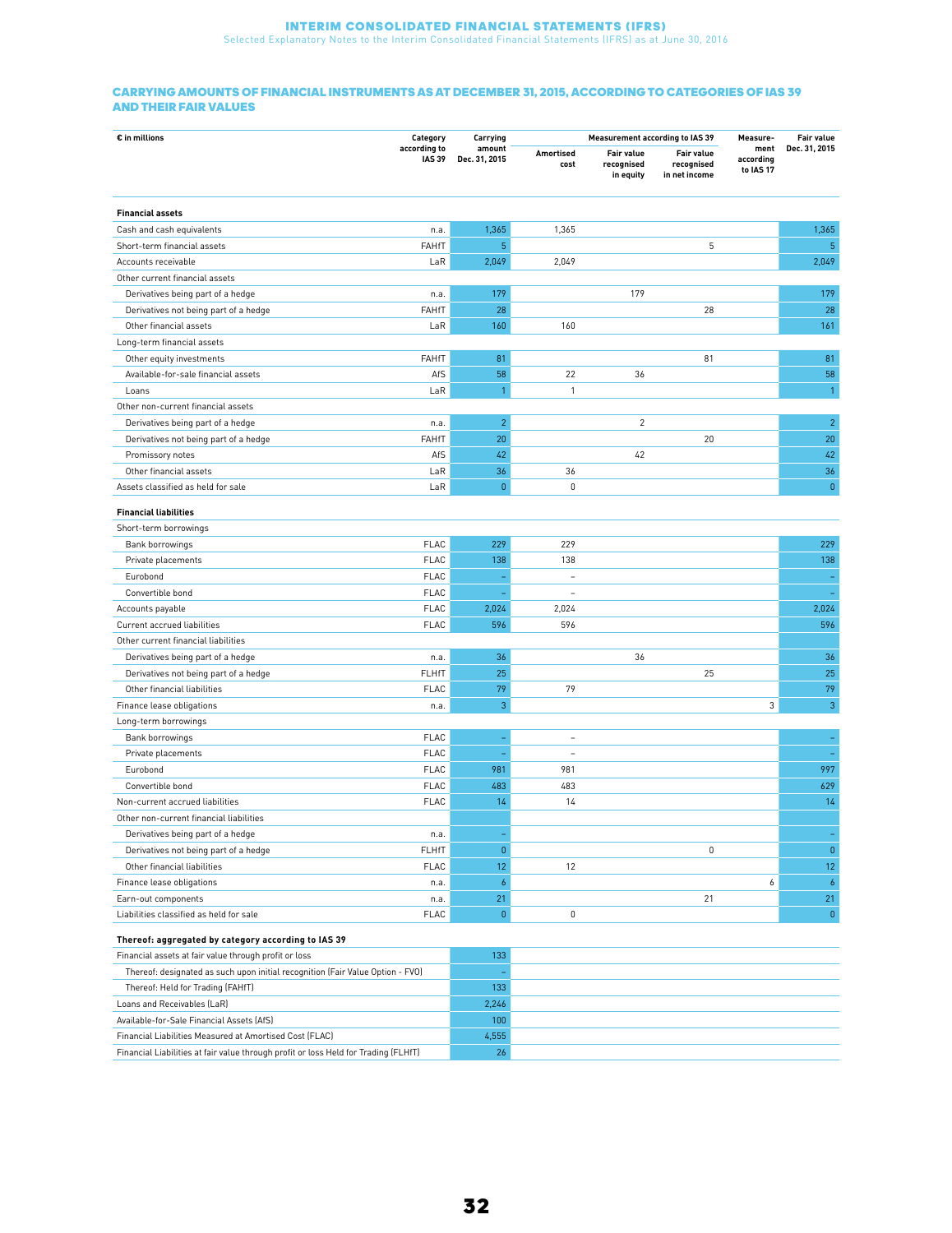#### Interim Consolidated Financial Statements (IFRS)

Selected Explanatory Notes to the Interim Consolidated Financial Statements (IFRS) as at June 30, 2016

#### FAIR VALUE HIERARCHY OF FINANCIAL INSTRUMENTS ACCORDING TO IFRS 13 AS AT JUNE 30, 2016

| $\epsilon$ in millions                | Fair value<br>June 30, 2016 | Level 1 | Level 2 | Level 3 |
|---------------------------------------|-----------------------------|---------|---------|---------|
| Short-term financial assets           | 5 <sup>1</sup>              |         | 5       |         |
| Derivative financial instruments      |                             |         |         |         |
| Derivatives being part of a hedge     | 142                         |         | 142     |         |
| Derivatives not being part of a hedge | 25                          |         | 25      |         |
| Long-term financial assets            | 117                         |         | 36      | 81      |
| Promissory notes                      | 43                          |         |         | 43      |
| <b>Financial assets</b>               | 332                         |         | 208     | 124     |
|                                       |                             |         |         |         |
| Short-term borrowings                 | 698                         |         | 698     |         |
| Derivative financial instruments      |                             |         |         |         |
| Derivatives being part of a hedge     | 157                         |         | 157     |         |
| Derivatives not being part of a hedge | 43                          |         | 43      |         |
| Long-term borrowings                  | 1,843                       | 1,843   |         |         |
| Earn-out components                   | 21                          |         |         | 21      |
| <b>Financial liabilities</b>          | 2,763                       | 1,843   | 898     | 21      |

Level 1 is based on quoted prices in active markets for identical assets or liabilities.

Level 2 is based on inputs other than quoted prices included within Level 1 that are observable for the asset or liability, either directly (i.e. as prices) or indirectly (i.e. derived from prices).<br>Level 3 is based on inp

#### FAIR VALUE HIERARCHY OF FINANCIAL INSTRUMENTS ACCORDING TO IFRS 13 AS AT DECEMBER 31, 2015

| $\epsilon$ in millions                | <b>Fair value</b><br>Dec. 31, 2015 | Level 1 | Level 2 | Level 3 |
|---------------------------------------|------------------------------------|---------|---------|---------|
| Short-term financial assets           | 5                                  |         | 5       |         |
| Derivative financial instruments      |                                    |         |         |         |
| Derivatives being part of a hedge     | 181                                |         | 181     |         |
| Derivatives not being part of a hedge | 47                                 |         | 47      |         |
| Long-term financial assets            | 117                                |         | 36      | 81      |
| Promissory notes                      | 42                                 |         |         | 42      |
| <b>Financial assets</b>               | 392                                |         | 269     | 123     |
| Short-term borrowings                 | 366                                |         | 366     |         |
| Derivative financial instruments      |                                    |         |         |         |
| Derivatives being part of a hedge     | 36                                 |         | 36      |         |
| Derivatives not being part of a hedge | 26                                 |         | 26      |         |
| Long-term borrowings                  | 1,626                              | 1,626   |         |         |
| Earn-out components                   | 21                                 |         |         | 21      |
| <b>Financial liabilities</b>          | 2,075                              | 1,626   | 428     | 21      |

Level 1 is based on quoted prices in active markets for identical assets or liabilities.<br>Level 2 is based on inputs other than quoted prices included within Level than abservable for the asset or liability, either directly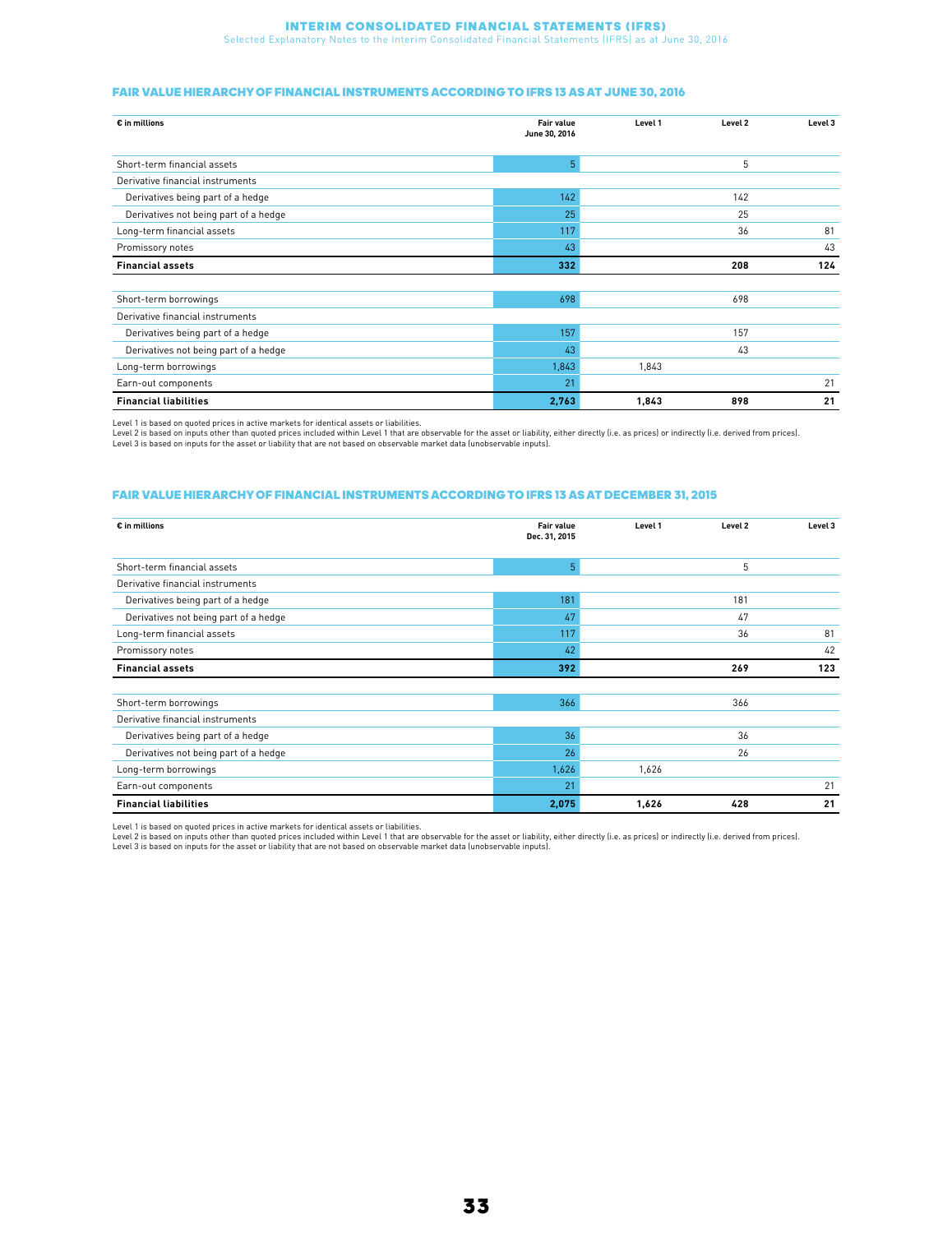#### Interim Consolidated Financial Statements (IFRS)

Selected Explanatory Notes to the Interim Consolidated Financial Statements (IFRS) as at June 30, 2016

#### RECONCILIATION OF FAIR VALUE HIERARCHY LEVEL 3

| $\epsilon$ in millions     |                                                                                                                                                                                                                                                                                                                                     | Fair value<br>Jan. 1,<br>2016 | <b>Additions</b> | <b>Disposals</b> | Gains | Losses | <b>Fair value</b><br>June 30,<br>2016 |
|----------------------------|-------------------------------------------------------------------------------------------------------------------------------------------------------------------------------------------------------------------------------------------------------------------------------------------------------------------------------------|-------------------------------|------------------|------------------|-------|--------|---------------------------------------|
| Long-term financial assets | This category relates to an 8.33% investment in FC Bayern<br>München AG of $\epsilon$ 81 million. Dividends are distributed by FC<br>Bayern München AG instead of regular interest payments.<br>These dividends are recognised in other financial income.                                                                           | 81                            |                  |                  |       |        | 81                                    |
| Promissory notes           | On January 23, 2015, the adidas Group signed a definitive<br>agreement to sell the Rockport operating segment which was<br>divested on July 31, 2015. The transaction included contingent<br>promissory notes. The discounted cash flow method is<br>applied.                                                                       | 42                            |                  |                  |       | (1)    | 43                                    |
| Earn-out components        | The aquisition of Runtastic includes earn-out components<br>which are measured based on the discounted cash flow<br>method. The earn-out components are dependent on<br>retention of the Runtastic management as well as on the<br>achievement of certain performance measures over the<br>first three years after the acquisition. | $2^{\circ}$                   |                  |                  |       |        |                                       |

#### RECONCILIATION OF FAIR VALUE HIERARCHY LEVEL 3

| $\epsilon$ in millions     |                                                                                                                                                                                                                                                                                                                                     | <b>Fair value</b><br>Jan. 1,<br>2015 | <b>Additions</b> | <b>Disposals</b> | Gains | Losses | <b>Fair value</b><br>Dec. 31,<br>2015 |
|----------------------------|-------------------------------------------------------------------------------------------------------------------------------------------------------------------------------------------------------------------------------------------------------------------------------------------------------------------------------------|--------------------------------------|------------------|------------------|-------|--------|---------------------------------------|
| Long-term financial assets | This category relates to an 8.33% investment in FC Bayern<br>München AG of €81 million. Dividends are distributed by FC<br>Bayern München AG instead of regular interest payments.<br>These dividends are recognised in other financial income.                                                                                     | 80                                   |                  |                  |       |        | 81                                    |
| Promissory notes           | On January 23, 2015, the adidas Group signed a definitive<br>agreement to sell the Rockport operating segment which was<br>divested on July 31, 2015. The transaction included contingent<br>promissory notes. The discounted cash flow method is<br>applied.                                                                       |                                      | 42               |                  |       |        | 42                                    |
| Earn-out components        | The aquisition of Runtastic includes earn-out components<br>which are measured based on the discounted cash flow<br>method. The earn-out components are dependent on<br>retention of the Runtastic management as well as on the<br>achievement of certain performance measures over the<br>first three years after the acquisition. |                                      | 21               |                  |       |        |                                       |

The valuation methods used in measuring Level 1, Level 2 and Level 3 fair values remain unchanged and can be found in the Notes to the 2015 consolidated financial statements.

#### 7 OTHER OPERATING INCOME AND OTHER OPERATING EXPENSES

Other operating income mainly reflects two extraordinary gains which were realised during the second quarter of 2016 and relate to the early termination of the Chelsea F.C. contract as well as to the divestiture of the Mitchell & Ness business.

Other operating expenses include expenses for marketing, sales and research and development, as well as for logistics and central administration. In addition, they include impairment losses as well as depreciation on tangible assets and amortisation on intangible assets (except goodwill impairment losses), with the exception of depreciation and amortisation which is included in the cost of sales. In the first half of 2016, depreciation and amortisation expense for tangible and intangible assets (excluding goodwill) and impairment losses amounted to € 174 million (2015: € 158 million).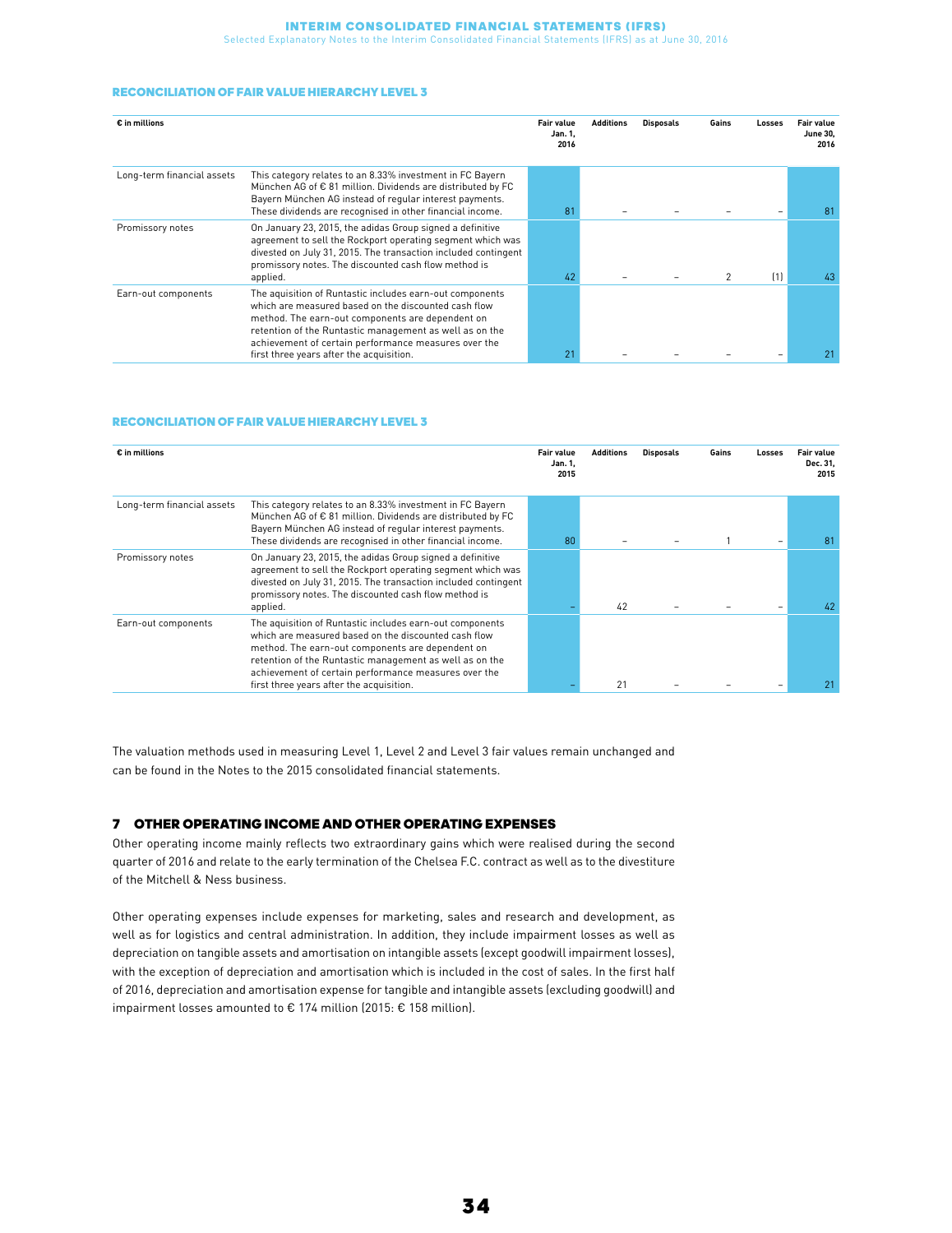#### 8 EARNINGS PER SHARE

Basic earnings per share from continuing operations are calculated by dividing the net income from continuing operations attributable to shareholders by the weighted average number of shares outstanding during the year, excluding ordinary shares purchased by the adidas Group and held as treasury shares.

Basic earnings per share from continuing and discontinued operations are calculated by dividing the net income attributable to shareholders by the weighted average number of shares outstanding during the year, excluding ordinary shares purchased by the adidas Group and held as treasury shares.

It is necessary to include dilutive potential shares arising from the convertible bond issuance in March 2012 in the calculation of diluted earnings per share for the first half year ending June 30, 2016 as the conversion right has a value at the balance sheet date. The average share price reached € 103.84 per share during the first half of 2016 and thus exceeded the conversion price of  $\epsilon$  81.57 per share.

#### EARNINGS PER SHARE FROM CONTINUING OPERATIONS

|                                                                              | First half year 2016 | First half year 2015 |
|------------------------------------------------------------------------------|----------------------|----------------------|
|                                                                              |                      |                      |
| Net income from continuing operations $\left(\epsilon\right)$ in millions)   | 641                  | 383                  |
| Net income attributable to non-controlling interests $\epsilon$ in millions) |                      | 3                    |
| Net income from continuing operations attributable to shareholders           |                      |                      |
| (€ in millions)                                                              | 640                  | 380                  |
| Weighted average number of shares                                            | 200, 197, 417        | 202,897,613          |
| Basic earnings per share from continuing operations (in $\epsilon$ )         | 3.20                 | 1.87                 |
|                                                                              |                      |                      |
| Net income from continuing operations attributable to shareholders           |                      |                      |
| $E$ in millions)                                                             | 640                  | 380                  |
| Interest expense on convertible bond, net of taxes $\epsilon$ in millions)   | 5                    |                      |
| Net income from continuing operations used to determine diluted              |                      |                      |
| earnings per share from continuing operations (€ in millions)                | 645                  | 380                  |
| Weighted average number of shares                                            | 200, 197, 417        | 202,897,613          |
| Weighted assumed conversion of the convertible bond                          | 6,129,671            |                      |
| Weighted average number of shares for diluted earnings per share             |                      |                      |
| from continuing operations                                                   | 206,327,088          | 202,897,613          |
| Diluted earnings per share from continuing operations (in $\epsilon$ )       | 3.13                 | 1.87                 |

#### EARNINGS PER SHARE FROM CONTINUING AND DISCONTINUED OPERATIONS

|                                                                                                                        | First half year 2016 | First half year 2015 |
|------------------------------------------------------------------------------------------------------------------------|----------------------|----------------------|
| Net income attributable to shareholders (€ in millions)                                                                | 641                  | 367                  |
| Weighted average number of shares                                                                                      | 200, 197, 417        | 202,897,613          |
| Basic earnings per share from continuing and discontinued operations<br>$(in \infty)$                                  | 3.20                 | 1.81                 |
|                                                                                                                        |                      |                      |
| Net income attributable to shareholders (€ in millions)                                                                | 641                  | 367                  |
| Interest expense on convertible bond, net of taxes $\left(\epsilon\right)$ in millions)                                | 5                    |                      |
| Net income used to determine diluted earnings per share from<br>continuing and discontinued operations (€ in millions) | 646                  | 367                  |
| Weighted average number of shares                                                                                      | 200, 197, 417        | 202,897,613          |
| Weighted assumed conversion of the convertible bond                                                                    | 6,129,671            |                      |
| Weighted average number of shares for diluted earnings per share<br>from continuing and discontinued operations        | 206,327,088          | 202,897,613          |
| Diluted earnings per share from continuing and discontinued<br>operations (in $\epsilon$ )                             | 3.13                 | 1.81                 |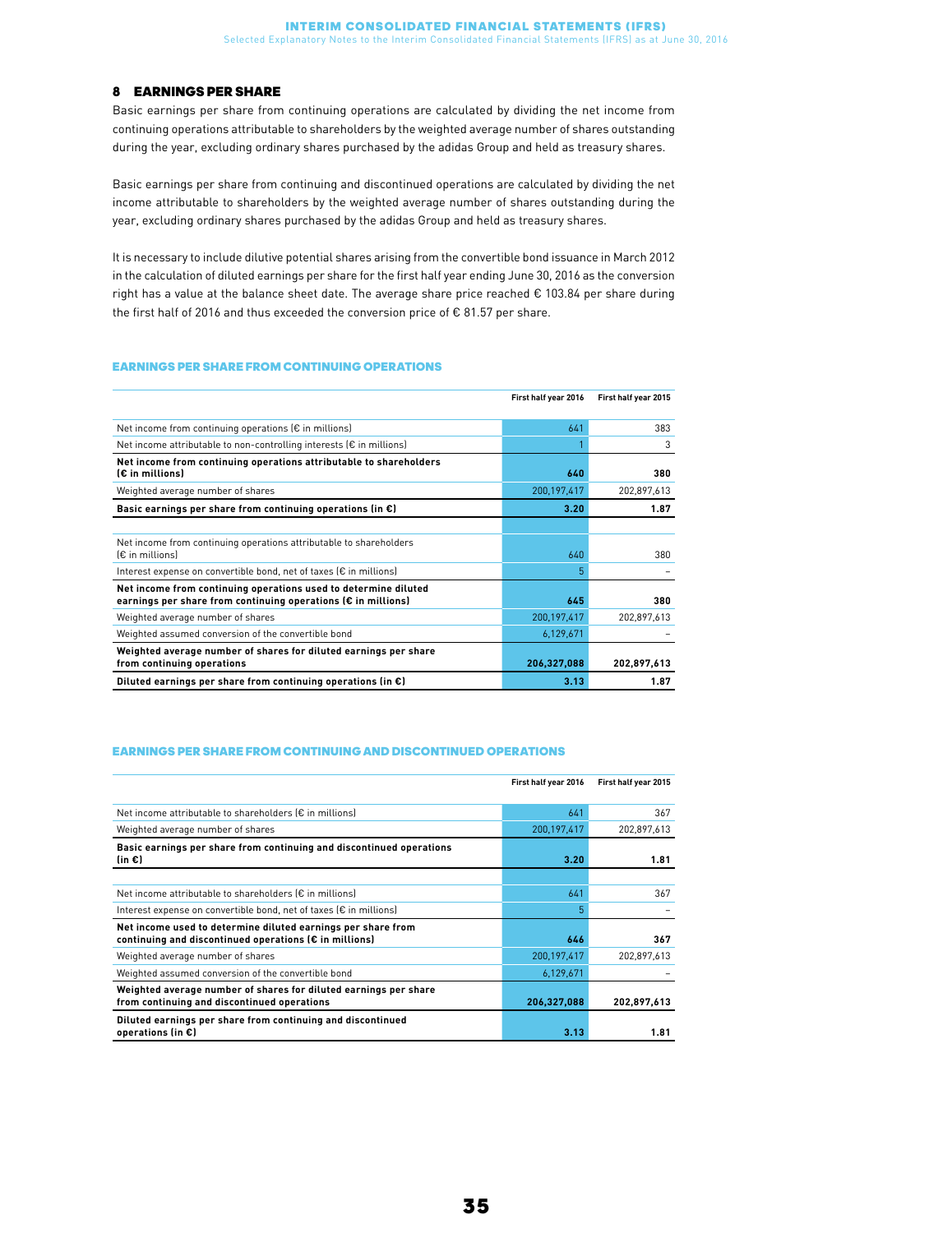#### 9 SEGMENTAL INFORMATION

The Group operates predominantly in one industry segment – the design, distribution and marketing of athletic and sports lifestyle products.

Following the Group's internal management reporting by markets and in accordance with the definition of IFRS 8 'Operating Segments', 13 operating segments were identified: Western Europe, North America, Greater China, Russia/CIS, Latin America, Japan, Middle East, South Korea, Southeast Asia/Pacific, TaylorMade-adidas Golf, CCM Hockey, Runtastic and Other centrally managed businesses. The markets Middle East, South Korea and Southeast Asia/Pacific were aggregated to the segment MEAA ('Middle East, Africa and other Asian markets'). According to the criteria of IFRS 8 for reportable segments, the business segments Western Europe, North America, Greater China, Russia/CIS, Latin America, Japan and MEAA are reported separately. The remaining operating segments are aggregated under Other Businesses due to their only subordinate materiality.

Each market comprises all wholesale, retail and e-commerce business activities relating to the distribution and sale of adidas and Reebok products to retail customers and end consumers.

The operating segment TaylorMade-adidas Golf comprises the brands TaylorMade, adidas Golf, Adams Golf and Ashworth.

CCM Hockey designs, produces and distributes ice hockey equipment such as sticks, skates and protection gear. In addition, CCM Hockey designs, produces and distributes apparel mainly under the brand names Reebok Hockey and CCM.

Runtastic operates in the digital health and fitness space. The company provides a comprehensive ecosystem for tracking and managing health and fitness data.

Other centrally managed businesses primarily includes the business activities of the labels Y-3 and Porsche Design Sport by adidas as well as the business activities of the brand Five Ten in the outdoor action sports sector. Furthermore, the segment also comprises the own-retail activities of the adidas neo label as well as International Clearance Management.

Certain centralised Group functions do not meet the definition of IFRS 8 for a reportable operating segment. This includes functions such as Global Brands and Global Sales (central brand and distribution management for the brands adidas and Reebok), central treasury and global sourcing as well as other headquarter departments. Income and expenses relating to these corporate functions are presented together with other non-allocable items and intersegment eliminations in the reconciliation of segmental operating profit.

There are no intersegment sales between the reportable segments.

The results of the operating segments are reported in the line item 'Segmental operating profit'. This is defined as gross profit minus other operating expenses (including expenditure for marketing investments) plus royalty and commission income and other operating income attributable to the segment or group of segments (operating profit).

Segmental assets include accounts receivable as well as inventories.

Segmental liabilities only contain accounts payable from operating activities as there are no other liability items reported regularly to the chief operating decision maker.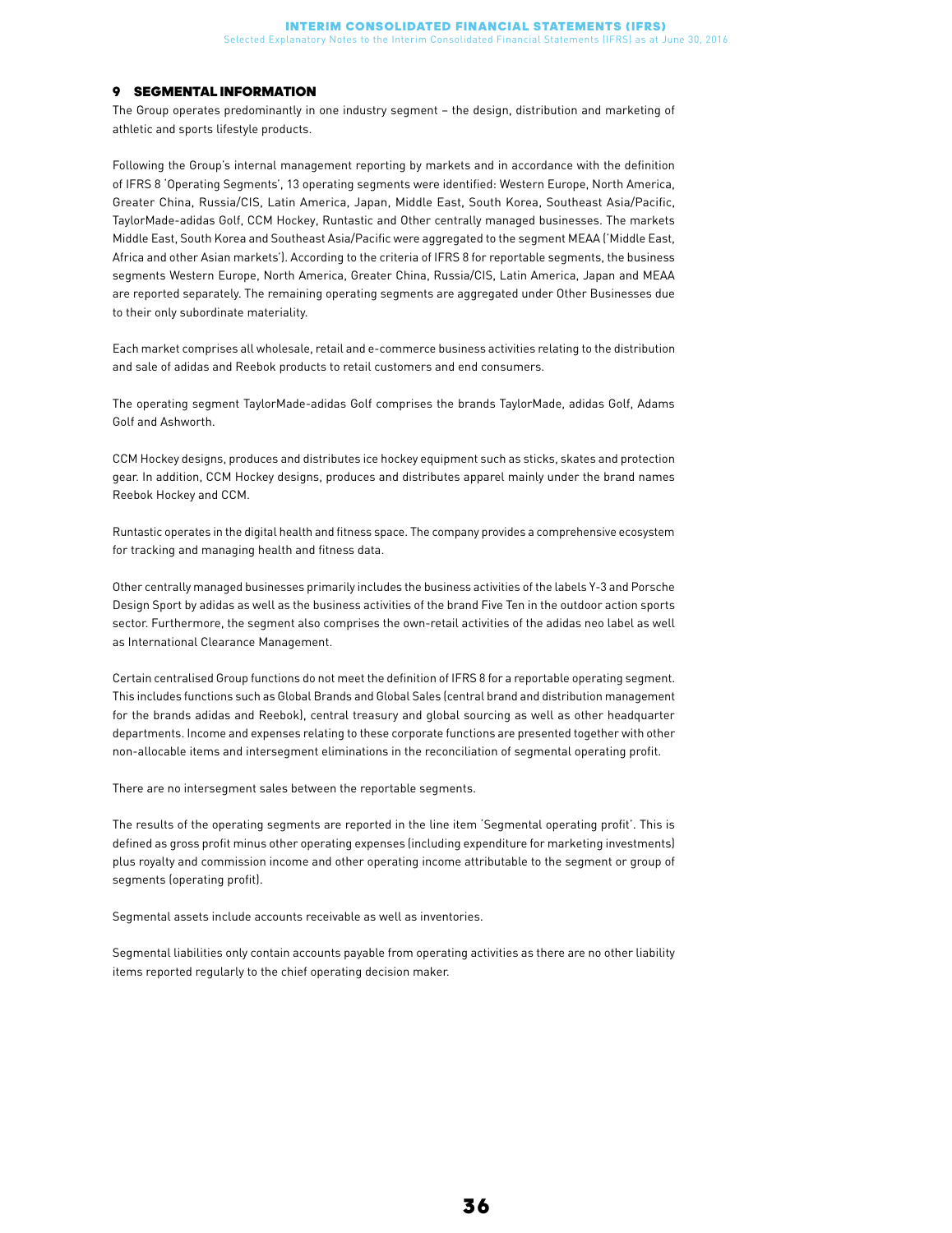#### Interim Consolidated Financial Statements (IFRS)

Selected Explanatory Notes to the Interim Consolidated Financial Statements (IFRS) as at June 30, 2016

#### **SEGMENTS**

| $\epsilon$ in millions |       | Net sales (non-Group) <sup>1</sup> |       | Segmental operating profit <sup>1</sup> |       | Segmental assets <sup>2</sup> |      | Segmental liabilities <sup>2</sup> |
|------------------------|-------|------------------------------------|-------|-----------------------------------------|-------|-------------------------------|------|------------------------------------|
|                        | 2016  | 2015                               | 2016  | 2015                                    | 2016  | 2015                          | 2016 | 2015                               |
| Western Europe         | 2,628 | 2,104                              | 523   | 460                                     | 1,721 | 1,385                         | 80   | 101                                |
| North America          | 1,515 | 1,234                              | 94    | 8                                       | 1,178 | 914                           | 101  | 76                                 |
| Greater China          | 1,447 | 1,161                              | 552   | 424                                     | 355   | 310                           | 108  | 90                                 |
| Russia/CIS             | 309   | 366                                | 46    | 33                                      | 243   | 235                           | 8    | 13                                 |
| Latin America          | 773   | 879                                | 95    | 127                                     | 682   | 709                           | 57   | 90                                 |
| Japan                  | 472   | 333                                | 101   | 54                                      | 206   | 185                           | 21   | 30                                 |
| <b>MEAA</b>            | 1,273 | 1,171                              | 342   | 340                                     | 751   | 633                           | 83   | 50                                 |
| Other Businesses       | 774   | 742                                | (20)  | (45)                                    | 688   | 754                           | 100  | 98                                 |
| Total                  | 9,191 | 7,990                              | 1,733 | 1,400                                   | 5,822 | 5,124                         | 558  | 548                                |

1 First half year. 2 At June 30.

#### Reconciliation

#### OPERATING PROFIT

| $\epsilon$ in millions                                          | First half year 2016 | First half year 2015 |
|-----------------------------------------------------------------|----------------------|----------------------|
|                                                                 |                      |                      |
| Operating profit for reportable segments                        | 1.753                | 1.445                |
| Operating profit for Other Businesses                           | (20)                 | (45)                 |
| Segmental operating profit                                      | 1,733                | 1,400                |
| HQ/Consolidation                                                | (488)                | (512)                |
| Central expenditure for point-of-sale and marketing investments | (340)                | [292]                |
| Goodwill impairment losses                                      |                      | [18]                 |
| <b>Operating profit</b>                                         | 905                  | 578                  |
| Financial income                                                | 29                   | 24                   |
| Financial expenses                                              | (27)                 | (32)                 |
| Income before taxes                                             | 907                  | 570                  |

Operating profit of centralised functions which do not represent a segment, such as Global Brands and Global Sales (central brand and distribution management for the brands adidas and Reebok), central treasury and global sourcing as well as other headquarter departments, is shown under HQ/Consolidation.

#### 10 EVENTS AFTER THE BALANCE SHEET DATE

Between the end of the first half of 2016 and the finalisation of these interim consolidated financial statements on July 29, 2016, there were no major Group-specific matters which we expect to influence our business materially going forward.

Herzogenaurach, July 29, 2016

The Executive Board of adidas AG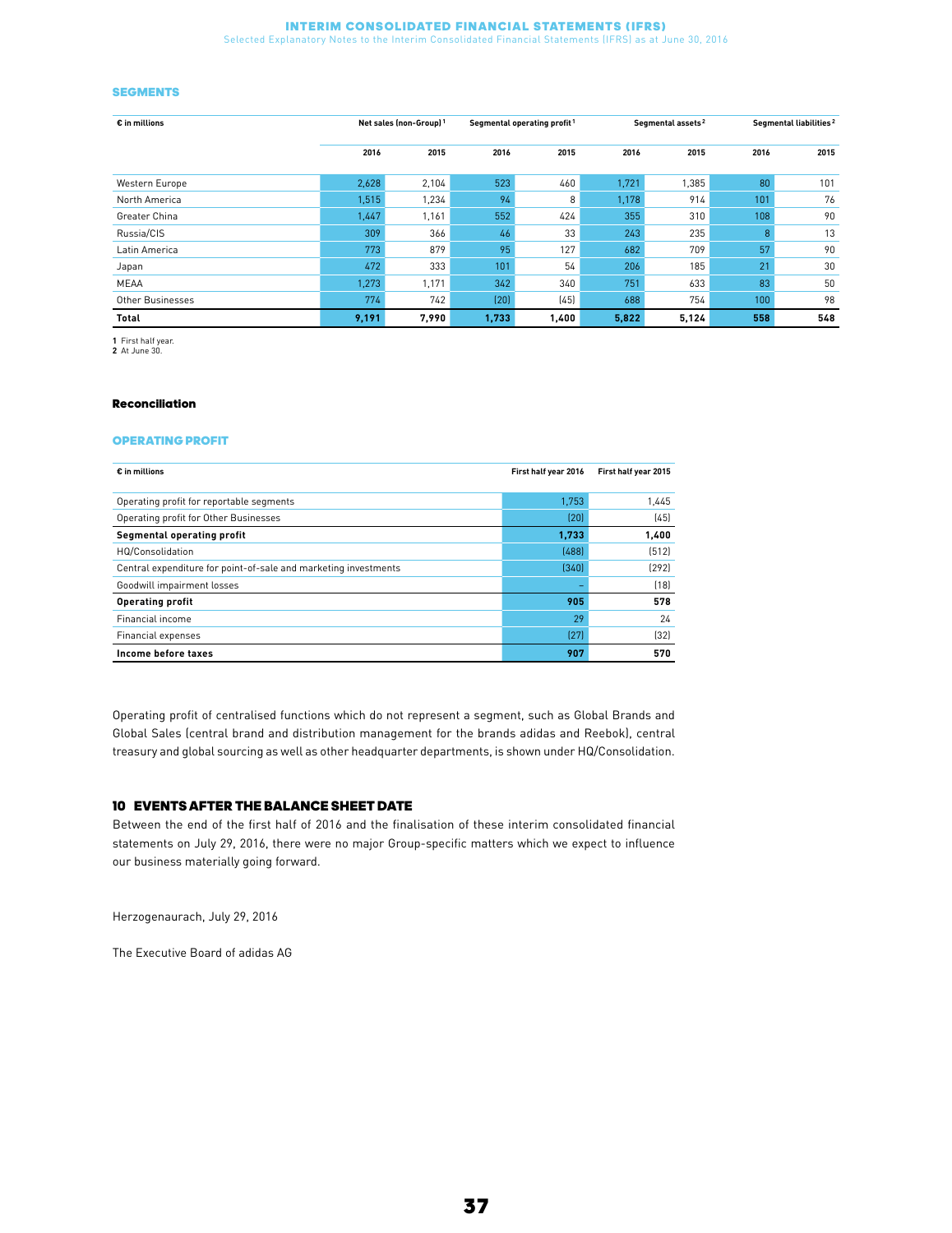### <span id="page-37-0"></span>EXECUTIVE AND SUPERVISORY BOARDS

#### EXECUTIVE BOARD

Biographical information on our Executive Board members as well as on their mandates is available at: WWW.ADIDAS-GROUP.COM/EXECUTIVE-BOARD

HERBERT HAINER CHIEF EXECUTIVE OFFICER ERIC LIEDTKE GLOBAL BRANDS

ROLAND AUSCHEL GLOBAL SALES

ROBIN J. STALKER CHIEF FINANCIAL OFFICER

GLENN BENNETT GLOBAL OPERATIONS

#### SUPERVISORY BOARD

Biographical information on our Supervisory Board members as well as on their mandates is available at:

WWW.ADIDAS-GROUP.COM/SUPERVISORY-BOARD

IGOR LANDAU **CHAIRMAN** 

SABINE BAUER\* DEPUTY CHAIRWOMAN

WILLI SCHWERDTLE DEPUTY CHAIRMAN

IAN GALLIENNE\*\*\* DIETER HAUENSTEIN\* ROSWITHA HERMANN\*\* DR. WOLFGANG JÄGER\* DR. STEFAN JENTZSCH HERBERT KAUFFMANN KATJA KRAUS KATHRIN MENGES

ROLAND NOSKO\* HANS RUPRECHT\* NASSEF SAWIRIS\*\*\* MICHAEL STORL\*\* HEIDI THALER-VEH\*

\* Employee representative. \*\* Employee representative, court-appointed with effect from June 24, 2016. \*\*\* Since June 15, 2016.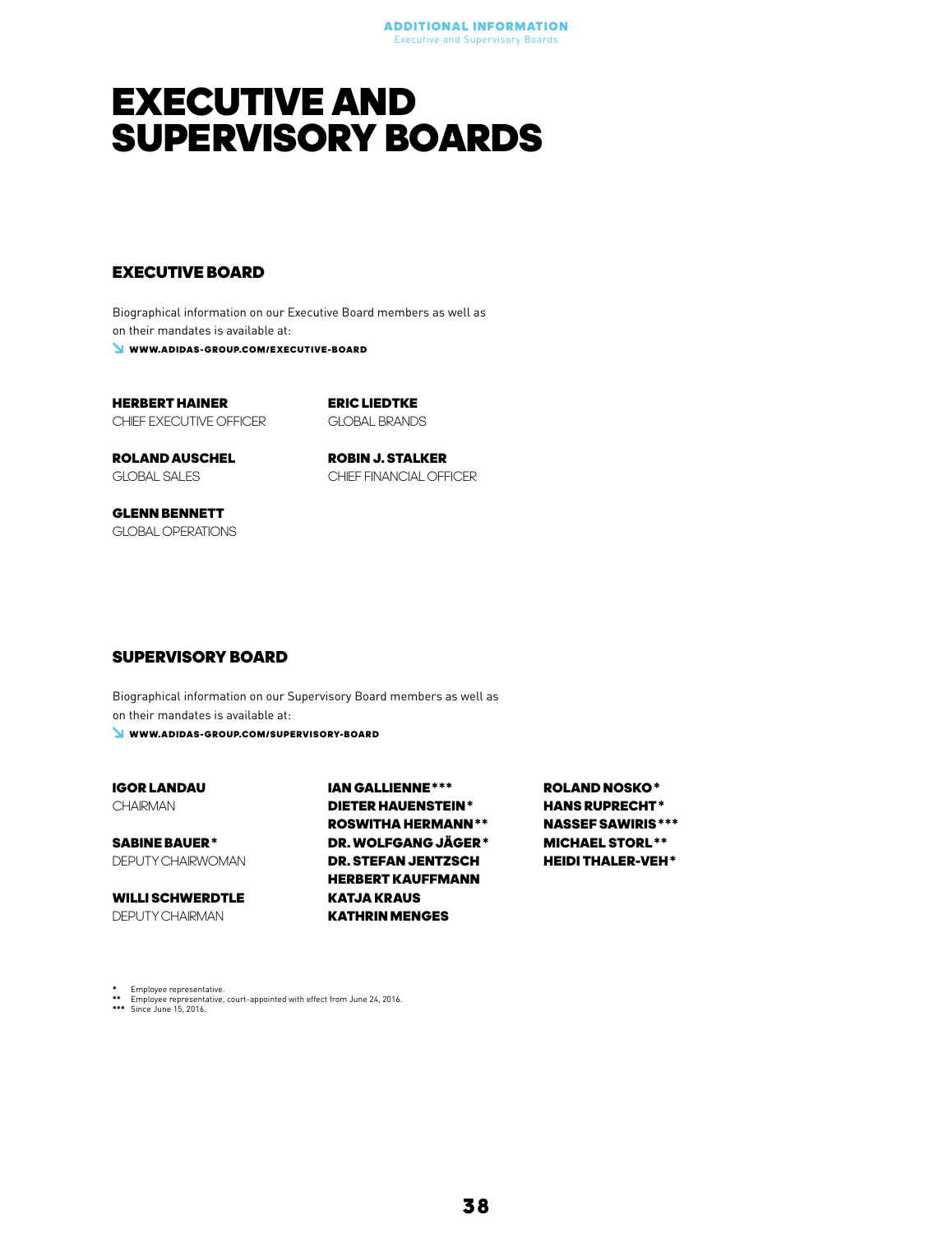## <span id="page-38-0"></span>FINANCIAL CALENDAR 2016/2017



### RESULTS

Press release, conference call and webcast Publication of Nine Months 2016 Report



Fuerth (Bavaria), Germany Webcast



### RESULTS

Press conference in Herzogenaurach, Germany Press release, conference call and webcast Publication of 2016 Annual Report



### RESULTS

Press release, conference call and webcast Publication of First Quarter 2017 Report



(subject to Annual General Meeting approval)



Press release, conference call and webcast Publication of First Half 2017 Report



Press release, conference call and webcast Publication of Nine Months 2017 Report